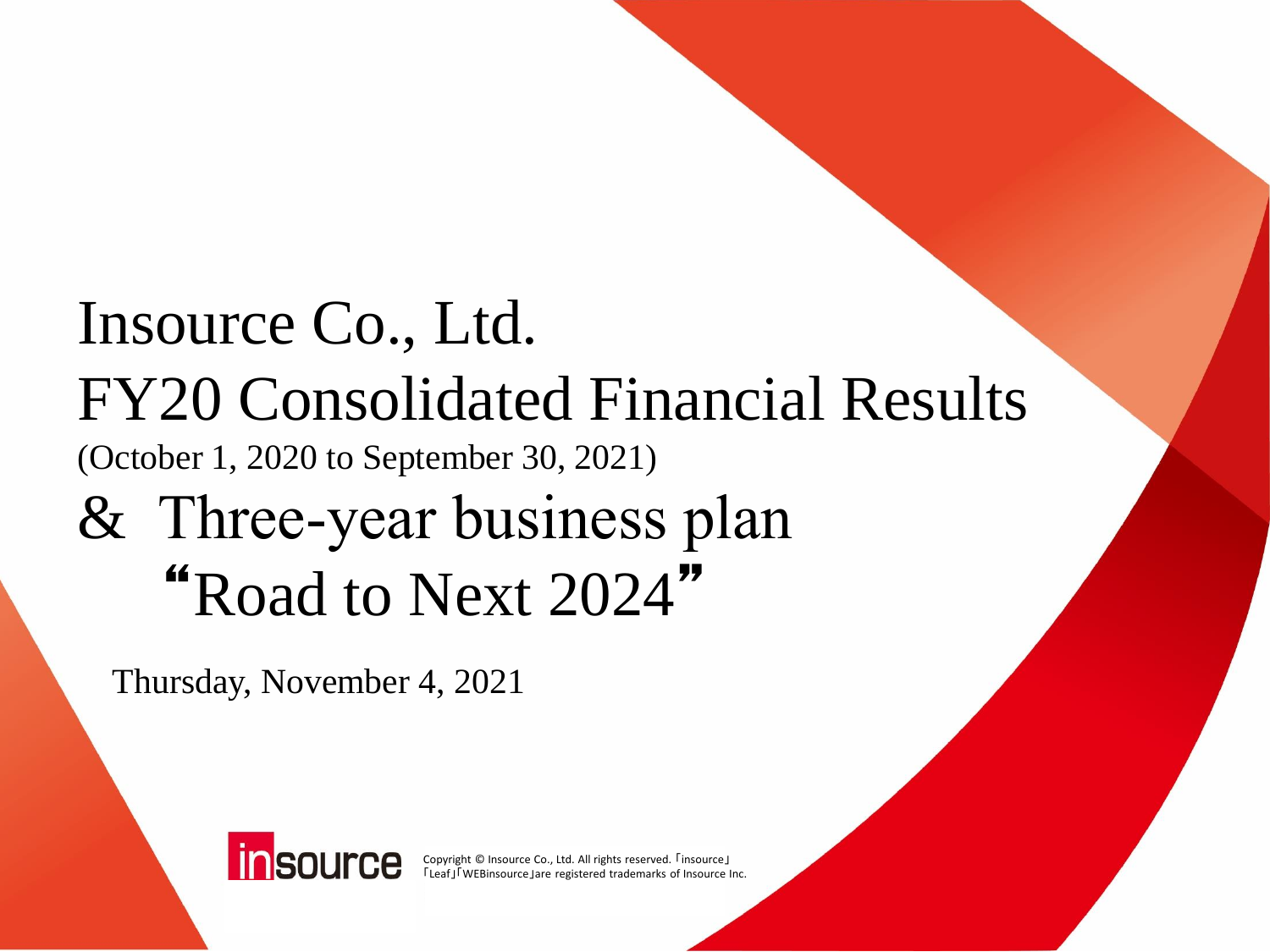

- This report contains estimates and targets pertaining to the future plans and business results of the Insource Group (Insource Co., Ltd. and our affiliated companies). Such statements are based on information available at the time of the report's production and based on potential risks and uncertainties. Actual results may differ materially from estimates and targets contained herein.
- Unless otherwise noted, financial statements contained herein are presented in accordance with generally accepted accounting principles in Japan.
- The Group assumes no obligation to update or revise any forward-looking statements to reflect events or circumstances after the date on which the statements are made or to reflect new information, changes in our expectations or the occurrence of anticipated or unanticipated events or circumstances.
- Information in this report regarding companies other than the Group is quoted from public and other sources. We do not guarantee the accuracy of this information.
- This report does not constitute an invitation or solicitation of an offer to subscribe for or purchase any securities (herein referred to as "solicitation activities") and neither this report nor anything contained herein shall form the basis for any contract or commitment whatsoever.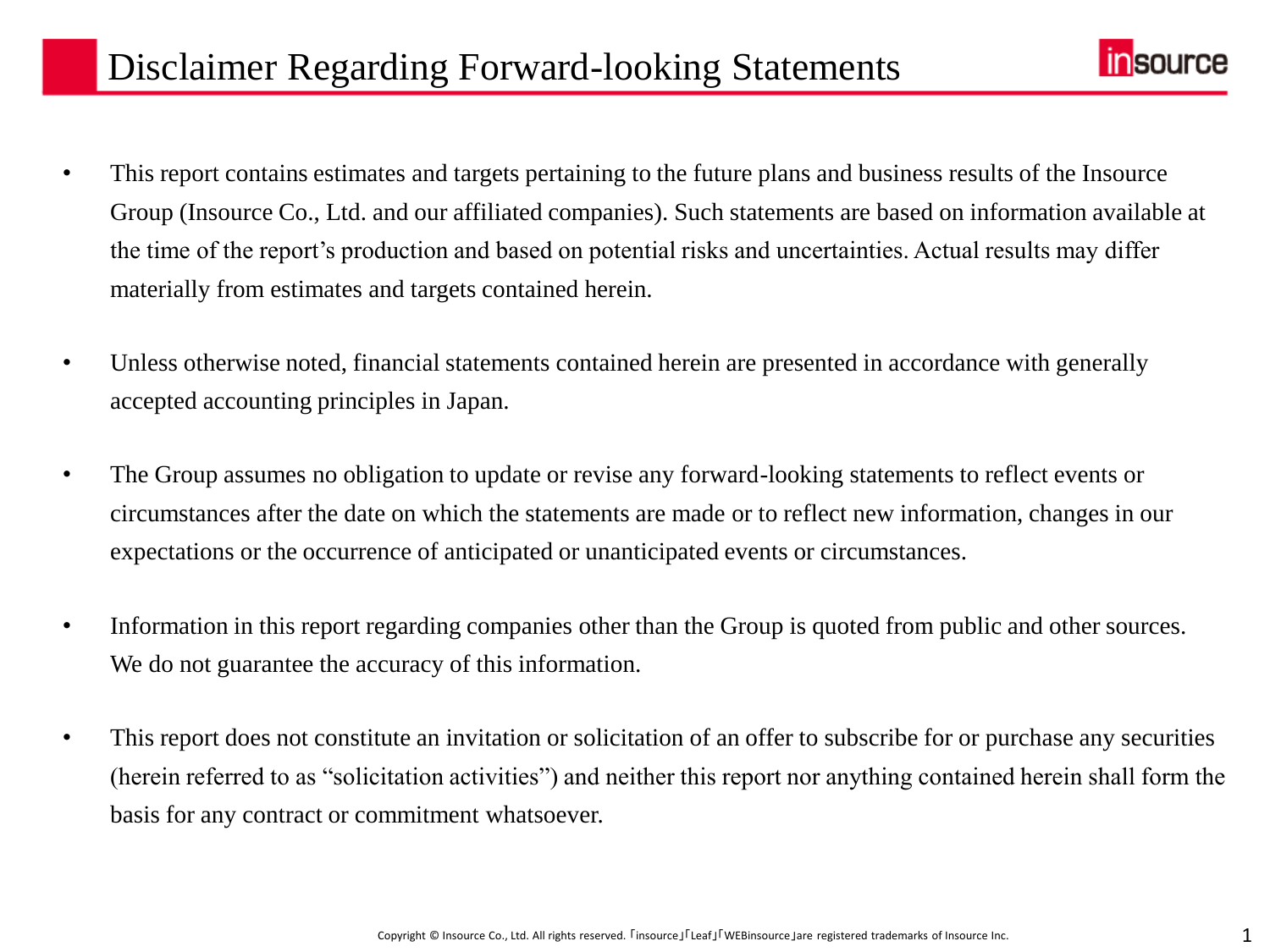

## Chap. 01 FY20 Consolidated Financial Results & FY21 Forecast

## Chap. 02 Three-year Business Plan "Road to Next 2024"

## <Reference1> 4Q FY20(Jul.‐ Sep. 2021) Financial Results

## <Reference2> Company Profile & Insource's Advantages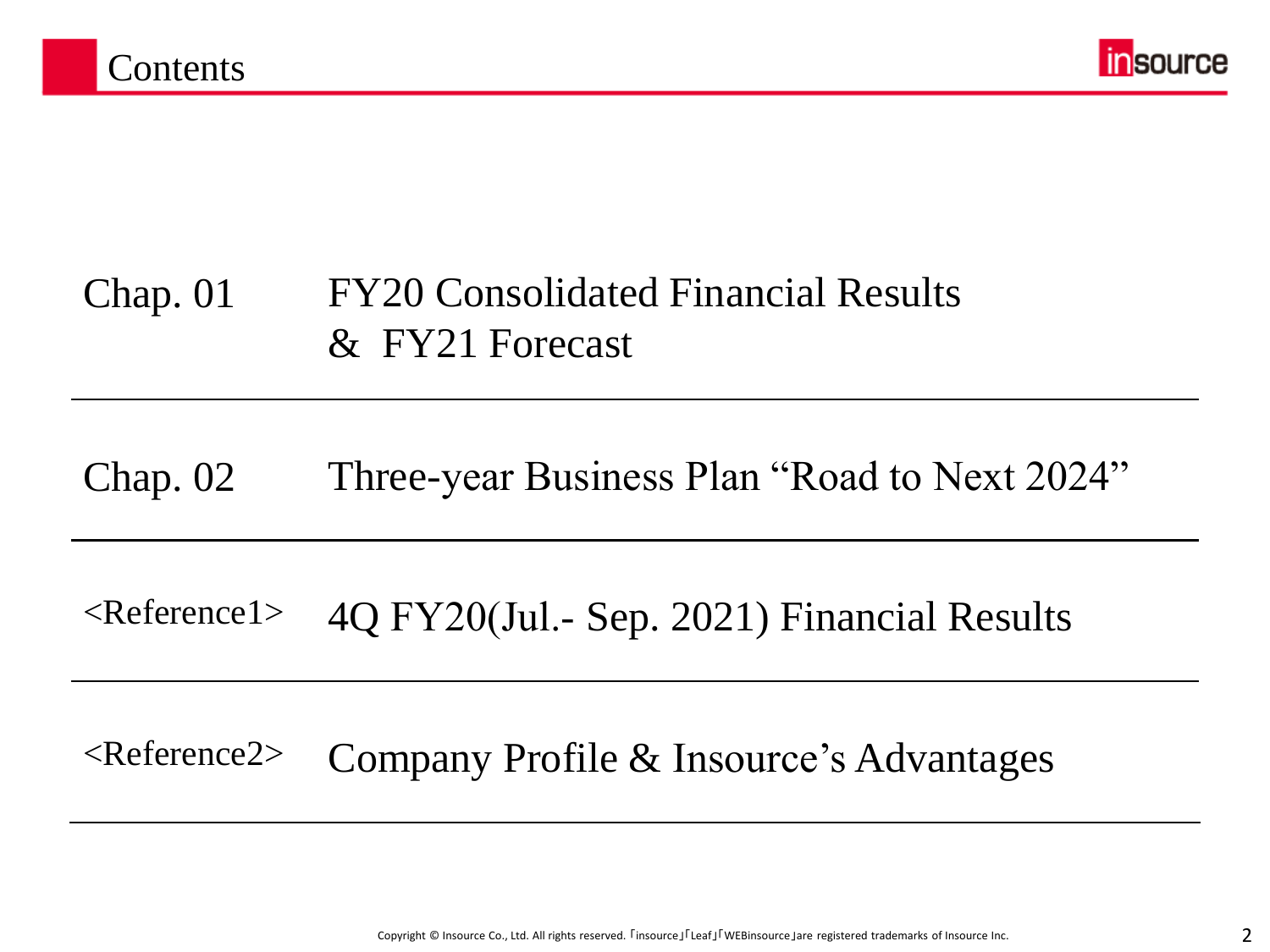## Summary **Summary**



## FY20 (Oct.2020-Sep.2021)

- Net sales was 7,501 million yen, operating profit was 2,404 million yen, and operating profit margin was 32.1%.
- Amidst the COVID-19 pandemic, all business performed well and achieved record sales and profits.

## 4Q FY20 (Jul.-Sep.2021)

- Net sales was 1,956 million yen, operating profit was 672 million yen, and operating profit margin was 34.4%.
- Operating profit was secured because SG&A expenses were controlled despite the slow down of sales growth due to the increase of postponement and cancellation of trainings affected by the 5th wave of COVID-19.

## FY21 Forecast (Oct.2021-Sep.2022)

- & Three-year Business Plan "Road to Next 2024"
- FY21 forecast: Net sales is 8,900 million yen, operating profit is 2,600 million yen, and operating profit margin is 29.2% based on the assumption of continuing growth in the training business and IT services business.
- In the three-year business plan, the highest priority is placed on securing sales growth and operating profit.

FY23 target: Net sales is 12,800 million yen, operating profit is 3,710 million yen, and operating profit margin is 29.0%.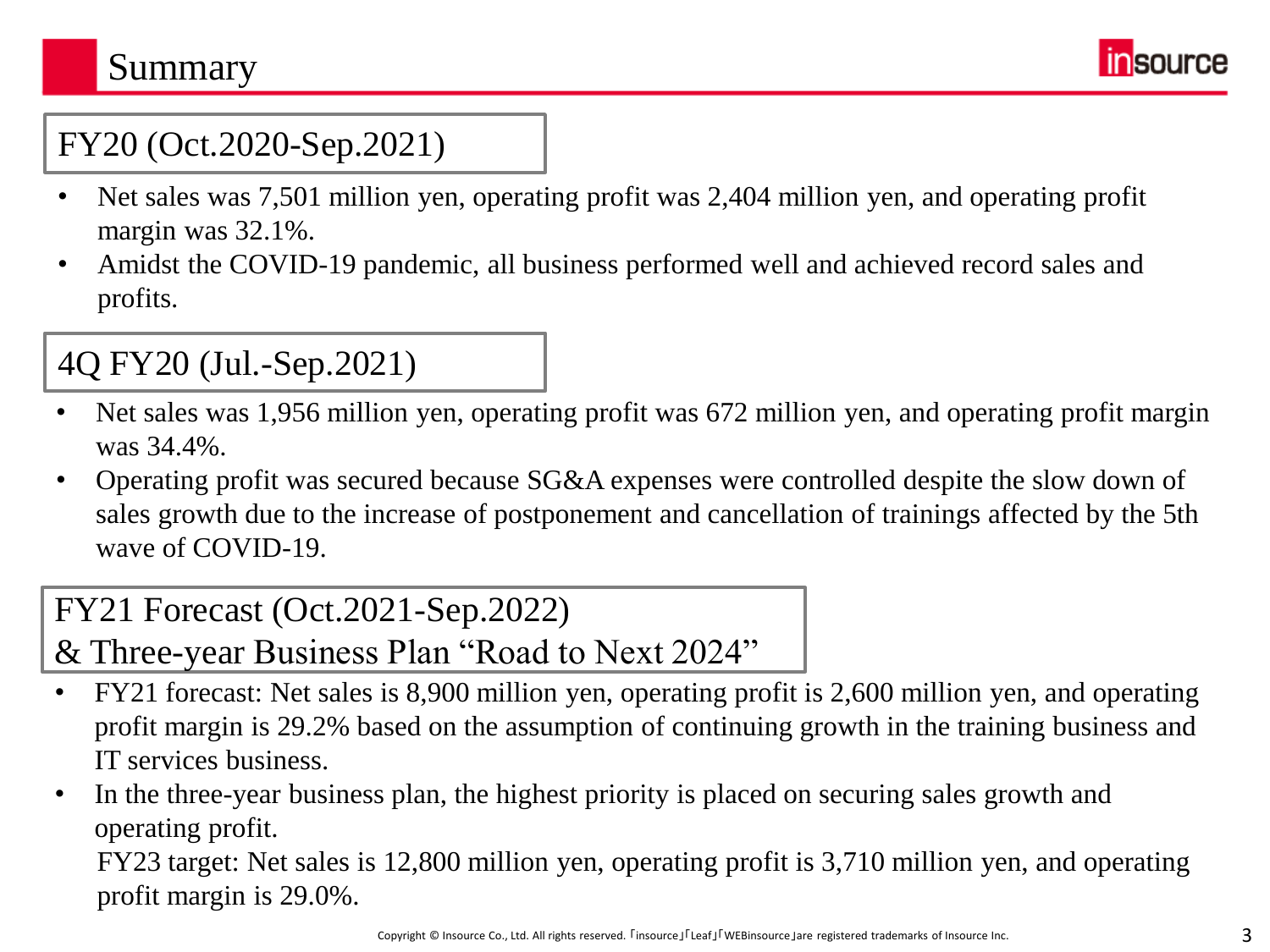

## Chap. 01 FY20 Consolidated Financial Results & FY21 Forecast

マスター タイトルの書式設定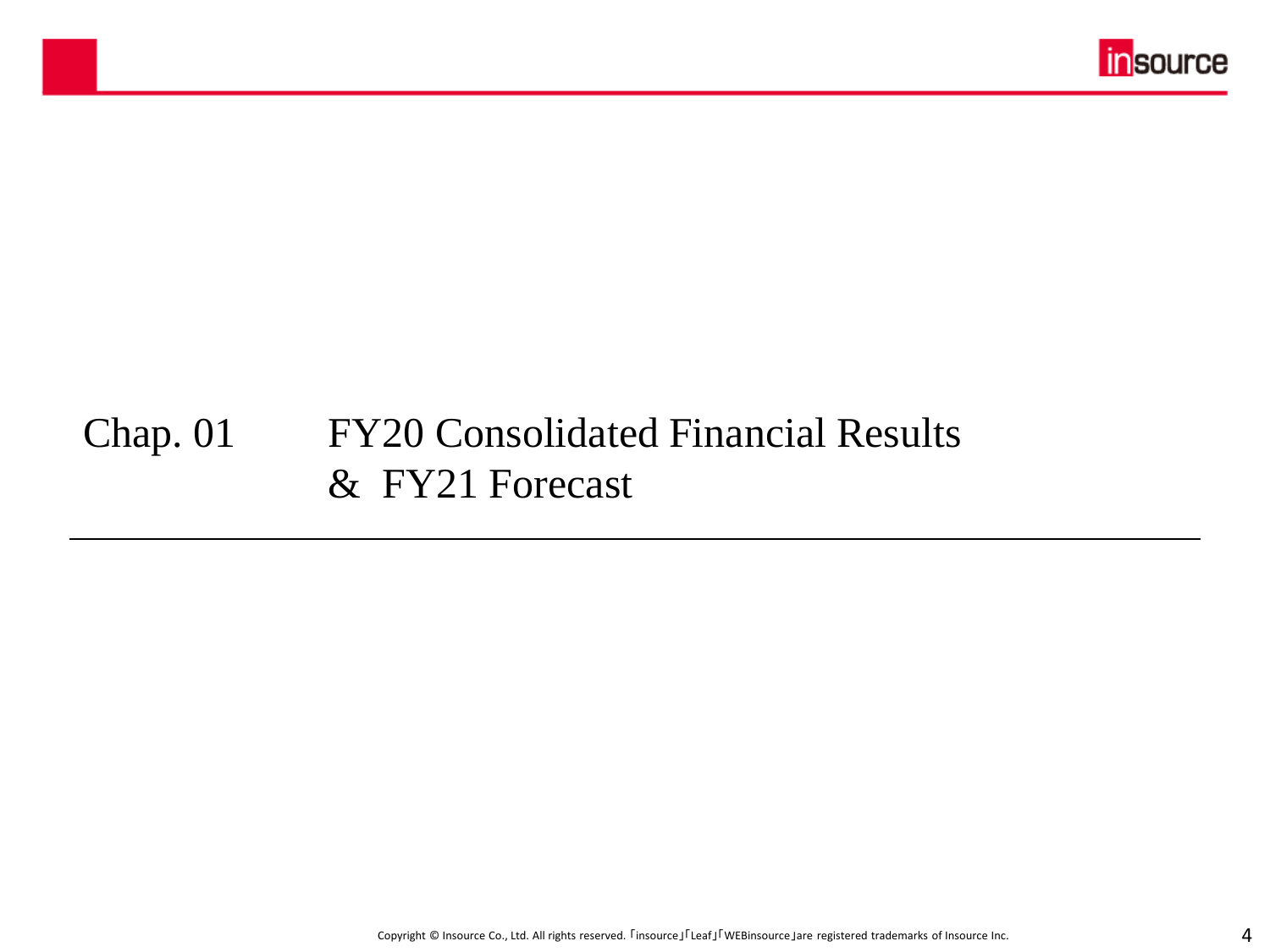## Consolidated Profit & Loss Statement ① Overview

۰



|                                                            |                               |                            |                                    |         |                                 | Unit: million yen |
|------------------------------------------------------------|-------------------------------|----------------------------|------------------------------------|---------|---------------------------------|-------------------|
|                                                            | <b>FY18</b><br>(Actual)       | <b>FY19</b><br>(Actual)    | <b>FY20</b><br>(Actual)            | YoY     | <b>FY21</b><br>(Forecast)       | YoY               |
| Net sales<br>(YoY)                                         | 5,608<br>$(+1,071)$           | 5,119<br>(A488)            | 7,501<br>$(+2, 381)$               | +46.5%  | 8,900<br>$(+1, 398)$            | $+18.6%$          |
| Gross profit<br>(YoY)<br>(Gross profit margin)             | 3,959<br>$(+862)$<br>(70.6%)  | 3,643<br>(A315)<br>(71.2%) | 5,721<br>$(+2,077)$<br>(76.3%)     | +57.0%  | 6,780<br>$(+1,057)$<br>(76.2%)  | $+18.5%$          |
| Operating profit<br>(YoY)<br>(Operating profit)<br>margin) | 1,303<br>$(+365)$<br>(23.2%)  | 784<br>(4519)<br>(15.3%)   | 2,404<br>$(+1,619)$<br>$(32.1\%)$  | +206.5% | 2,600<br>$(+195)$<br>(29.2%)    | $+8.1%$           |
| Ordinary profit<br>(YoY)<br>(Ordinary profit<br>margin)    | 1,298<br>$(+364)$<br>(23.2%)  | 795<br>(4502)<br>(15.5%)   | 2,416<br>$(+1,621)$<br>(32.2%)     | +203.8% | 2,600<br>$(+184)$<br>(29.2%)    | $+7.6%$           |
| Net Profit<br>(YoY)<br>(Net profit margin)                 | 835<br>$(+200)$<br>$(14.9\%)$ | 445<br>(A389)<br>(8.7%)    | 1,571<br>$(+1, 125)$<br>$(20.9\%)$ | +252.7% | 1,770<br>$(+199)$<br>$(19.9\%)$ | $+12.6%$          |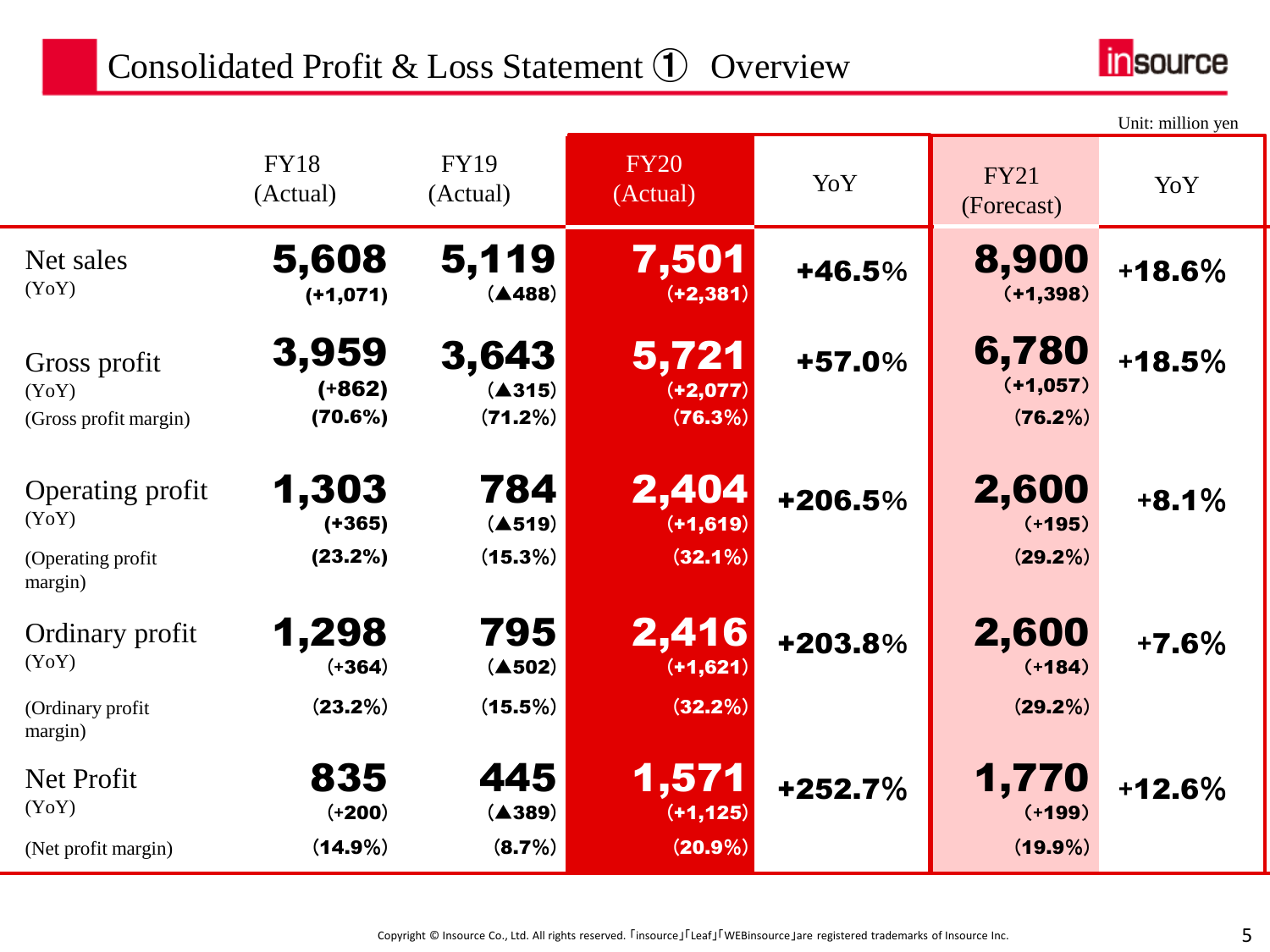## Consolidated Profit & Loss Statement 2 By Business



Unit: million yen

|                                                      |                                              | <b>FY19</b><br>(Actual)    | <b>FY20</b><br>(Actual) | YoY       | <b>FY21</b><br>(Forecast)    | YoY       |
|------------------------------------------------------|----------------------------------------------|----------------------------|-------------------------|-----------|------------------------------|-----------|
| <b>On-Site Training</b>                              | <b>Net Sales</b><br>(YoY)                    | 2,724<br>(4555)            | 3,797<br>$(+1,073)$     | $+39.4%$  | 4,400<br>$(+602)$            | $+15.9%$  |
| Composition ratio<br>FY20: 50.6%<br>$(FY19: 53.2\%)$ | Gross profit                                 | 2,045                      | 2,963                   | $+44.9%$  | 3,410<br>$(+446)$            | $+15.1%$  |
|                                                      | (Gross profit margin)                        | (75.1%)                    | $(78.0\%)$              |           | (77.5%)                      |           |
| <b>Open Seminars</b>                                 | <b>Net Sales</b><br>(YoY)                    | 1,267<br>$(\triangle 260)$ | 1,827<br>$(+559)$       | $+44.2%$  | 2,130<br>$(+303)$            | $+16.6%$  |
| Composition ratio<br>FY20: 24.4%<br>$(FY19: 24.8\%)$ | <b>Gross Profit</b><br>(Gross profit margin) | 785<br>$(62.0\%)$          | 1,372<br>(75.1%)        | $+74.7%$  | 1,580<br>$(+207)$<br>(74.2%) | $+15.1%$  |
| <b>IT Services</b>                                   | <b>Net Sales</b><br>(YoY)                    | 655<br>$(+224)$            | 1,022<br>$(+367)$       | $+56.0\%$ | 1,280<br>$(+257)$            | $+25.2%$  |
| Composition ratio<br>FY20: 13.6%<br>(FY19: 12.8%)    | <b>Gross Profit</b><br>(Gross profit margin) | 478<br>$(73.0\%)$          | 789<br>(77.2%)          | $+65.0\%$ | 1,020<br>(79.7%)             | $+29.0\%$ |
| <b>Other Businesses</b>                              | <b>Net Sales</b><br>(YoY)                    | 472<br>$(+102)$            | 853<br>$(+381)$         | $+80.7%$  | 1,090<br>$(+236)$            | $+27.7%$  |
| Composition ratio<br>FY20: 11.4%<br>$(FY19: 9.2\%)$  | <b>Gross Profit</b>                          | 333                        | 595                     | $+78.4%$  | 770                          | $+29.4%$  |
|                                                      | (Gross profit margin)                        | (70.6%)                    | (69.7%)                 |           | (70.6%)                      |           |

※ Our gross profits by business were not audited by Ernst & Young ShinNihon LLC.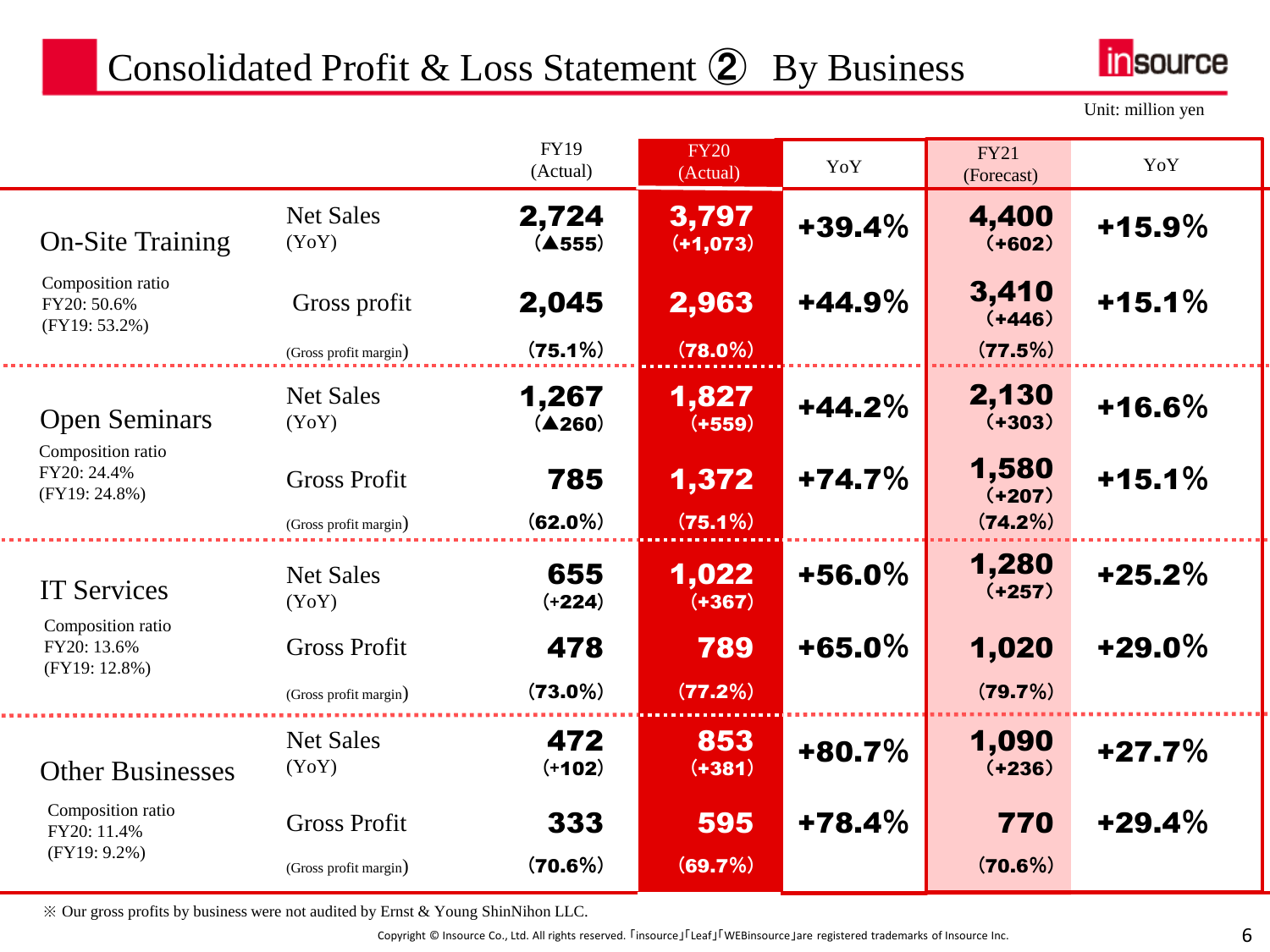

■Postponement and cancellation of face-to-face trainings increased each time the infection spread. The online ratio in FY20 was 49.1% for On-Site Training and 77.0% for Open Seminars.

Impact of COVID-19 in FY20 (On-Site Training and Open Seminars)

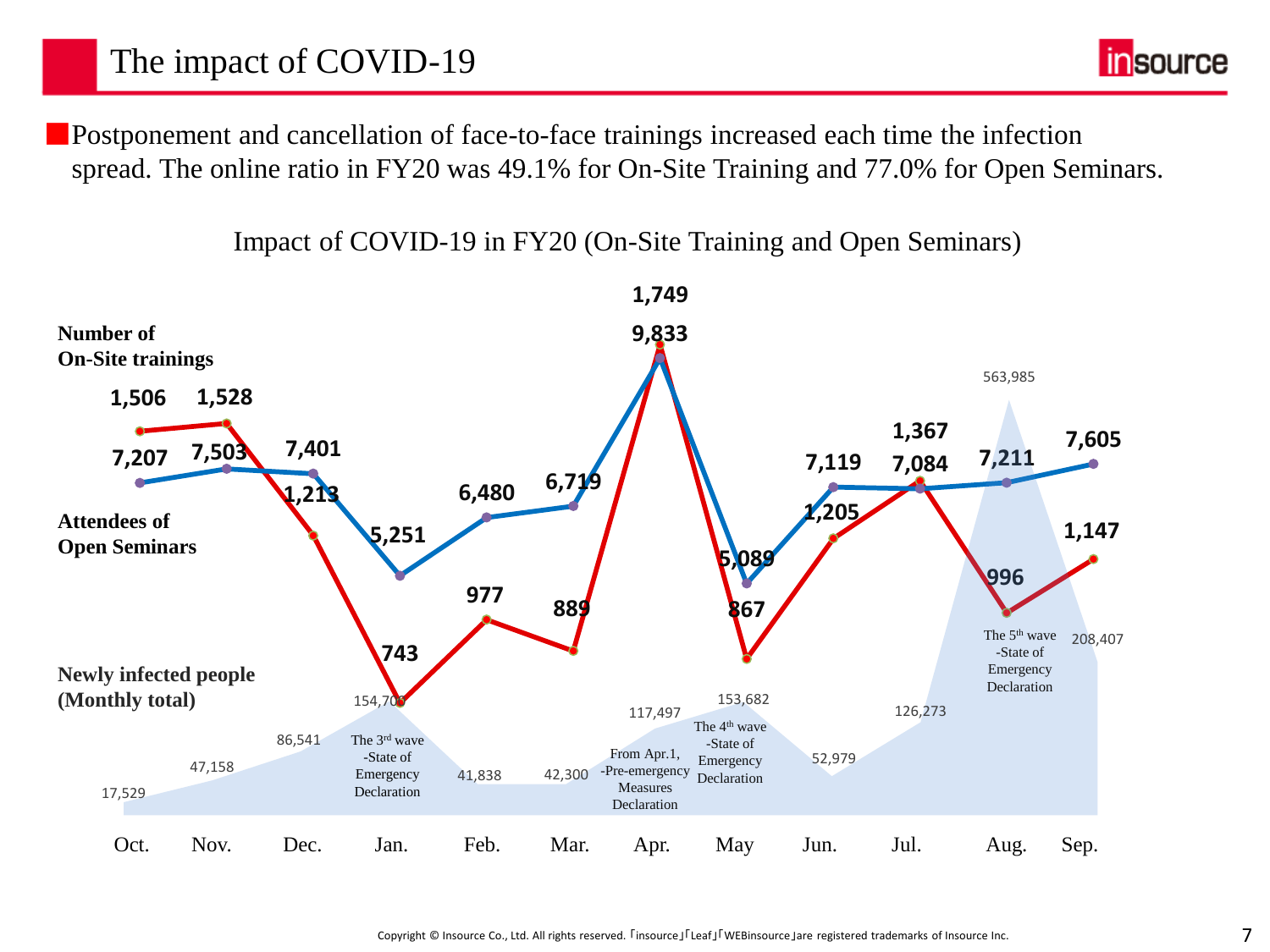## Consolidated Profit & Loss Statement③ Breakdown of SG&A expenses



■SG&A ratio declined to 44.2% in FY20 due to higher sales and control of personal expenses.

■SG&A ratio will rise to 47.0% in FY 21 due to increase in personnel expenses.

Unit: million yen Land rent is to decrease from FY20 due to the acquisition of company-owned building.

| Breakdown of<br>SG&A        | <b>FY18</b><br>(Actual) | <b>FY19</b><br>(Actual) | <b>FY20</b><br>(Actual) | YoY                |                       | <b>FY21</b><br>(Forecast) |
|-----------------------------|-------------------------|-------------------------|-------------------------|--------------------|-----------------------|---------------------------|
| Personal expenses * 1       | 2,047                   | 2,260                   | 2,615                   | +355               | $+15.7%$              | 3,330<br>$(+715)$         |
| Of which, RS $*2$           | 0                       | O                       | 60                      |                    |                       | 120                       |
| Land-rent $\approx$ 3       | 126                     | 133                     | 129                     | $\blacktriangle 4$ | $\blacktriangle$ 3.0% | 80<br>(A49)               |
| Office & system<br>expenses | 180                     | 178                     | 216                     | $+38$              | $+21.3%$              | 280<br>$(+64)$            |
| Others                      | 301                     | 287                     | 355                     | +68                | $+23.6%$              | 490<br>$(+135)$           |
| Total SG&A                  | 2,655                   | 2,859                   | 3,317                   | +457               | $+16.0%$              | 4,180<br>$(+863)$         |
| (SG&A ratio)                | (47.4%)                 | $(55.9\%)$              | $(44.2\%)$              | (411.6pt)          |                       | $(47.0\%)$                |

※1Total personnel expenses include wages, recruitment, training, and benefit expenses, outsourcing expenses.

※2 Restricted stock.

※3 Transfer of fixed asset tax, real estate acquisition tax, and depreciation of the company's buildings (Dokanyama and Bunkyo) to "Rent expense"

Copyright © Insource Co., Ltd. All rights reserved.  $\Gamma$ insource」「Leaf」「WEBinsource」are registered trademarks of Insource Inc.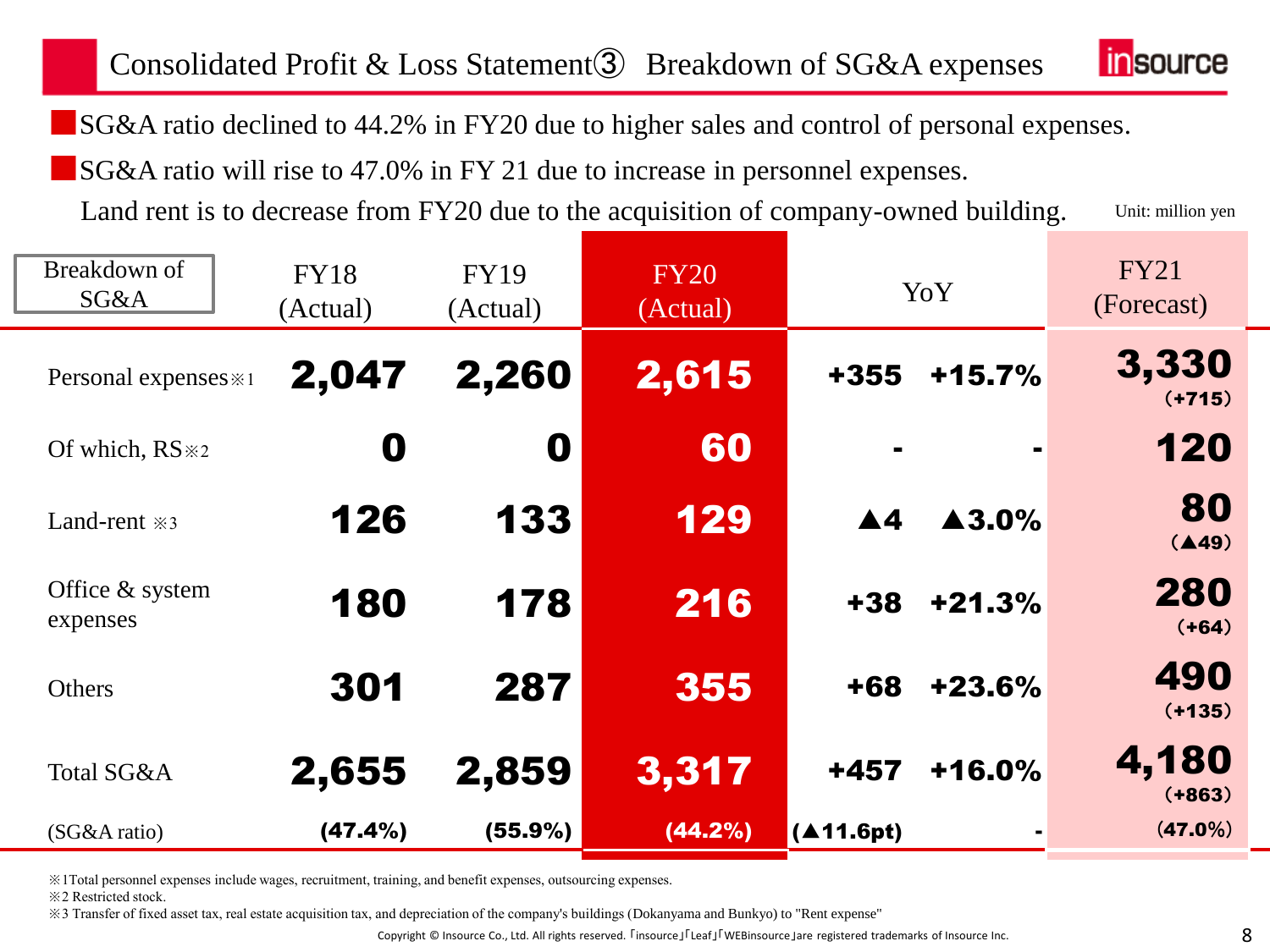## Number of Employees

**insource** 

■Increased 57 employees in FY20.

Increase of 70 employees (32 new graduates and 38 mid-career employees) planned for FY21.

■We seed investment in promising employees who have been with the company for less than one year after graduation and those who have been with the company for less than six months.

In particular, new graduates are being trained as new core personnel with both DX and sales skills.



Epopyright © Insource Co., Ltd. All rights reserved. I insource JI Leaf J WEBinsource Jare registered trademarks of Insource Inc.<br>Oppyright © Insource Co., Ltd. All rights reserved. I insource JI Leaf J WEBinsource Jare re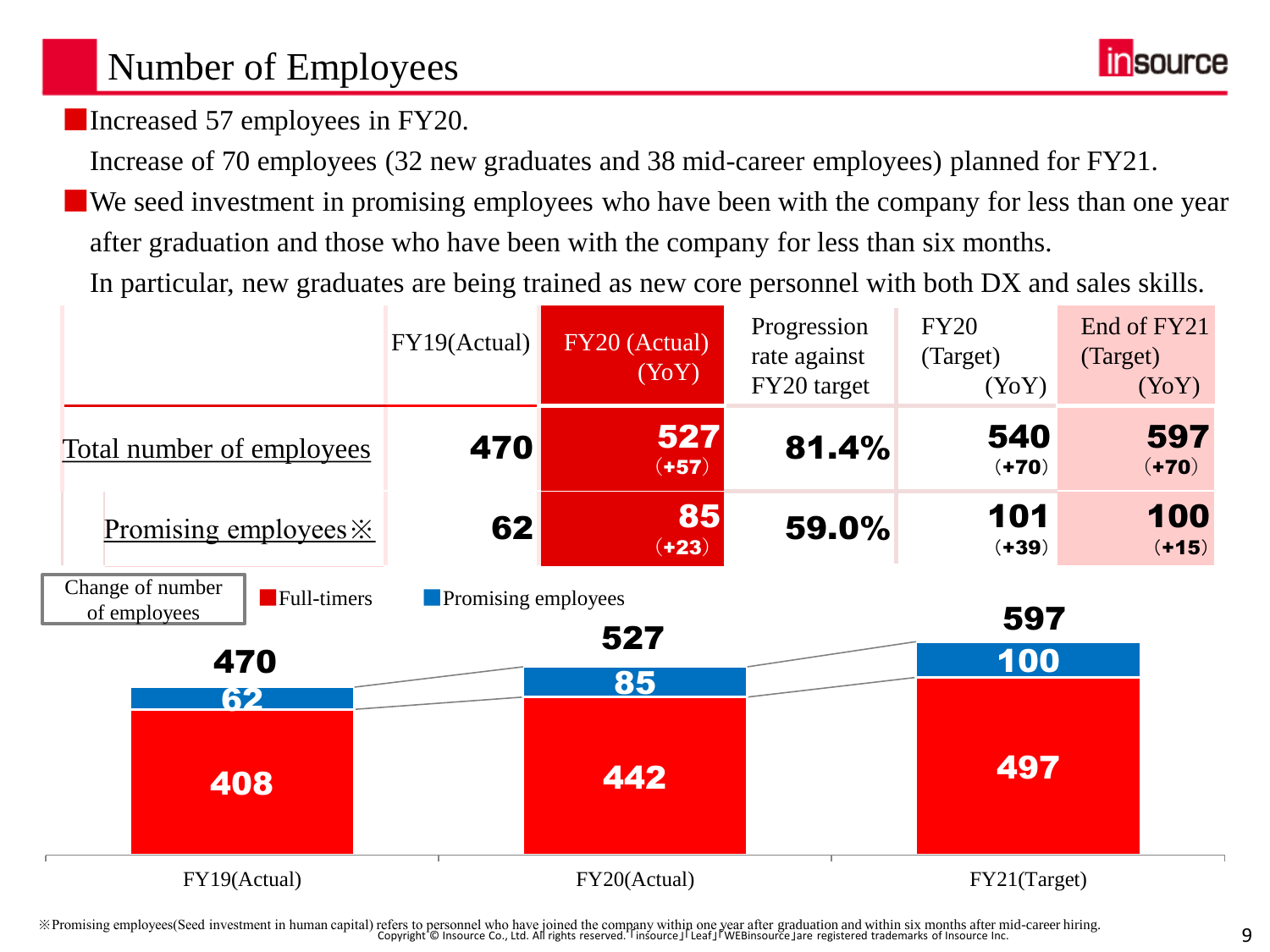## Consolidated Balance Sheets



Unit: million yen ■ In order to reduce SG&A expenses, we acquired company-owned building in the Arakawa and Bunkyo areas in Tokyo and relocated our head office. As a result, fixed assets increased by 1,704 million yen.

|                                                     | <b>FY18</b><br>(Actual) | <b>FY19</b><br>(Actual) | <b>FY20</b><br>(Actual) | Increase/<br>decrease | они, нингон усп<br>YoY |
|-----------------------------------------------------|-------------------------|-------------------------|-------------------------|-----------------------|------------------------|
| <b>Current assets</b>                               | 4,150                   | 3,025                   | 3,759                   | +734                  | $+24.3%$               |
| Of which,<br>cash and deposits                      | 3,292                   | 2,219                   | 2,624                   | $+404$                | $+18.2%$               |
| Fixed assets                                        | 806                     | 1,319                   | 3,007                   | +1,687                | +127.9%                |
| <b>Total assets</b>                                 | 4,957                   | 4,344                   | 6,766                   | $+2,422$              | $+55.8%$               |
| <b>Current liabilities</b>                          | 1,787                   | 1,379                   | 2,202                   | +822                  | +59.6%                 |
| Out of which,<br>Advances received $\divideontimes$ | 510                     | 595                     | 599                     | $+3$                  | $+0.5%$                |
| <b>Fixed liabilities</b>                            | 86                      | 81                      | 63                      | $\blacktriangle$ 17   | ▲21.5%                 |
| Net assets                                          | 3,082                   | 2,883                   | 4,500                   | $+1,617$              | $+56.1%$               |
| <b>Total liabilities</b><br>And net assets          | 4,957                   | 4,344                   | 6,766                   | $+2,422$              | $+55.8%$               |

※Advances received are the unused amount of the "HRD Smart Pack"(our unique point service) that can be used for services such as Open Seminars and e-Learning/Videos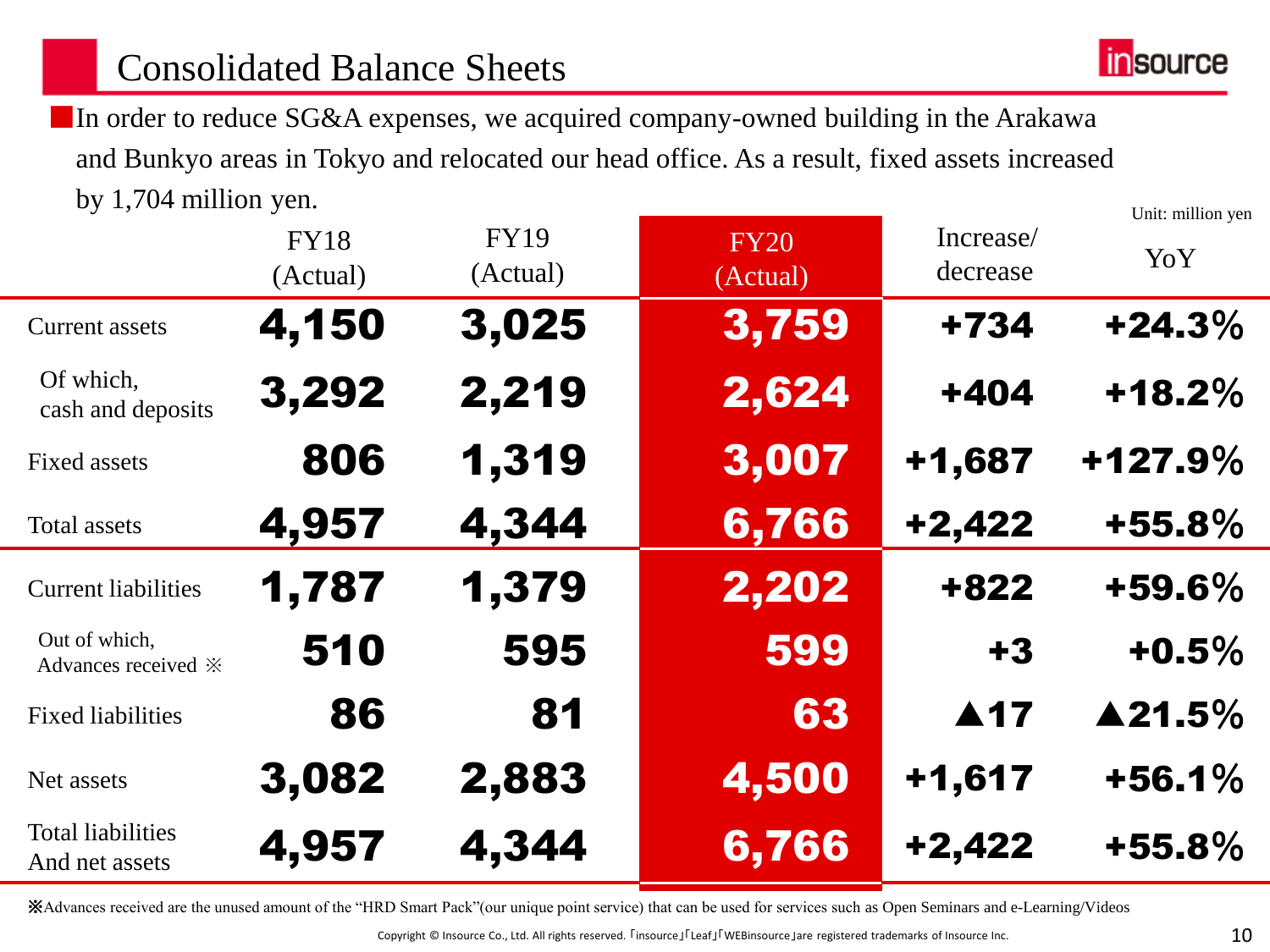## Consolidated Cash Flows

■C/F from operating activities: an increase of cash inflow as operating profit almost tripled.

- ■C/F from investing activities: an increase of cash outflow due to the acquisition of company-owned building.
- ■C/F from financing activities: a decrease of cash outflow due to the reaction to the acquisition of treasury stock in FY19.

|                                    | FY19(Actual) | FY20(Actual)           | Increase/<br>decrease | Unit: million yen |
|------------------------------------|--------------|------------------------|-----------------------|-------------------|
| $C/F$ from operating<br>activities | 191          | 2,356                  | $+2,165$              |                   |
| $C/F$ from investing<br>activities | ▲624         | $\blacktriangle$ 1,544 | ▲920                  |                   |
| Free $C/F$                         | ▲433         | 812                    | $+1,245$              |                   |
| $C/F$ from financing<br>activities | ▲639         | A408                   | +231                  |                   |
| Depreciation                       | 100          | 124                    | $+24$                 |                   |
| Goodwill                           | 9            | 11                     | $+2$                  |                   |
|                                    |              |                        |                       |                   |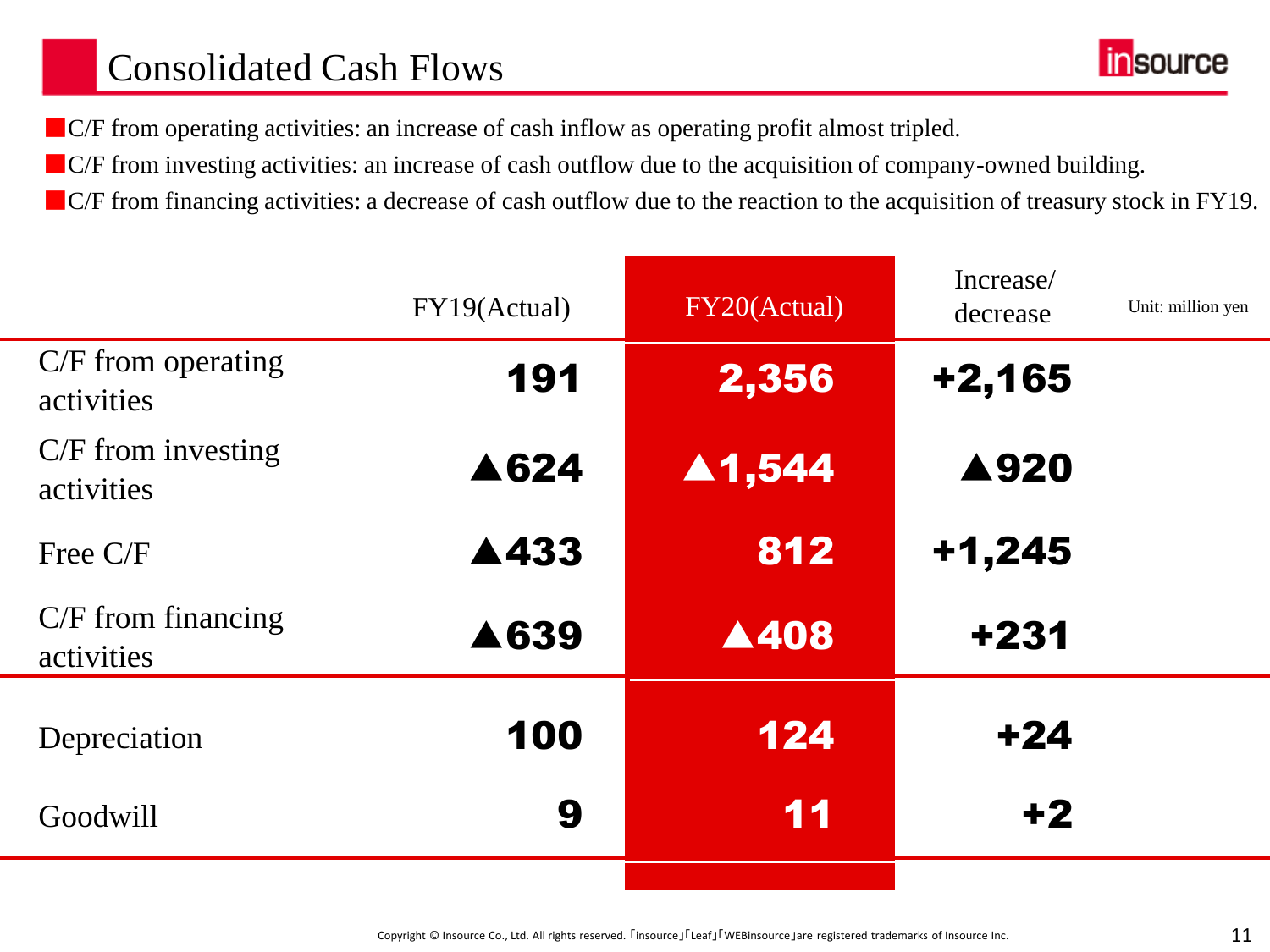## FY20 KPIs



■Developed 334 new contents for e-Learning/videos.

|                                                                                   | <b>FY19</b><br>(Actual) | <b>FY20</b><br>$1-3Q(Actual)$ | <b>FY20</b><br>4Q(Actual) | <b>FY20</b><br>(Actual)                 | <b>FY20</b><br>(Target) | <b>FY21</b><br>(Target) |
|-----------------------------------------------------------------------------------|-------------------------|-------------------------------|---------------------------|-----------------------------------------|-------------------------|-------------------------|
| No. of new online training<br>booth<br>(Cumulative no.)                           | 45<br>(45)              | 67<br>(112)                   | (112)                     | 67<br>(Achievement rate:<br>112.0%)     | 55<br>(100)             |                         |
| No. of new contracts of<br>WEBinsource (organizations)<br>(Cumulative no.)        | 2,157<br>(13, 492)      | 1,695<br>(15, 187)            | 611<br>(15, 798)          | 2,306<br>(Achievement rate:<br>$92.2\%$ | 2,500<br>(15, 992)      | 2,400<br>(18, 198)      |
| No. of new contents<br>for On-Site training<br>(Cumulative no.)                   | 319<br>(3, 140)         | 251<br>(3, 391)               | 70<br>(3,461)             | 321<br>(Achievement rate:<br>$100.3\%)$ | 320<br>(3,460)          | 300<br>(3,761)          |
| No. of new contents<br>for Open Seminar<br>(Cumulative no.)                       | 270<br>(2,859)          | 225<br>(3, 114)               | 182<br>(3,296)            | 407<br>(Achievement rate<br>135.7%)     | 300<br>(3, 159)         | 300<br>(3,561)          |
| No. of new contents<br>for e-Learning/ video $\ddot{\times}1$<br>(Cumulative no.) | 86<br>(86)              | 189<br>(275)                  | 59<br>(334)               | 248<br>(Achievement rate:<br>124.0%)    | 200<br>(286)            | 100<br>(434)            |
| No. of core solution plans $\& 2$<br>(Cumulative no.)                             | 171                     | 37<br>(208)                   | 23<br>(231)               | 60<br>(Achievement rate:<br>$100.0\%$   | 60<br>(231)             | 35<br>(266)             |
| No. of web-sessions<br>(Unit: thou. times)                                        | 1,835                   | 1,545                         | 465                       | 2,010<br>(Achievement rate:<br>94.1%    | 2,135                   | 2,150                   |

※1 The number of new contents for e-learning and video are those developed by the Company only (excluding partners).

※2 Core solution plan: A packaged plan that combines multiple services to solve various issues of each organization (formerly known as a package plan)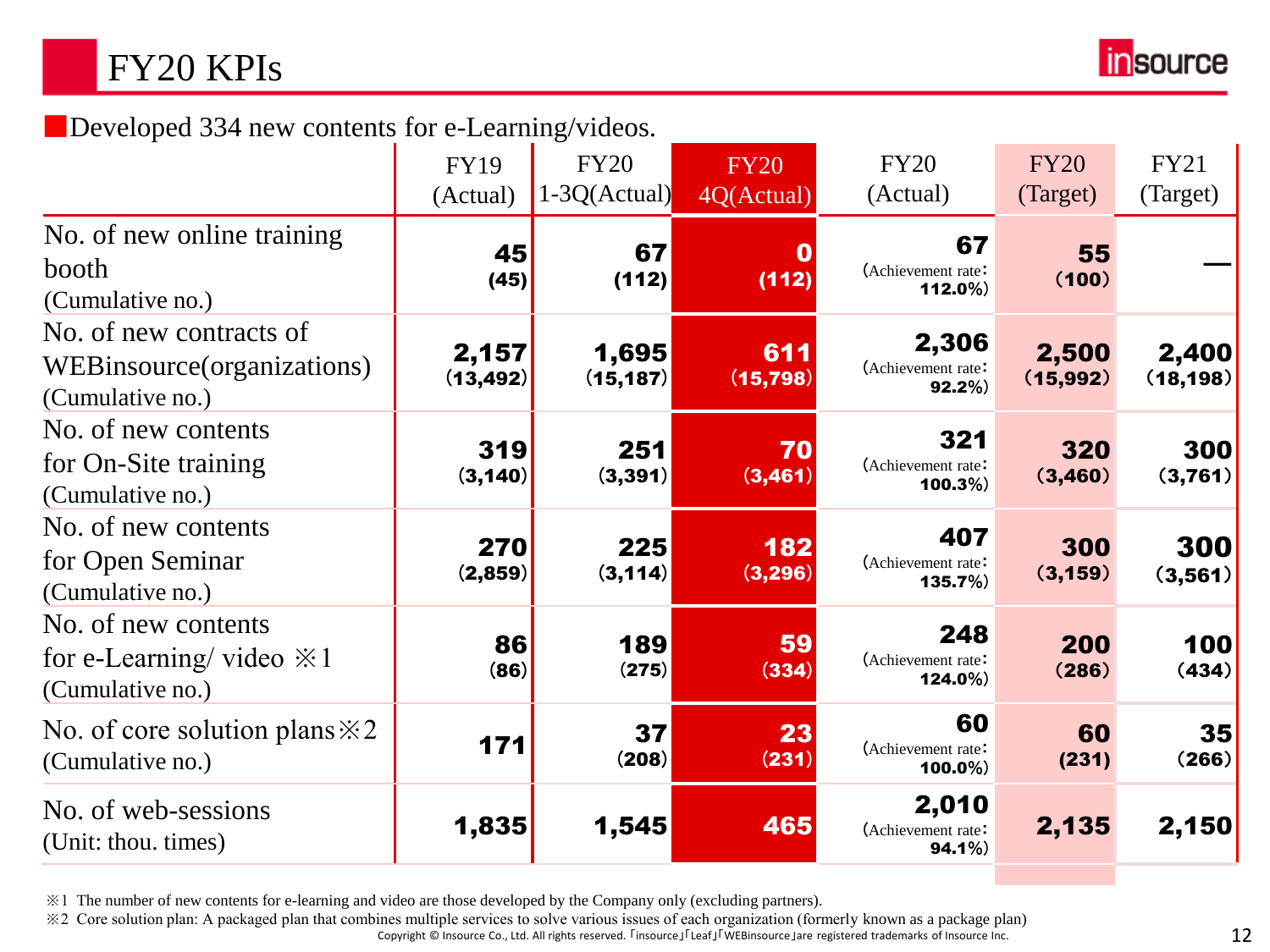

## Chap. 02 Three-year Business Plan "Road to Next 2024"

マスター タイトルの書式設定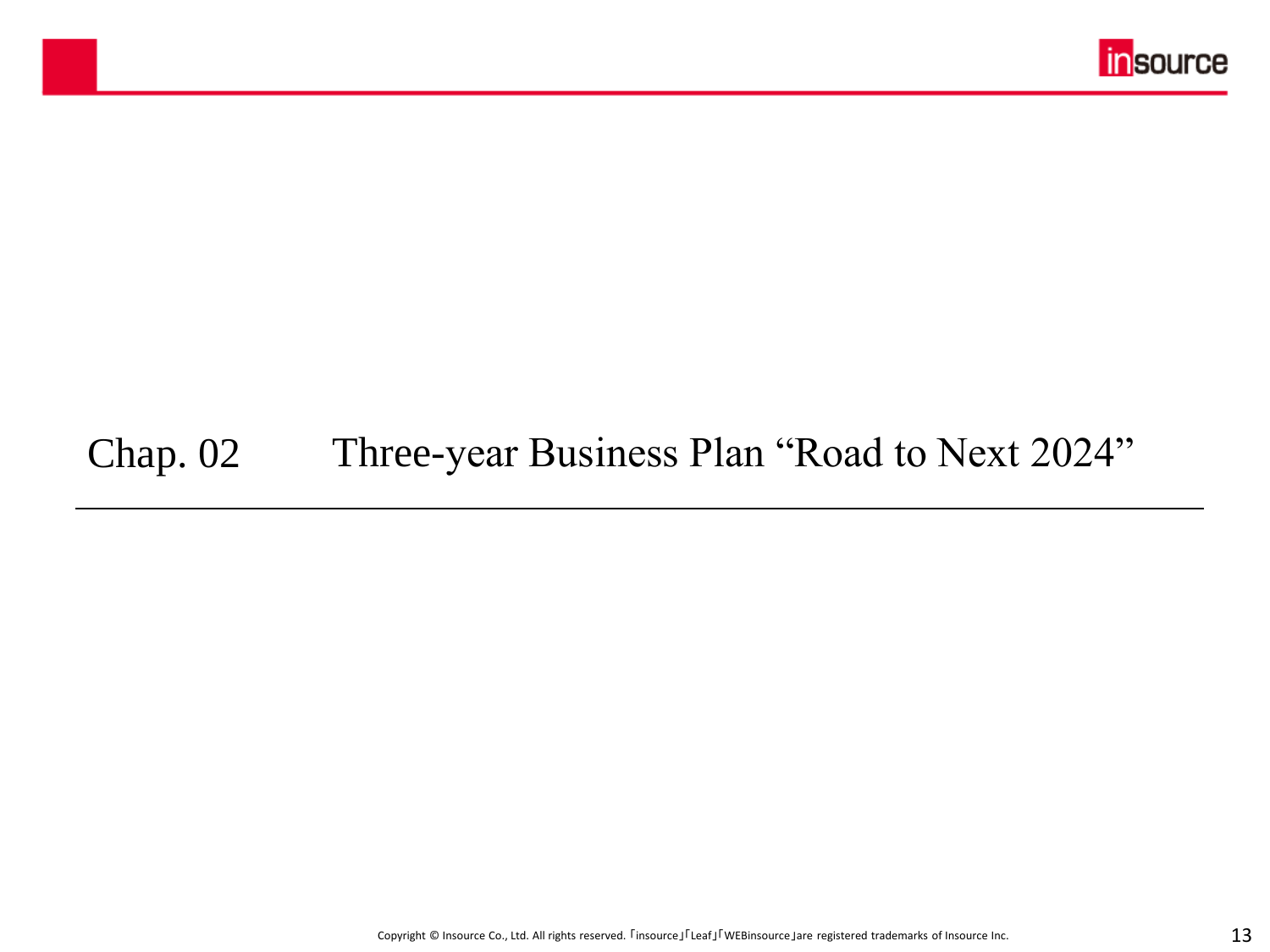■CAGR for net sales and operating profit are 18.3% and 36.9% respectively.

Unit: million yen

|                         | <b>FY18</b><br>(Actual) | <b>FY19</b><br>(Actual) | FY20<br>(Actual) | $CAGR*$<br>(FY18-FY20) |  |
|-------------------------|-------------------------|-------------------------|------------------|------------------------|--|
| Net sales               | 5,608                   | 5,119                   | 7,501            | $+18.3%$               |  |
| Gross profit            | 3,959                   | 3,643                   | 5,721            | $+22.7%$               |  |
| <b>Operating profit</b> | 1,303                   | 784                     | 2,404            | $+36.9%$               |  |
| Ordinary profit         | 1,298                   | 795                     | 2,416            | $+37.3%$               |  |
| Net profit              | 835                     | 445                     | 1,588            | $+35.7%$               |  |

\*CAGR: compound annual growth rate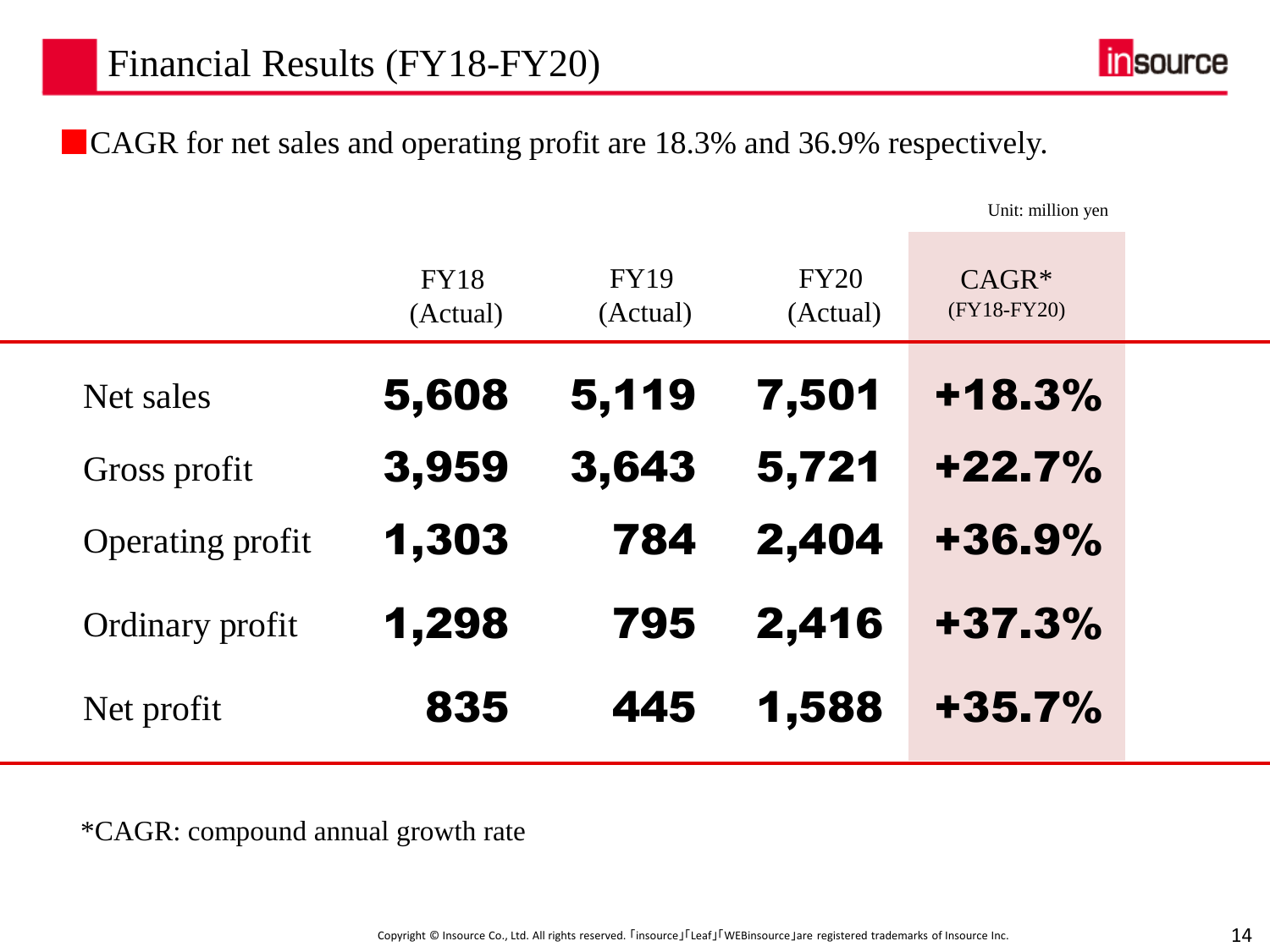

### ■ Consolidated Financial Targets

|                  | <b>FY21</b><br>(Forecast) | <b>FY22</b><br>(Target) | <b>FY23</b><br>(Target) | CAGR     |
|------------------|---------------------------|-------------------------|-------------------------|----------|
| Net sales        | 8,900                     | 10,800                  | 12,800                  | $+19.5%$ |
| Operating profit | 2,600                     | 3,130                   | 3,710                   | $+15.6%$ |
| Ordinary profit  | 2,600                     | 3,130                   | 3,710                   | $+15.6%$ |
| Net profit       | 1,770                     | 2,140                   | 2,530                   | $+17.2%$ |

### ■How to achieve targets

1. Our share of the career training market is about 2% now. We will expand our market share by increasing our sales force and continuously developing new attractive training contents.

- 2. We aim to increase both the number of customers and sales per customer by developing training service and web service, by building up professional sales team specialized for each customer segment.
- 3. The need for digitalization of HR routine work and web marketing is expected to continuously grow. We will develop more competitive services that help our customers (more than 30,000 organizations) improve work efficiency and expand their business.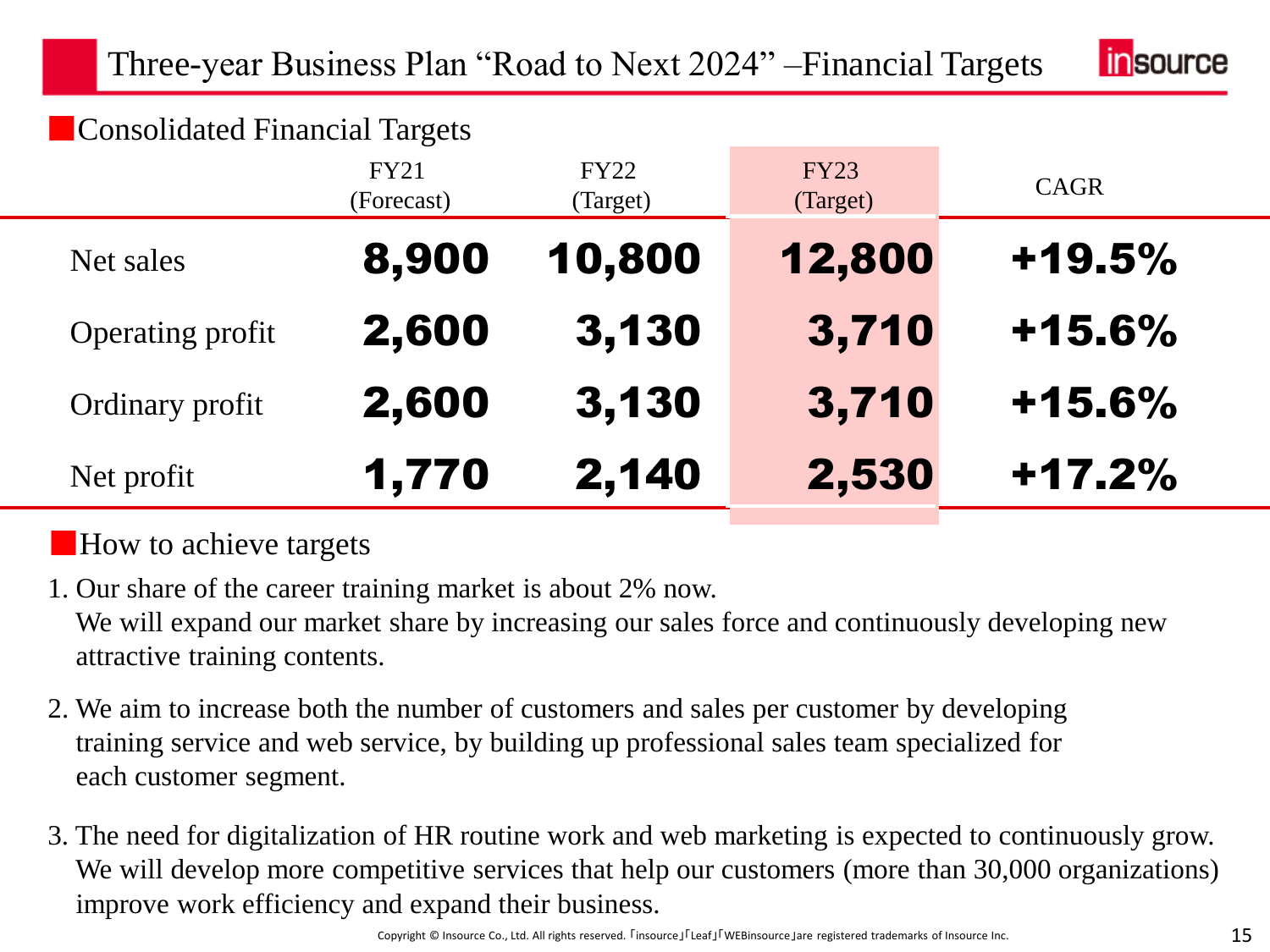



Copyright © Insource Co., Ltd. All rights reserved.  $\Gamma$ insource」「Leaf」「WEBinsource」are registered trademarks of Insource Inc.  $16$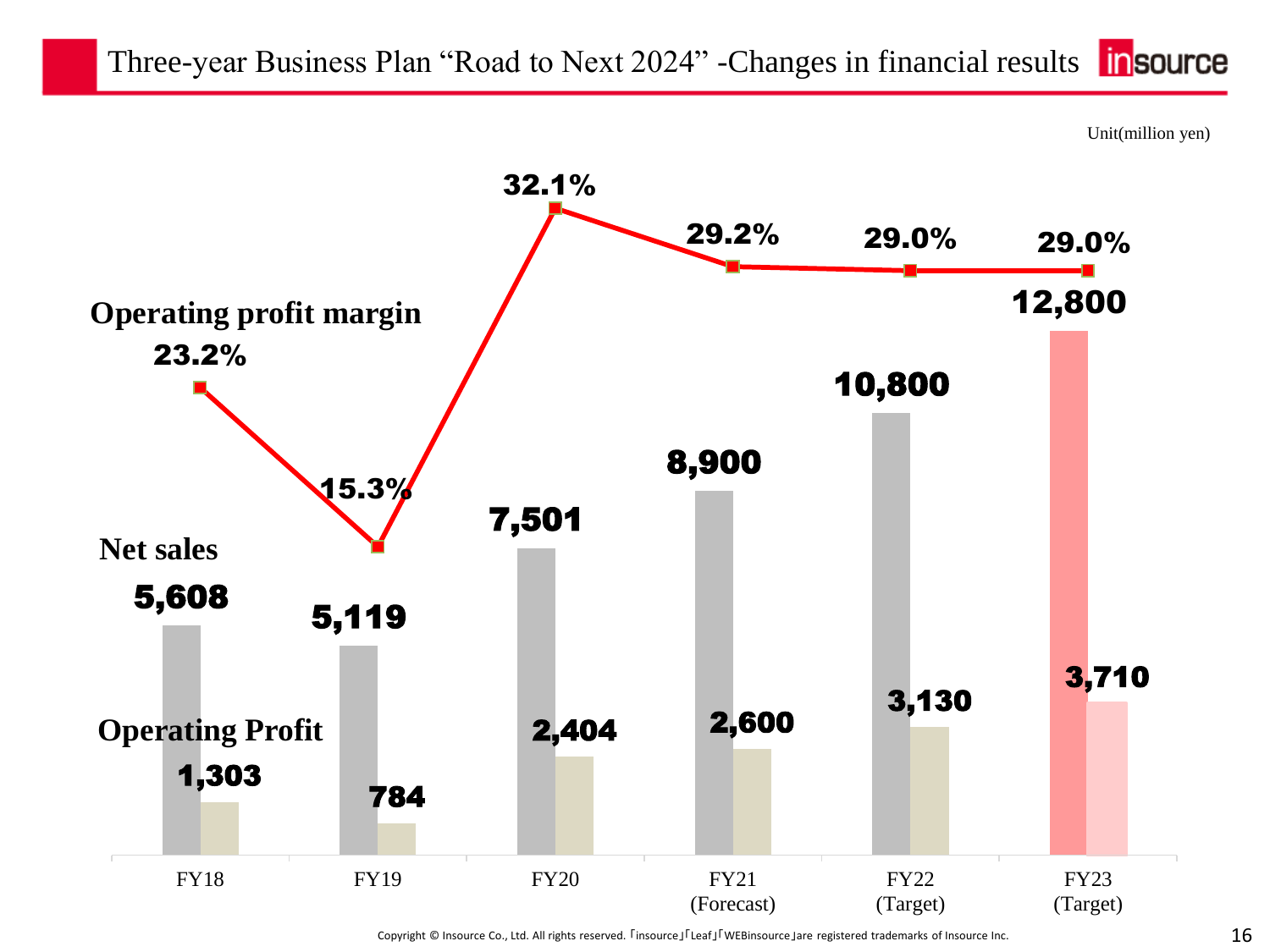## Three-year Business Plan "Road to Next 2024" –Market size



■ Career training Market –Still great potential for growth ・Market size is 340 billion yen in 2021 and 450 billion yen in

2024※1,2

• The market share of Insource is about 2%, and there is a lot of room for growth in the future.

※1 Calculated based on the MHLW's Basic Survey on HR Development (2020) and MIC' Labor Force Survey.

■HR digitalization market – Expansion is expected • Market size is 200 billion yen in 2019 and 400 billion yen in 2024.  $\ast$ 3

Leaf's net sales for FY20 is 1 billion yen and there is a lot of room for growth.

・HR digitalization is less advanced compared to accounting fields. It is expected that there will be growing demand for the improvement of work efficiency from mid-sized and small companies.

※3 Calculated based on METI's [2020 Basic Survey on Information and Communication Industry], May 28, 2021.

- ■Web marketing market -Potential for new entrants
- ・Market size is 2.4 trillion yen in 2019※4
- ・We will enter the market with our know-how based on the successful experience of web-marketing in our businesses.
- ・It is expected that there will be increasing needs for website or web marketing especially for mid-sized and small companies.

※4 Calculated based on METI's [2020 Basic Survey on Information and Communication Industry], May 28, 2021.











<sup>※2</sup> Calculated based on the MHLW's Basic Survey on HR Development(2009-2020), and the ratio of outsourcing companies in 2020 was 49.7%.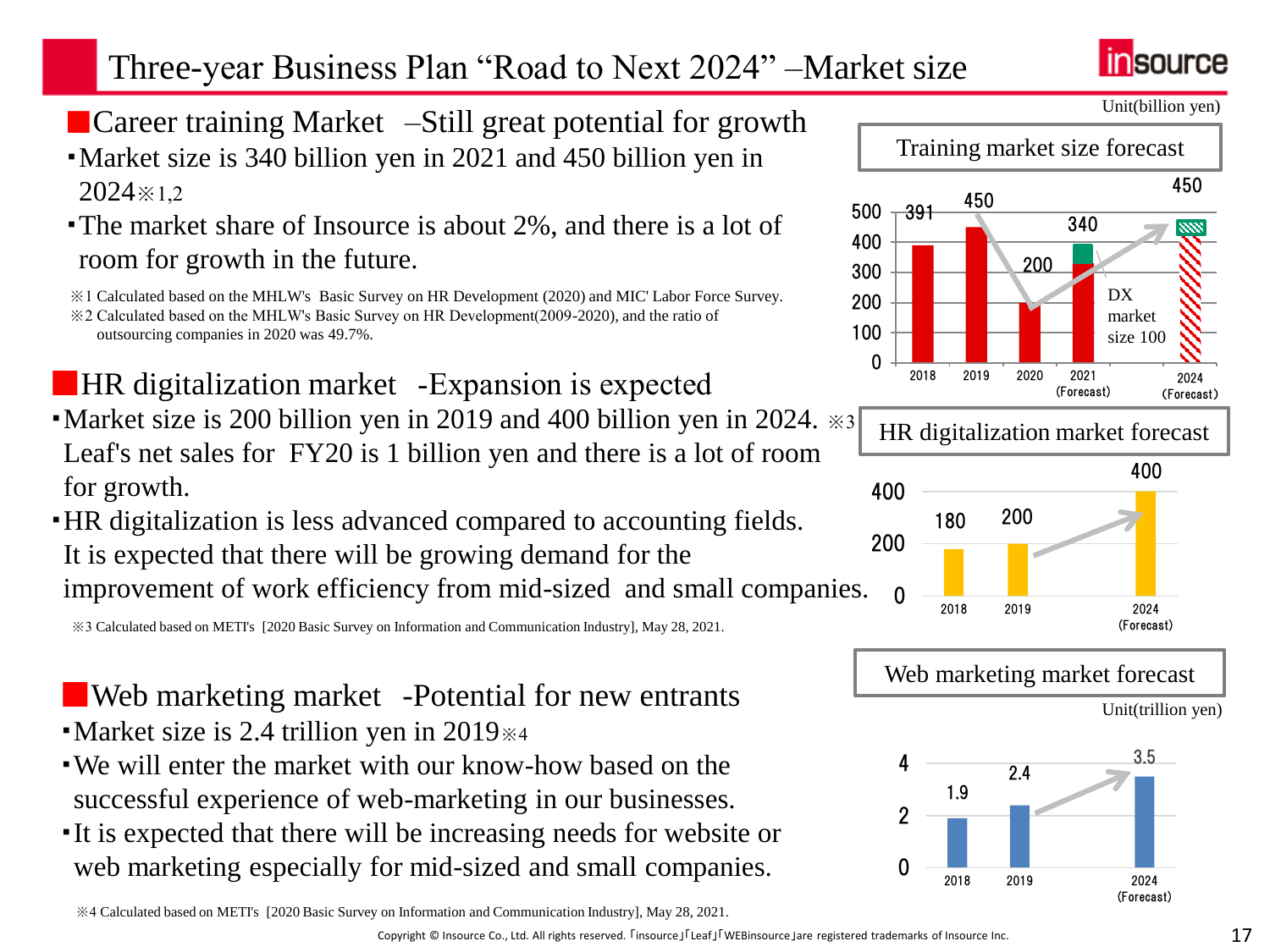

■We will aim to increase the number of customers and increase sales per customer at the same time.



### ● Our aim

- ・Increase sales per customer, focusing on large, semi-large companies and medium-sized companies.
- ・For large companies, aim to expand by about 1.7 times.



### ●Our aim

- ・Significantly increase the number of medium-sized companies and below.
- ・Increase the number of customers by approximately 1,200 over the next 3 years.

Enhance sales force

Develop new contents/services

### Increase Employees

※1 Calculated based on the Economic Census (2014) and MHLW's Basic Survey on HR Development (2009-2020). (Education budget per employee x Number of employees x Ratio of outsourcing companies)

※2 Calculated based on Economic Census (July 2012)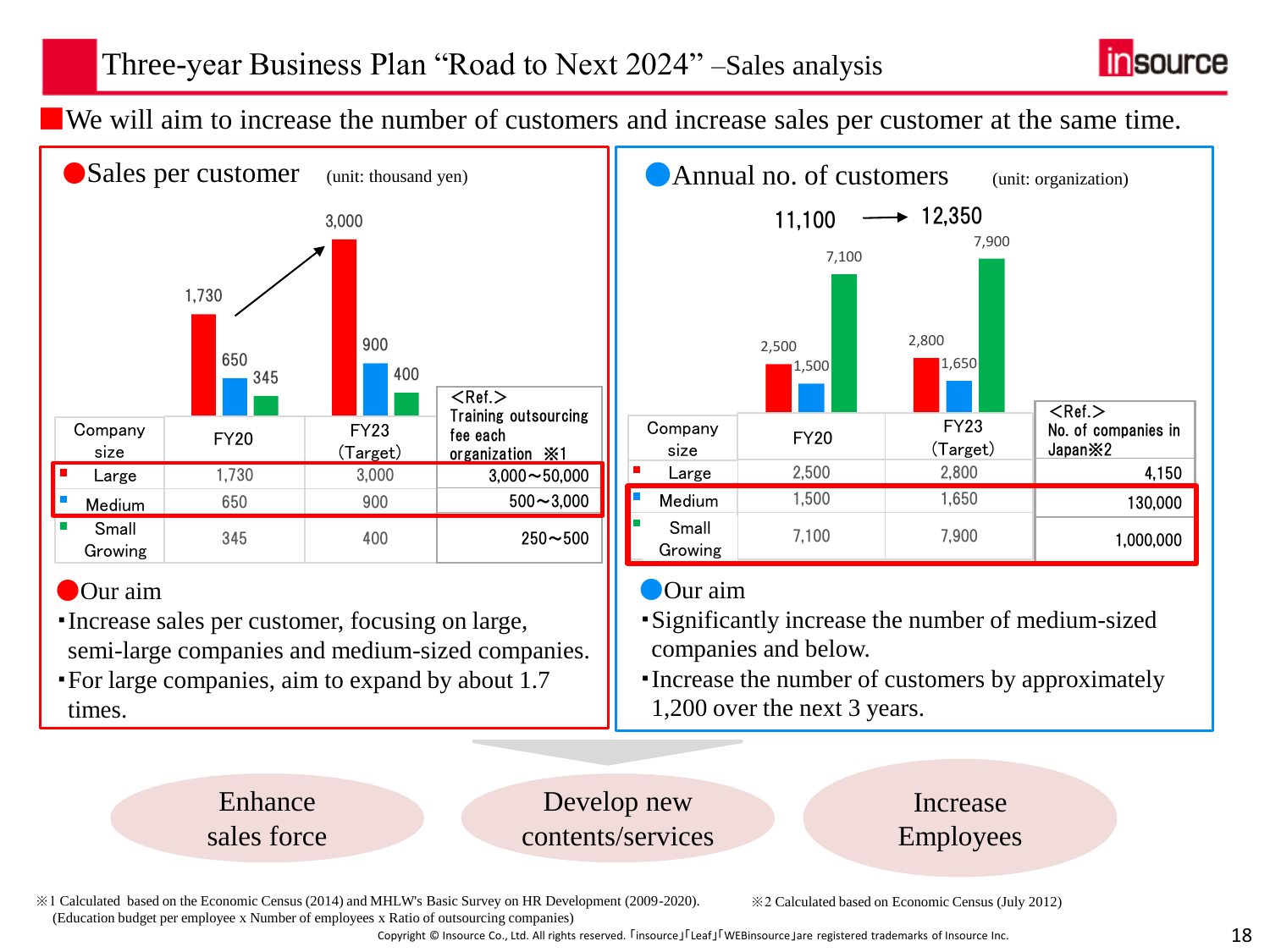

### **Provide best service for different customer with optimal sales approach**

|                                                                                                        | <b>Customer Segmentation</b>                          |                                                                                    | <b>Sales</b><br>Training<br>Sales strategy<br>destination                                                                      |                                                                             | IT service                                                  |                                              | Other<br>business                |
|--------------------------------------------------------------------------------------------------------|-------------------------------------------------------|------------------------------------------------------------------------------------|--------------------------------------------------------------------------------------------------------------------------------|-----------------------------------------------------------------------------|-------------------------------------------------------------|----------------------------------------------|----------------------------------|
| Large                                                                                                  | Large<br>HR Dept.<br>$(5,000 \text{ or more people})$ |                                                                                    | -New trainings<br>Expand overall<br>Leaf<br>(DX, SDGs etc.)<br>Sales including but<br>-Support for solving<br>(Multi-function, |                                                                             |                                                             |                                              |                                  |
| Enterprise                                                                                             | Second-tier large<br>$(1,000-4,999$ people)           | Other Dept.                                                                        | not limited to HR<br>Dept.                                                                                                     | departmental issues<br>-Compliance training                                 | customization)                                              |                                              |                                  |
| Mid-<br><b>Business</b>                                                                                | Medium<br>$(500-999)$ people)                         | Expand each sales<br>Manager/<br>volume by<br>Staff of HR<br>strengthening<br>Dept |                                                                                                                                | -Comprehensive<br>solution for company<br>-Support for<br>evaluation system | Leaf<br>Lightning<br>(LMS)<br>functional<br>specialization) | On-line<br>evaluation<br>sheet<br>(Optional) | Support<br>for video<br>training |
|                                                                                                        | proposals.                                            |                                                                                    |                                                                                                                                |                                                                             |                                                             | Support                                      |                                  |
| <b>SMB</b><br>(Small)                                                                                  | Second-tier medium<br>$(100-499$ people)              | Expand sales by<br>CEO/<br>not only training<br>Manageme                           |                                                                                                                                | -Solution for business<br>issues, management,                               | Leaf Management<br>(HR routine work of                      |                                              | for<br>marketing,<br>recruitme-  |
| service but also<br>Medium<br>Small<br>-nt team<br>business solution.<br>Business)<br>$(50-99$ people) |                                                       | communication,<br>compliance training                                              | $SMBs$ )                                                                                                                       |                                                                             | nt, DX etc.                                                 |                                              |                                  |

### ■Sales strategy

- ・Build up professional sales team specialized for each customer segment and promote sales activities tailored to each segment's characteristics.
- ・Increase each sales volume by strengthening proposals to meet demands of each customer segment.

### ■Service development strategy

- ・Strengthen services tailored to each customer segment to meet diversified training needs.
- ・Provide for large or second-tier large companies with solutions for departmental issues in addition to DX,SDGs training.
- ・Promote sales to CEO/ management teams of SMBs to lessen the burden of routine HR work and solve managerial issues.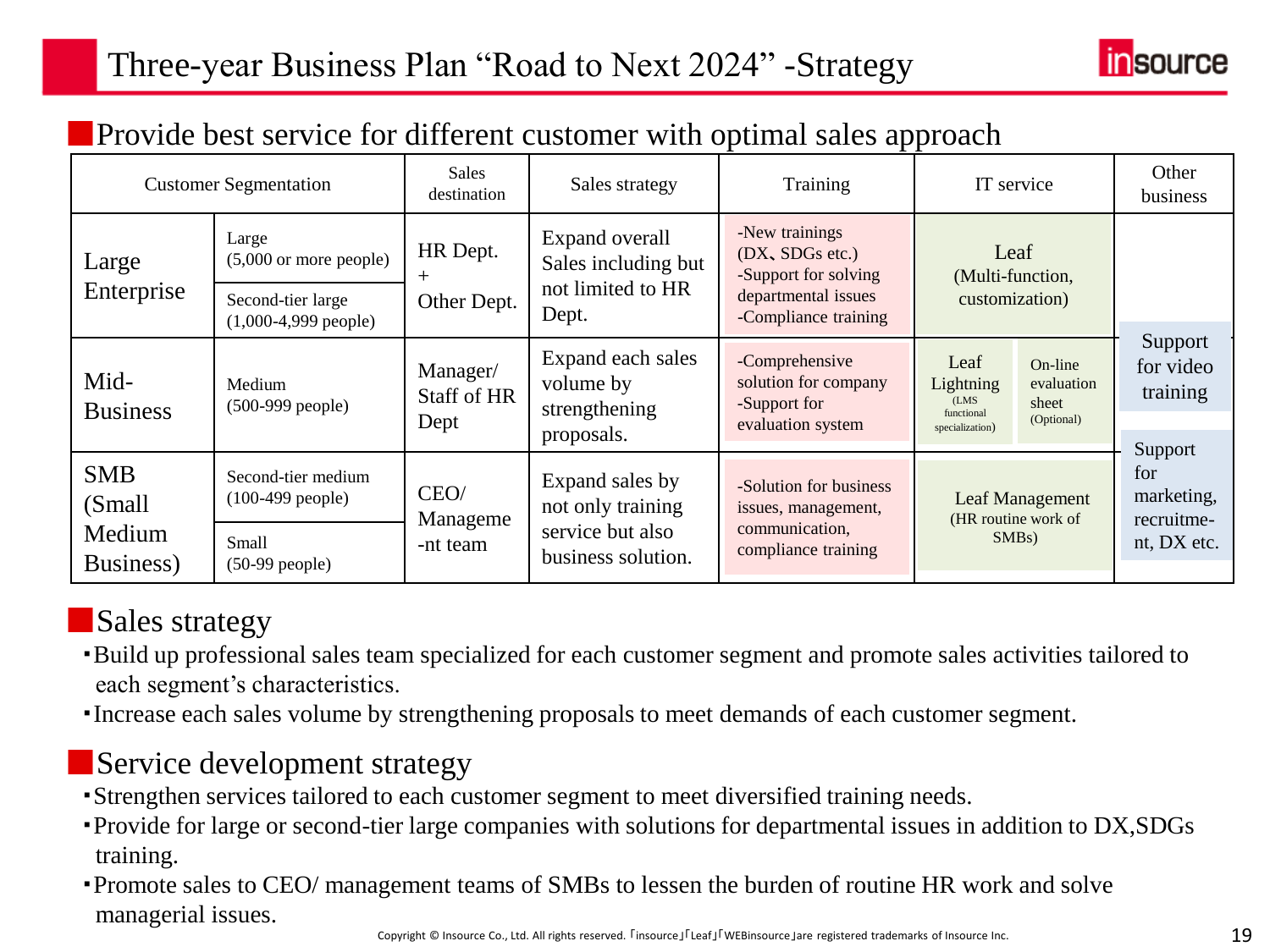Three-year Business Plan "Road to Next 2024" -Business expansion policy **linsource** 

■ Enter Web marketing market -Solving customers' problems by utilizing our own knowledge



Copyright © Insource Co., Ltd. All rights reserved.  $\Gamma$ insource」「Leaf」「WEBinsource」are registered trademarks of Insource Inc. 20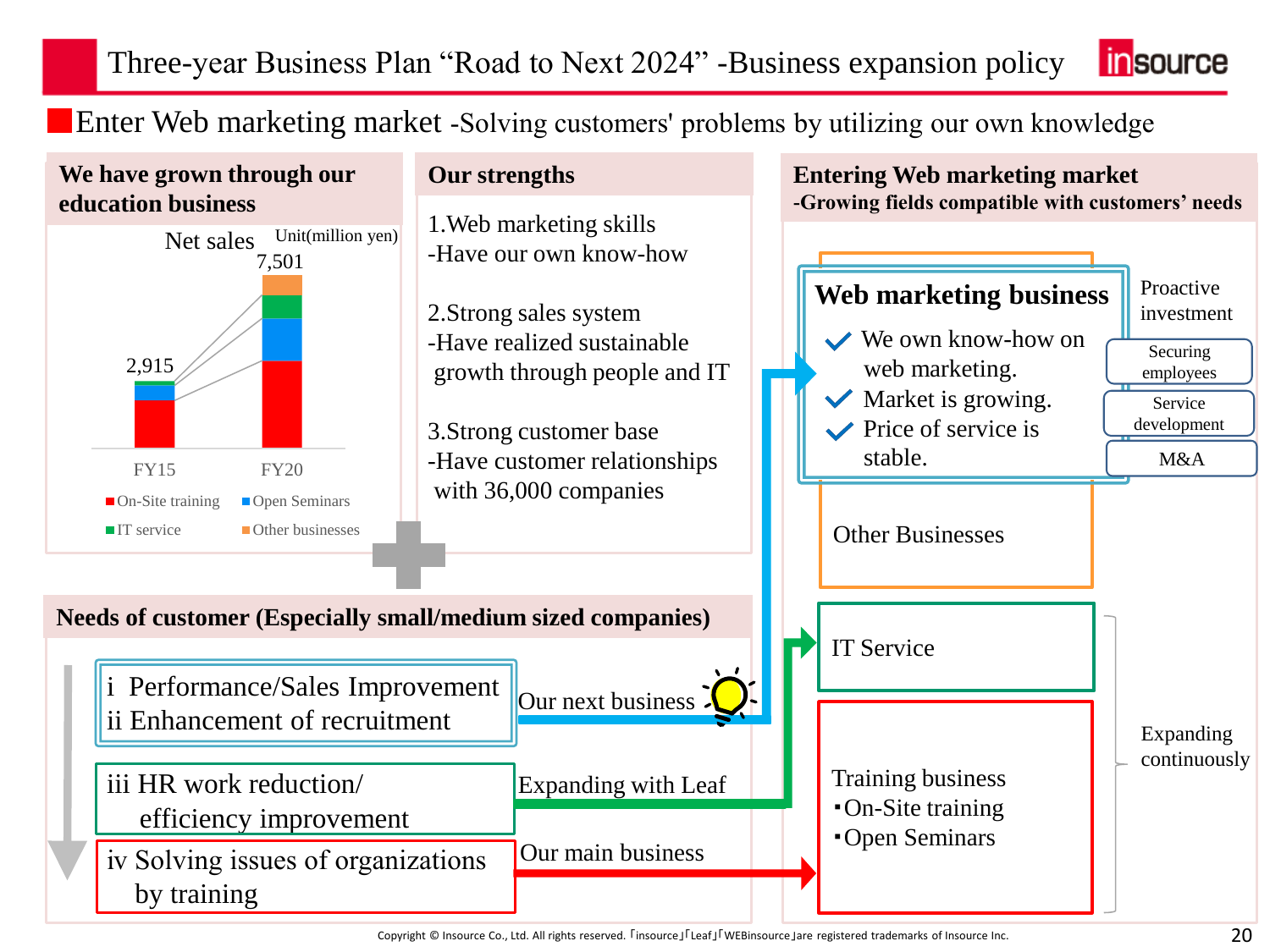| <b>n</b> source |
|-----------------|
|                 |

|                         |                                       | <b>FY20</b>          | <b>FY21</b>          | <b>FY22</b>                | Unit: million yen<br><b>FY23</b> |
|-------------------------|---------------------------------------|----------------------|----------------------|----------------------------|----------------------------------|
|                         |                                       | (Actual)             | (Forecast)           | $\langle$ Target $\rangle$ | $\langle$ Target $\rangle$       |
|                         | <b>Net Sales</b><br>(YoY)             | 7,501<br>$(+2, 381)$ | 8,900<br>$(+1, 398)$ | 10,800<br>$(+1,900)$       | 12,800<br>$(+2,000)$             |
| Overall                 | Gross profit                          | 5,721                | 6,780                | 8,130                      | 9,610                            |
|                         | (Gross profit margin)                 | (76.3%)              | (76.2%)              | (75.3%)                    | (75.1%)                          |
|                         | <b>Net Sales</b><br>(YoY)             | 3,797<br>$(+1,073)$  | 4,400<br>$(+602)$    | 5,090<br>$(+690)$          | 5,700<br>$(+610)$                |
| <b>On-Site Training</b> | Gross profit                          | 2,963                | 3,410                | 3,930                      | 4,400                            |
|                         | (Gross profit margin)                 | $(78.0\%)$           | (77.5%)              | (77.2%)                    | (77.2%)                          |
| <b>Open Seminars</b>    | <b>Net Sales</b><br>(YoY)             | 1,827<br>$(+559)$    | 2,130<br>$(+303)$    | 2,550<br>$(+420)$          | 2,980<br>$(+430)$                |
|                         | Gross profit<br>(Gross profit margin) | 1,372<br>(75.1%)     | 1,580<br>(74.2%)     | 1,860<br>$(72.9\%)$        | 2,170<br>(72.8%)                 |
|                         | <b>Net Sales</b><br>(YoY)             | 1,022<br>$(+367)$    | 1,280<br>$(+257)$    | 1,670<br>$(+390)$          | 2,140<br>$(+470)$                |
| <b>IT Services</b>      | Gross profit<br>(Gross profit margin) | 789<br>(77.2%)       | 1,020<br>(79.7%)     | 1,330<br>(79.6%)           | 1,720<br>$(80.4\%)$              |
| <b>Other Businesses</b> | <b>Net Sales</b><br>(YoY)             | 853<br>$(+381)$      | 1,090<br>$(+238)$    | 1,490<br>$(+400)$          | 1,980<br>$(+490)$                |
|                         | Gross profit                          | 595                  | 770                  | 1,010                      | 1,320                            |
|                         | (Gross profit margin)                 | (69.7%)              | (70.6%)              | (67.8%)                    | (66.7%)                          |

※ Gross profit by business segment has not been audited by EY ShinNihon LLC.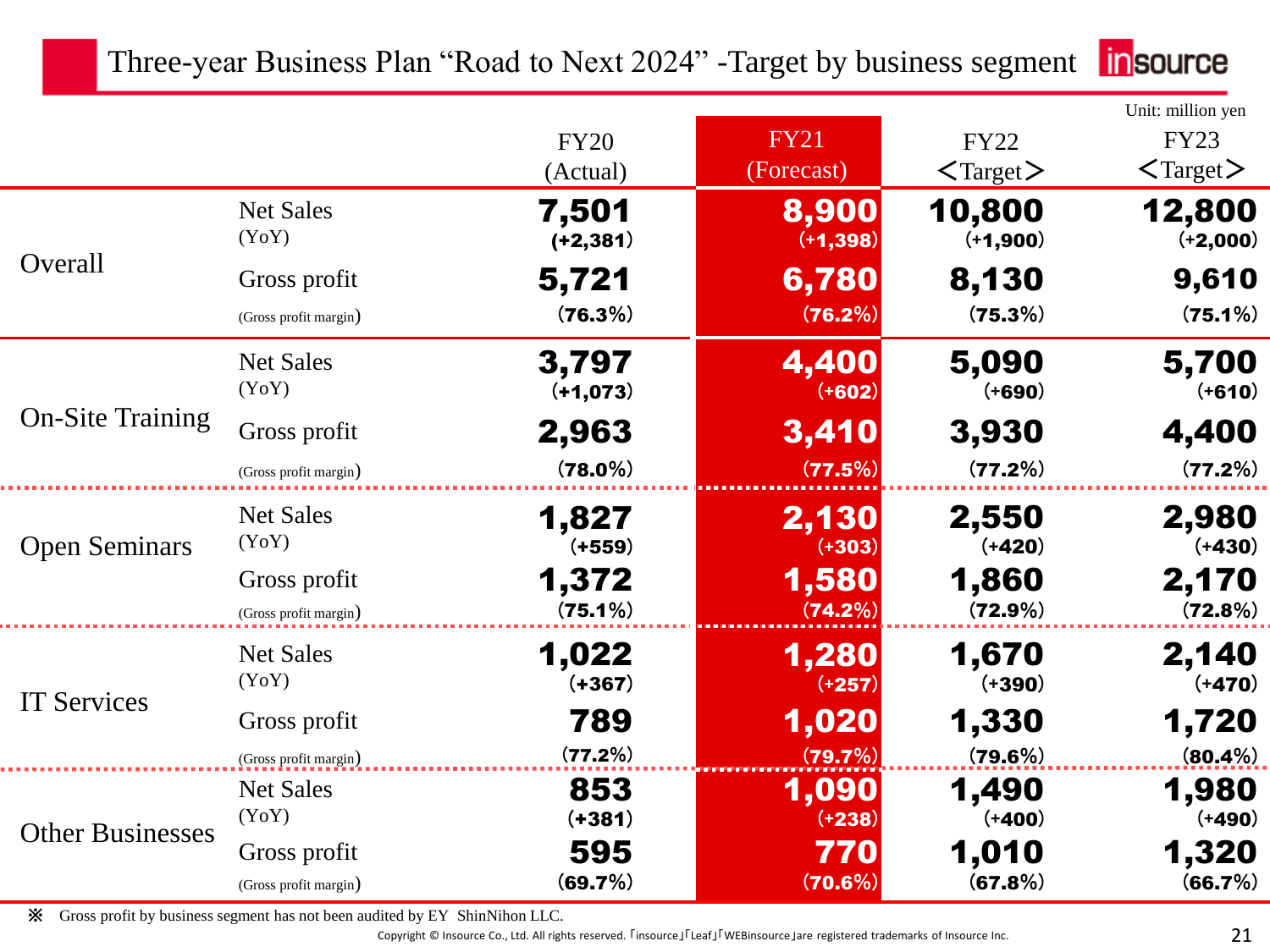

### ■**On-Site Training/Open Seminars (Training business) -**FY21 Net sales Target: 6.5 bill. yen

All Customers

Provide best service for all customers with optimal sales methods

Large Enterprise

Launch latest trainings -DX、SDGs・ESG etc.

Mid-sized, SMB

Provide trainings of comprehensive solution –skill enhancement/career development etc.

**Leaf (IT Service business)** -FY21 Net sales Target: 1.2 bill. yen

Large Enterprise

Enhance Leaf function to provide more high value-added options

Mid-sized, SMB

Expand the sales of Leaf Lightning/Leaf Management specialized for HR/training routine management.

### ■**Web Marketing (Other businesses)** -FY21 Net sales Target: 0.2 bill. yen

(e.g.: management of customer database, ICT marketing service、homepagemaking) SMB Offer packaged service including building websites/ web marketing.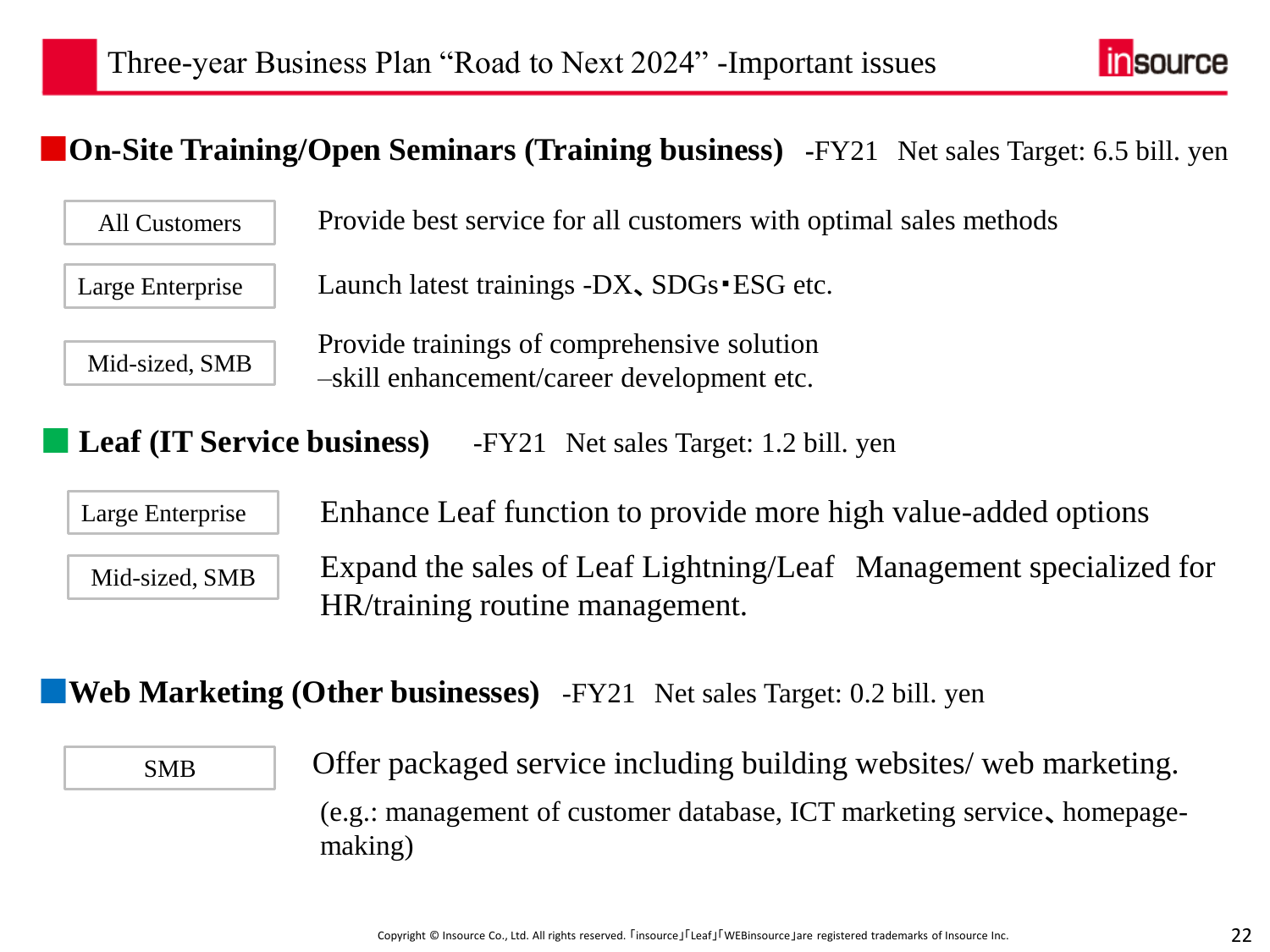

### Challenges Measures

### 1.Develop services reflecting market needs

Contents, budget, methods of training should meet demands of each customer segment.

### 2. Enforce sales

The number of customers should be increased and the sales volume per customer should be improved.

### 3.Secure HR

It`s urgent to cultivate multi-skilled HR with sales, service development, IT abilities to prevent understaffed problem.

# 4. Face insufficient resources for

### diversified business development

It is necessary to develop diversified services to meet customer needs, especially in IT and marketing fields.

### 1-2.

### Enhance close cooperation of service development and sales

- (1) Special team for each customer segment -Assign sales and content creators.
- (2) Staff reshuffle and in-house studying group -Cultivate multi-skilled staff with sales, content-creating, and IT technologies.
- (3) DX Training

-Cultivate more 100 programming personnel over the next three years.

(4) Enhance in-house sales teamwork.

### 3.Strengthen diversified HR recruitment and training

- (1) Recruit more new graduates.
- (2) Encourage staff to become multi-skilled with IT capabilities by in-house training.

# 4.Further investment and reinforce organization

### structure

- (1) Expand investment in strong businesses and new services.
- (2) Build up a resilient structure to quickly respond to external change.
- (3) Give positive consideration to M&A.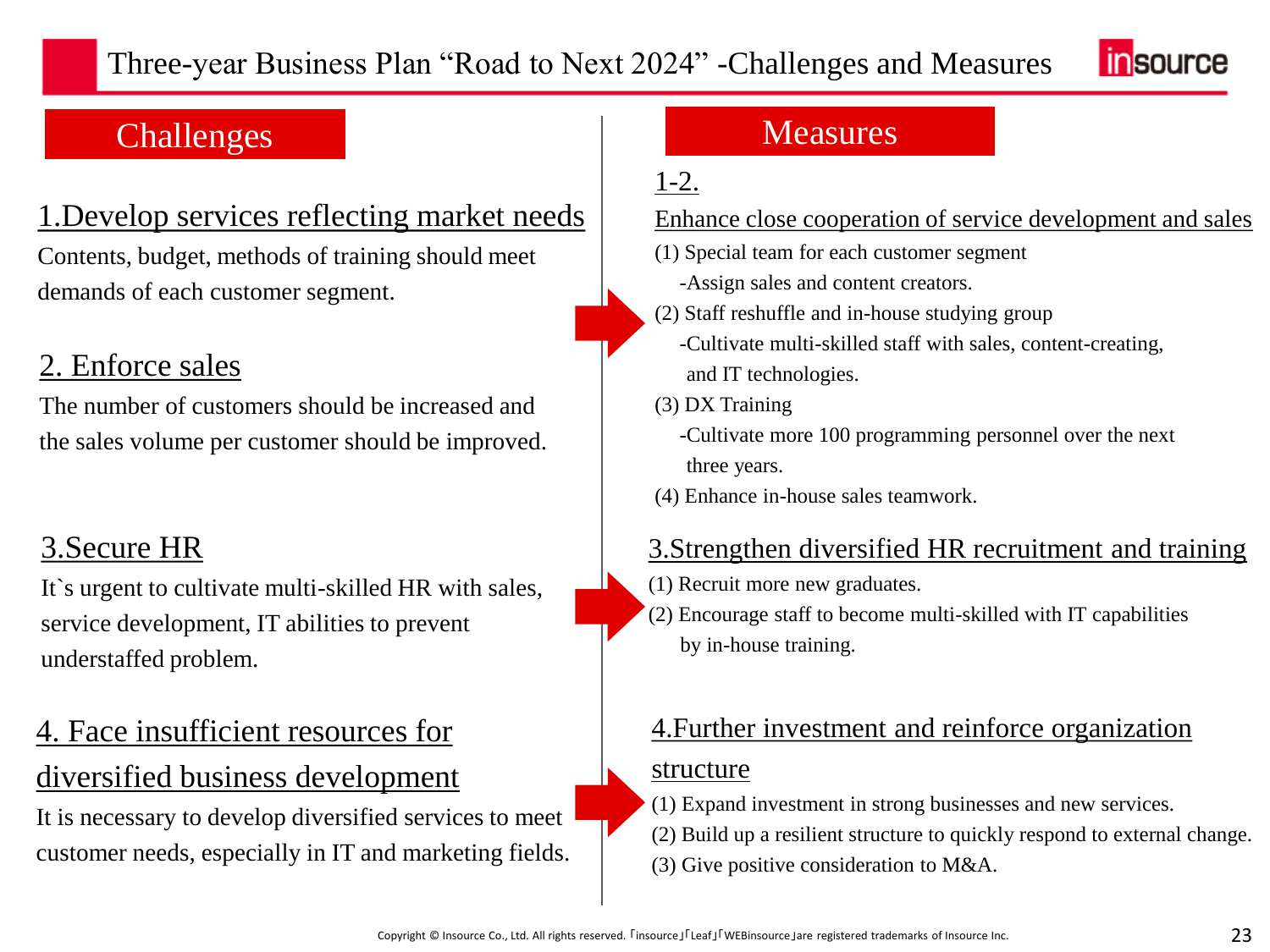■DPR(dividend payout ratio) target of about 40% according to business performance.

Dividend for FY21 is expected to be 7.7 times that of FY15 first listed.



(Note) The Company conducted stock splits on May 1, 2018, September 1, 2019, and January 1, 2021. The amount of the fiscal year-end dividend reflected stock split.

Copyright © Insource Co., Ltd. All rights reserved. 「insource」「Leaf」「WEBinsource」are registered trademarks of Insource Inc. 24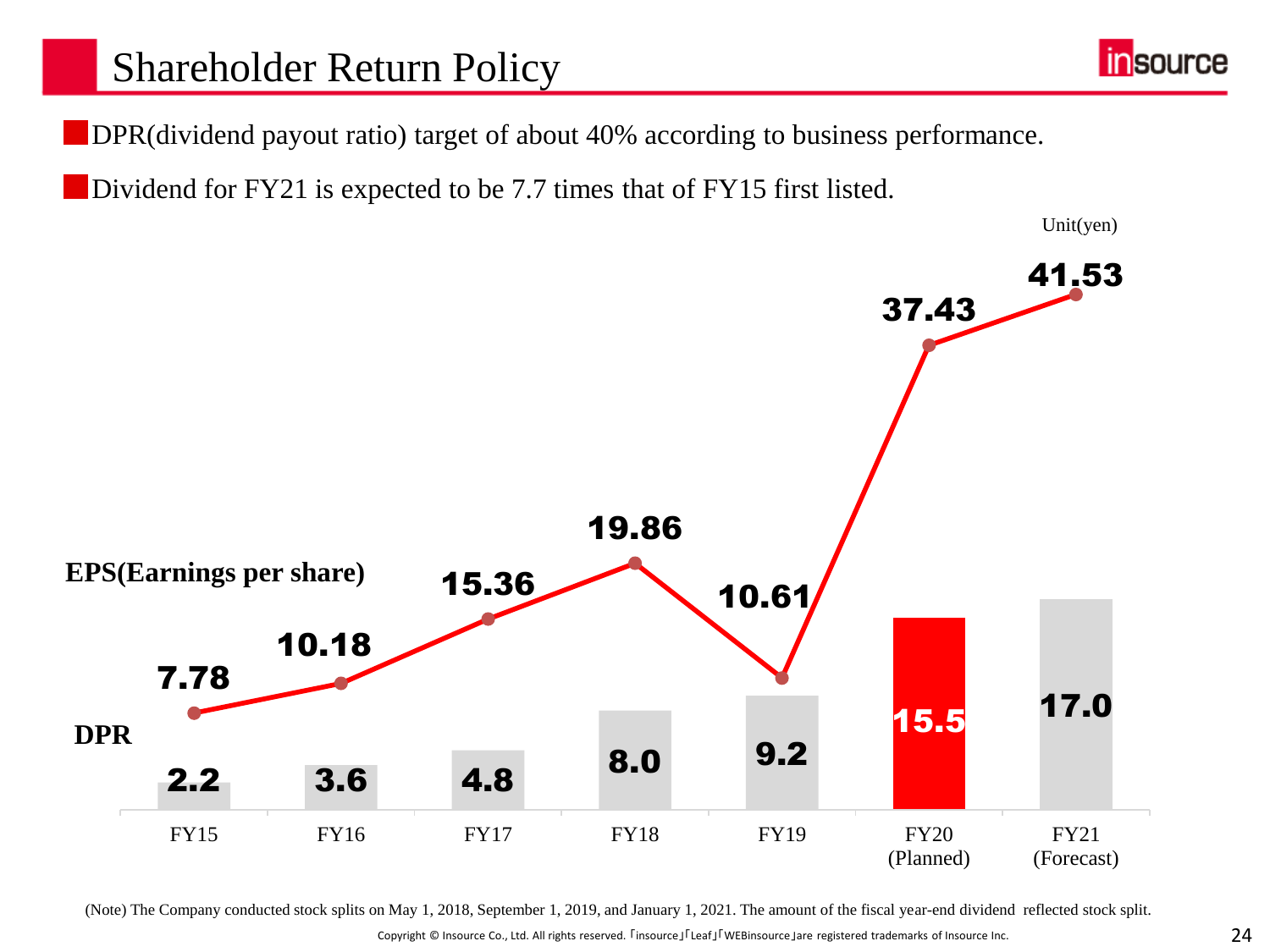

## <Reference1> 4Q FY20(Jul.‐ Sep. 2021) Financial Results

マスター タイトルの書式設定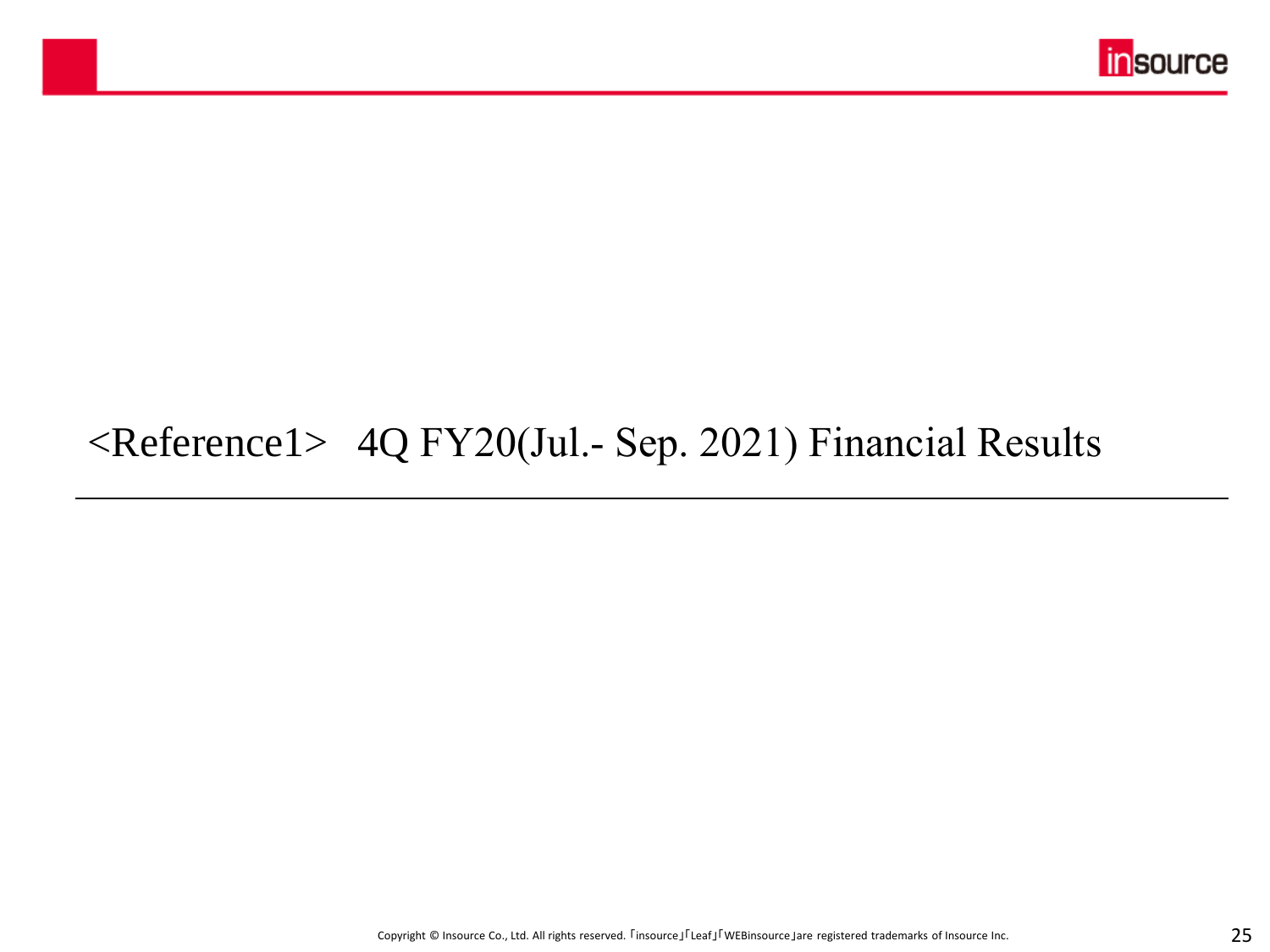

■Net sales in 4Q FY20 increased to 1,956 million yen (+42.8 YoY) as On-Site training for private companies, Open Seminars and IT Services performed well.

■ Operating profit margin increased by 34.4% due to control of SG&A expenses, especially personnel expenses.

|                               | 4Q FY19<br>(Actual) | 1Q<br>(Actual)    | 2Q<br>(Actual)   | 3Q<br>(Actual)   | 4Q FY20<br>(Actual) | YoY    | Unit: million yen |
|-------------------------------|---------------------|-------------------|------------------|------------------|---------------------|--------|-------------------|
| <b>Net Sales</b><br>(QoQ)     | 1,370<br>$(+526)$   | 1,814<br>$(+443)$ | 1,859<br>$(+45)$ | 1,870<br>$(+10)$ | 1,956<br>$( +86)$   | +586   | $+42.8%$          |
| <b>Gross Profit</b><br>(QoQ)  | 1,026<br>$(+481)$   | 1,390<br>$(+364)$ | 1,435<br>$(+44)$ | 1,414<br>(A21)   | 1,481<br>$(+67)$    | +455   | $+44.4%$          |
| (Gross profit margin)         | (74.9%)             | (76.6%)           | (77.2%)          | (75.6%)          | (75.7%)             |        |                   |
| Operating<br>profit           | 350                 | 646               | 610              | 474              | 672                 | $+322$ | +92.0%            |
| (QoQ)                         | $(+540)$            | $(+296)$          | (A35)            | (A135)           | $(+197)$            |        |                   |
| (Operating profit)<br>margin) | (25.5%)             | (35.6%)           | (32.8%)          | (25.4%)          | $(34.4\%)$          |        |                   |
| Ordinary                      | 363                 | 659               | 614              | 477              | 665                 | +301   | +83.0%            |
| profit                        |                     |                   |                  |                  |                     |        |                   |
| (QoQ)                         | $(+555)$            | $(+295)$          | (A45)            | (A136)           | $(+187)$            |        |                   |
| Net profit                    | 184                 | 452               | 370              | 325              | 422                 | +238   | +129.3%           |
| (QoQ)                         | $(+343)$            | (+268)            | (481)            | (A44)            | $(+96)$             |        |                   |

Copyright © Insource Co., Ltd. All rights reserved.  $\Gamma$ insource] $\Gamma$ Leaf」「WEBinsource]are registered trademarks of Insource Inc. 26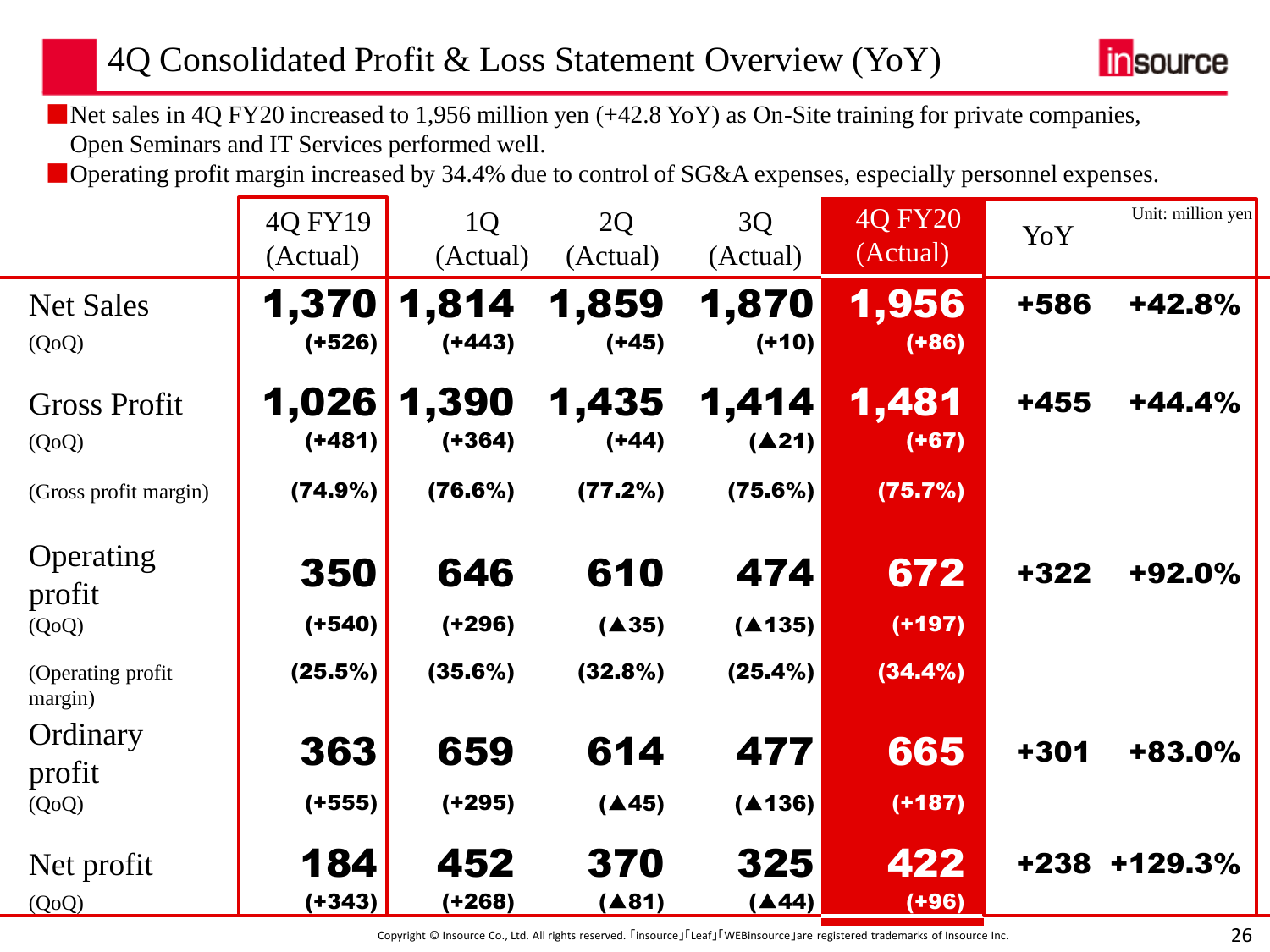## 4Q On-Site Training Business (YoY)



Due to the 5<sup>th</sup> wave of COVID-19, a state of emergency or pre-emergency measures were declared in total of 27 areas in Japan. Growth of sales slowed down and the number of trainings conducted decreased as face-to-face trainings were postponed or cancelled in 4Q FY20. Unit: million yen

|                                                                     | 4Q FY19<br>(Actual)        | 1Q<br>(Actual)             | 2Q<br>(Actual)           | 3Q<br>(Actual)             | 4Q FY20<br>(Actual)             |                  | YoY        |
|---------------------------------------------------------------------|----------------------------|----------------------------|--------------------------|----------------------------|---------------------------------|------------------|------------|
| <b>Net Sales</b><br>(QoQ)                                           | 742<br>$(+349)$            | 1,066<br>$(+323)$          | 772<br>(A293)            | 1,018<br>$(+245)$          | 940<br>(A77)                    | $+197$           | $+26.6%$   |
| Gross profit<br>(QoQ)<br>(Gross profit margin)                      | 568<br>$(+273)$<br>(76.5%) | 822<br>$(+253)$<br>(77.1%) | 608<br>(A213)<br>(78.7%) | 798<br>$(+190)$<br>(78.4%) | 734<br>(A63)<br>$(78.1\%)$      | +166<br>(+1.6pt) | $+29.3%$   |
| Number of trainings<br>conducted(times)<br>(QoQ)                    | 2,927<br>$(+1, 415)$       | 4,275<br>$(+1, 348)$       | 2,613<br>(A1,662)        | 3,811<br>$(+1, 198)$       | 3,525<br>(4286)                 | +598             | $+20.4%$   |
| Among above,<br>number of online<br>training<br>(composition ratio) | 1,010<br>(34.5%)           | 1,605<br>(37.5%)           | 1,590<br>(60.8%)         | 1,757<br>$(46.1\%)$        | 2,036<br>(57.8%)                | +1,026           | $+101.6\%$ |
| Average unit price<br>(unit:thou.yen)<br>(QoQ)                      | 253.8<br>(46.1)            | 249.2<br>(4.6)             | 295.6<br>(+46.4)         | 267.1<br>(428.4)           | 266.8<br>$(\blacktriangle 0.3)$ | $+13.0$          | $+5.1%$    |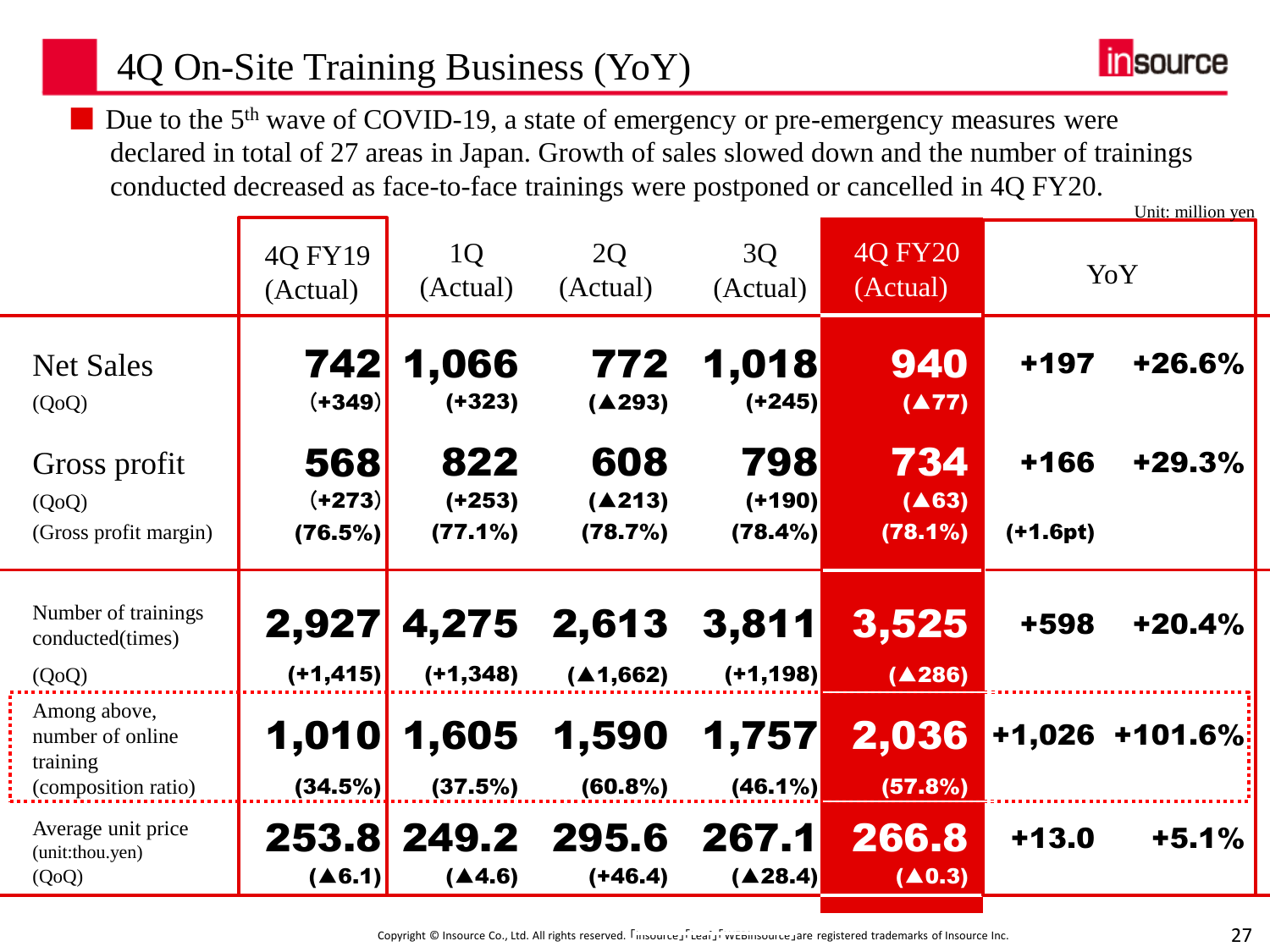## 4Q Open Seminars Business (YoY)

Due to the impact of the 5th wave of COVID-19, the online composition ratio reached a record high of 86.4%, the number of attendees increased by 65.5%, and net sales increased by 53.9% in 4Q FY20 comparing with the previous year when the impact of COVID-19 was seen. Unit: million yen

|                                                  | 4Q FY19<br>(Actual)    | 1Q<br>(Actual)       | 2Q<br>(Actual)      | 3Q<br>(Actual)    | <b>40 FY20</b><br>(Actual) |         | YoY      |
|--------------------------------------------------|------------------------|----------------------|---------------------|-------------------|----------------------------|---------|----------|
| <b>Net Sales</b>                                 | 301                    | 447                  | 403                 | 512               | 464                        | $+162$  | +53.9%   |
| (QoQ)                                            | $(+44)$                | $(+145)$             | (A43)               | $(+109)$          | (A48)                      |         |          |
| Gross profit                                     | 199                    | 339                  | 302                 | 385               | 345                        | $+145$  | $+72.9%$ |
| (QoQ)                                            | $(+71)$                | $(+140)$             | (A37)               | $(+83)$           | (A40)                      |         |          |
| (Gross profit margin)                            | $(66.1\%)$             | (76.1%)              | (75.0%)             | (75.2%)           | (74.3%)                    |         |          |
| Number of<br>attendees                           |                        | <b>13,197 22,111</b> |                     | 18,450 22,041     | 21,846                     | +8,649  | $+65.5%$ |
| (QoQ)                                            | $(+2, 911)$            | $(+8, 914)$          | (A3, 661)           | $(+3, 591)$       | (A195)                     |         |          |
| Among above,<br>number of online<br>training     |                        |                      | 6,916 14,400 14,951 | 16,798            | 18,870                     | +11,954 | +172.8%  |
| (composition ratio)                              | (52.4%)                | $(65.1\%)$           | $(81.0\%)$          | (76.2%)           | (86.4%)                    |         |          |
| Number of attendees                              | 9.2                    | 13.3                 | 14.0                | 13.4              | 12.2                       | $+3.0$  | $+32.5%$ |
| per seminar<br>(QoQ)                             | $(\blacktriangle 0.7)$ | $(+4.0)$             | $(+0.7)$            | $(\triangle 0.7)$ | (A1.1)                     |         |          |
| Average unit price per<br>seminar(unit:thou.yen) | 22.8                   | 20.2                 | 21.8                | 23.2              | 21.2                       | ▲1.6    | ▲7.0%    |
| (QoQ)                                            | (42.1)                 | (A2.6)               | $(+1.6)$            | (+1.4)            | (A1.9)                     |         |          |

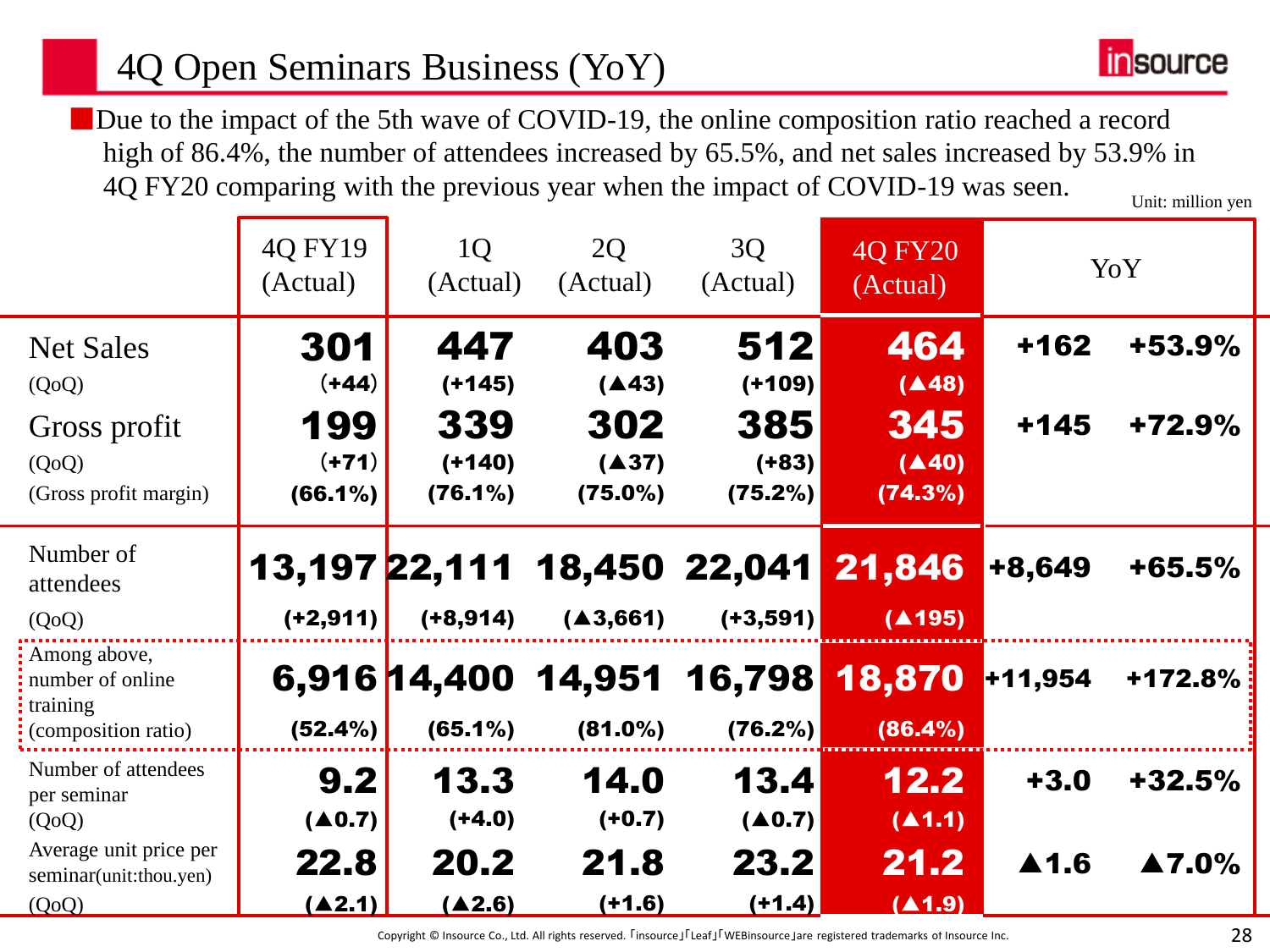Unit: million yen ■The number of paid subscribing organizations increased to 412 and the number of users to 1.75 million, and Leaf monthly usage fees (MRR\*1) increased steadily. Annual recurring revenue (ARR\*2) grew 65.4% YoY to 516 million yen in 4Q FY20.

|                                                           | 4Q FY19<br>(Actual) | 1Q<br>(Actual)   | 2Q<br>(Actual)      | 3Q<br>(Actual)    | <b>4Q FY20</b><br>(Actual) |                      | YoY                    |
|-----------------------------------------------------------|---------------------|------------------|---------------------|-------------------|----------------------------|----------------------|------------------------|
| <b>Net Sales</b>                                          | 222                 | 150              | 399                 | 172               | 301                        | +78                  | $+35.4%$               |
| (QoQ)                                                     | $(+127)$            | (A72)            | $(+249)$            | (A226)            | $(+128)$                   |                      |                        |
| <breakdown><br/>Leaf Monthly<br/>Subscription</breakdown> | 75                  | 93               | 102                 | 111               | 128                        | $+53$                | +70.7%                 |
| (Q <sub>0</sub> Q)                                        | $(+0)$              | $(+18)$          | $(+9)$              | $(+8)$            | $(+17)$                    |                      |                        |
| Sales per month*3                                         | 26                  | 31               | 34                  | 38                | 43                         | $+17$                | $+65.4%$               |
| Average unit price<br>/Organization<br>(unit: thou. yen)  | 105.7               | 111.3            | 104.7               | 102.0             | 104.6                      | $\blacktriangle$ 1.1 | $\blacktriangle$ 1.04% |
| Leaf<br>Customization                                     | 128                 | 39               | 193                 | 59                | 153                        | $+25$                | $+19.5%$               |
| <b>Stress Check</b><br><b>Support Service</b>             | 18                  | 17               | 102                 | 1                 | 18                         | ±0                   | ±0%                    |
| Gross Profit <sup>*4</sup>                                | 183                 | 110              | 326                 | 106               | 246                        | $+63$                | $+34.6%$               |
| (QoQ)<br>(Gross profit margin)                            | $(+122)$<br>(82.3%) | (A73)<br>(73.3%) | $(+216)$<br>(81.9%) | (A220)<br>(61.8%) | $(+140)$<br>(81.9%)        | (40.4pt)             |                        |

※1 MRR: Monthly Recurring Revenue

※2 ARR:Annual Recurring Revenue. Calculated by multiplying the MRR of the last month of each term by 12.

※3 Monthly usage fees (Recurring Revenue) for the last month of each quarter.

※4 Our gross profit margins by business were not audited by Ernst & Young ShinNihon LLC.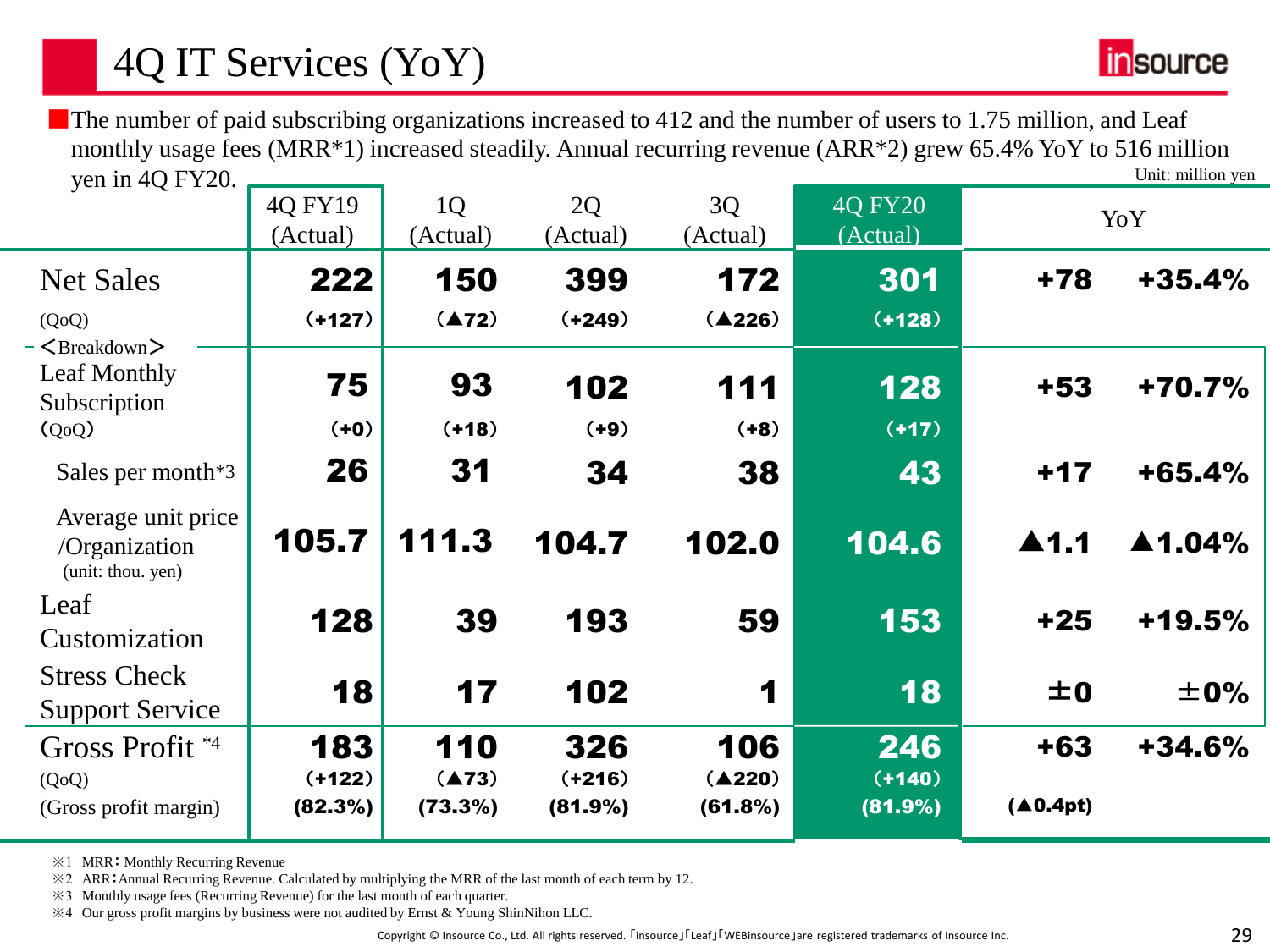# 4Q IT Services KPIs (YoY)



| Monthly subscription<br>model                                                                               | 40 FY19<br>(Actual)     | 1 <sub>Q</sub><br>(Actual) | 2Q<br>(Actual)        | 3Q<br>(Actual)      | 40 FY20<br>(Actual)        | YoY               |
|-------------------------------------------------------------------------------------------------------------|-------------------------|----------------------------|-----------------------|---------------------|----------------------------|-------------------|
| Total number of Leaf*<br>paid subscribers<br>(unit: organizations)<br>(QoQ)                                 | 248<br>$(+24)$          | 298<br>$(+50)$             | 333<br>$(+35)$        | 375<br>$(+42)$      | 412<br>$(+37)$             | $+164 + 66.1%$    |
| (Cumulative no. each FY)                                                                                    | (86)                    | (50)                       | (85)                  | (127)               | (164)                      |                   |
| Total number of organizations<br>using on-the-web appraisal form<br>service (unit: organizations)           | 93                      | 98                         | 108                   | 116                 | 128                        | $+35$ $+37.6\%$   |
| (QoQ)<br>(Cumulative no. each FY)                                                                           | $(+16)$<br>(43)         | $(+5)$<br>(5)              | $(+10)$<br>(15)       | $(+8)$<br>(23)      | $(+12)$<br>(35)            |                   |
|                                                                                                             |                         |                            |                       |                     |                            |                   |
| Case-by-case basis<br>model                                                                                 | 4Q FY19<br>(Actual)     | 1Q<br>(Actual)             | 2Q<br>(Actual)        | 3Q<br>(Actual)      | <b>40 FY20</b><br>(Actual) | YoY               |
| Total number of organizations<br>which ordered customizations for Leaf<br>(QoQ)<br>(Cumulative no. each FY) | 43<br>$(+28)$<br>(58)   | 18<br>(425)<br>(18)        | 50<br>$(+32)$<br>(68) | 19<br>(A31)<br>(87) | 58<br>$(+39)$<br>(145)     | $+15$<br>$+34.8%$ |
| Total number of organizations<br>implementing Stress Check Support<br>Service                               | 41                      | 56                         | 231                   | 13                  | 43                         | $+2$<br>$+4.9%$   |
| (QoQ)<br>(Cumulative no. each FY)                                                                           | $(+25)$<br><u>(282)</u> | $(+15)$<br>(56)            | $(+175)$<br>(287)     | (A218)<br>(300)     | $(+31)$<br>(343)           |                   |

\*Leaf: LMS(Learning Management System), a system required for e-learning activities.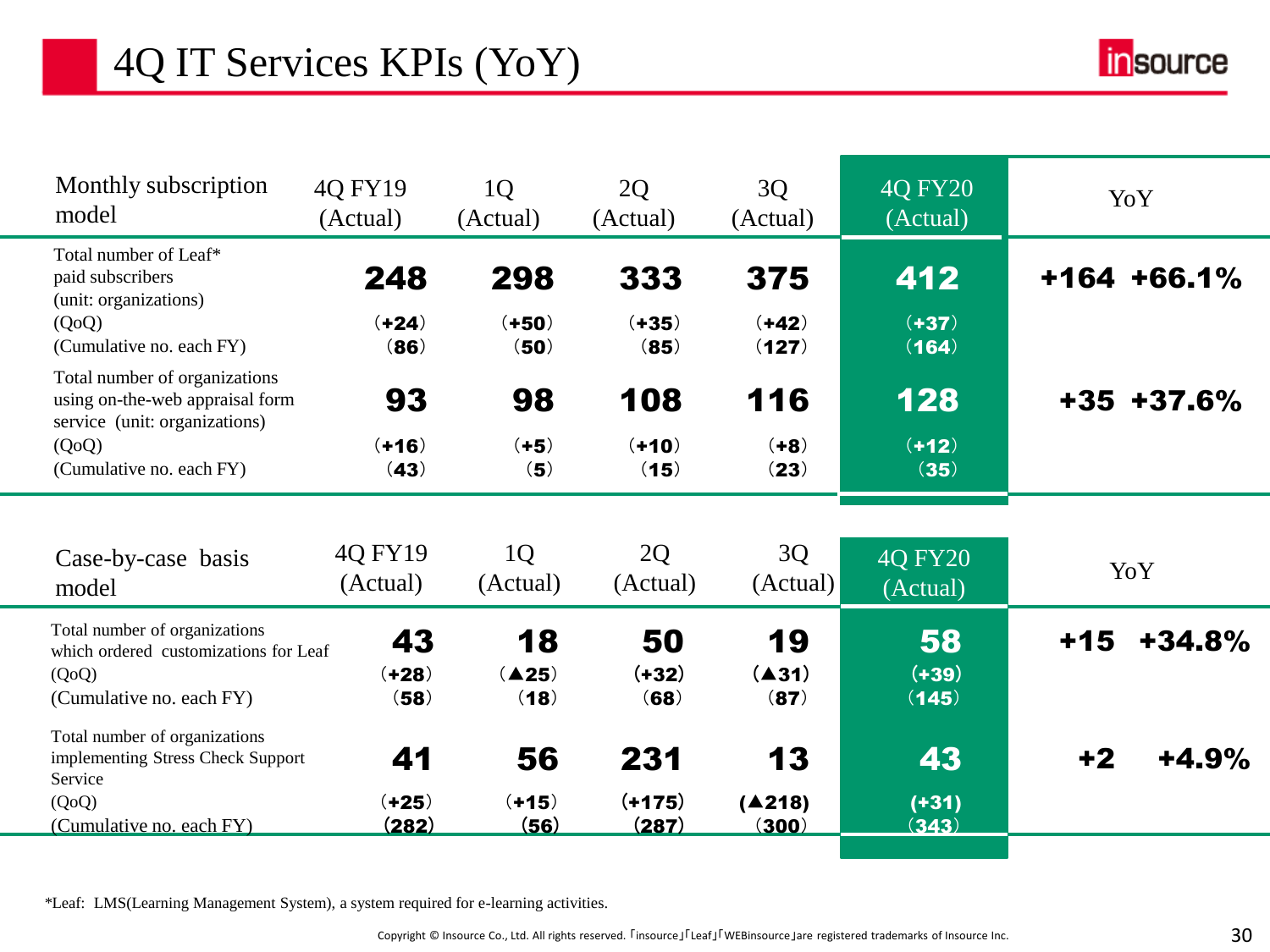■ Consulting business grew in 4Q FY20 due to strong performance of assessment services. ■As a result of the acquisition of Insource Marketing Design Inc. (formerly Marineroad Inc.) sales of marketing support field were recorded.

Unit: million yen

|                                                                                     | 4Q FY19<br>(Actual)      | 1 <sub>Q</sub><br>(Actual) | 2Q<br>(Actual)            | 3Q<br>(Actual)                     | <b>4Q FY20</b><br>(Actual) |                    | YoY       |
|-------------------------------------------------------------------------------------|--------------------------|----------------------------|---------------------------|------------------------------------|----------------------------|--------------------|-----------|
| <b>Net Sales</b><br>(QoQ)                                                           | 103<br>$(+4)$            | 150<br>$(+47)$             | 284<br>$(+133)$           | 167<br>(4117)                      | 250<br>$(+83)$             | +147               | $+142.7%$ |
| $\langle$ Breakdown $\rangle$<br>$e$ -Learning/<br><b>Video Production</b><br>(QoQ) | 80<br>$(+7)$             | 98<br>$(+17)$              | 194<br>$(+96)$            | 109<br>(485)                       | 115<br>$(+6)$              | $+34$              | $+43.1%$  |
| Consulting/Online<br>seminar support<br>service/Assessment<br>service               | 21                       | 38                         | 76                        | 46                                 | 79                         | +58                | $+275.6%$ |
| (QoQ)                                                                               | $(+3)$                   | $(+17)$                    | $(+38)$                   | $(\triangle 30)$                   | $(+33)$                    |                    |           |
| Web marketing                                                                       | $\blacksquare$           |                            |                           |                                    | 40                         | $\blacksquare$     |           |
| (QoQ)                                                                               |                          |                            |                           | $\overline{\phantom{0}}$           | $(+40)$                    | $(+40)$            |           |
| Gross Profit <sub>*1</sub><br>(QoQ)<br>(Gross profit margin)                        | 75<br>$(+14)$<br>(72.8%) | 118<br>$(+43)$<br>(78.6%)  | 198<br>$(+79)$<br>(69.5%) | 123<br>$(\triangle 74)$<br>(73.9%) | 154<br>$(+31)$<br>(61.9%)  | $+79$<br>(411.0pt) | +106.2%   |

※1 Our gross profit margins by business were not audited by Ernst & Young ShinNihon LLC.

Examplement of the calculation method for sales of e-learning, video production, consulting, and seminar supporting business has been changed from the 4Q FY20.<br>Copyright © Insource Co., Ltd. All rights reserved. I insourc

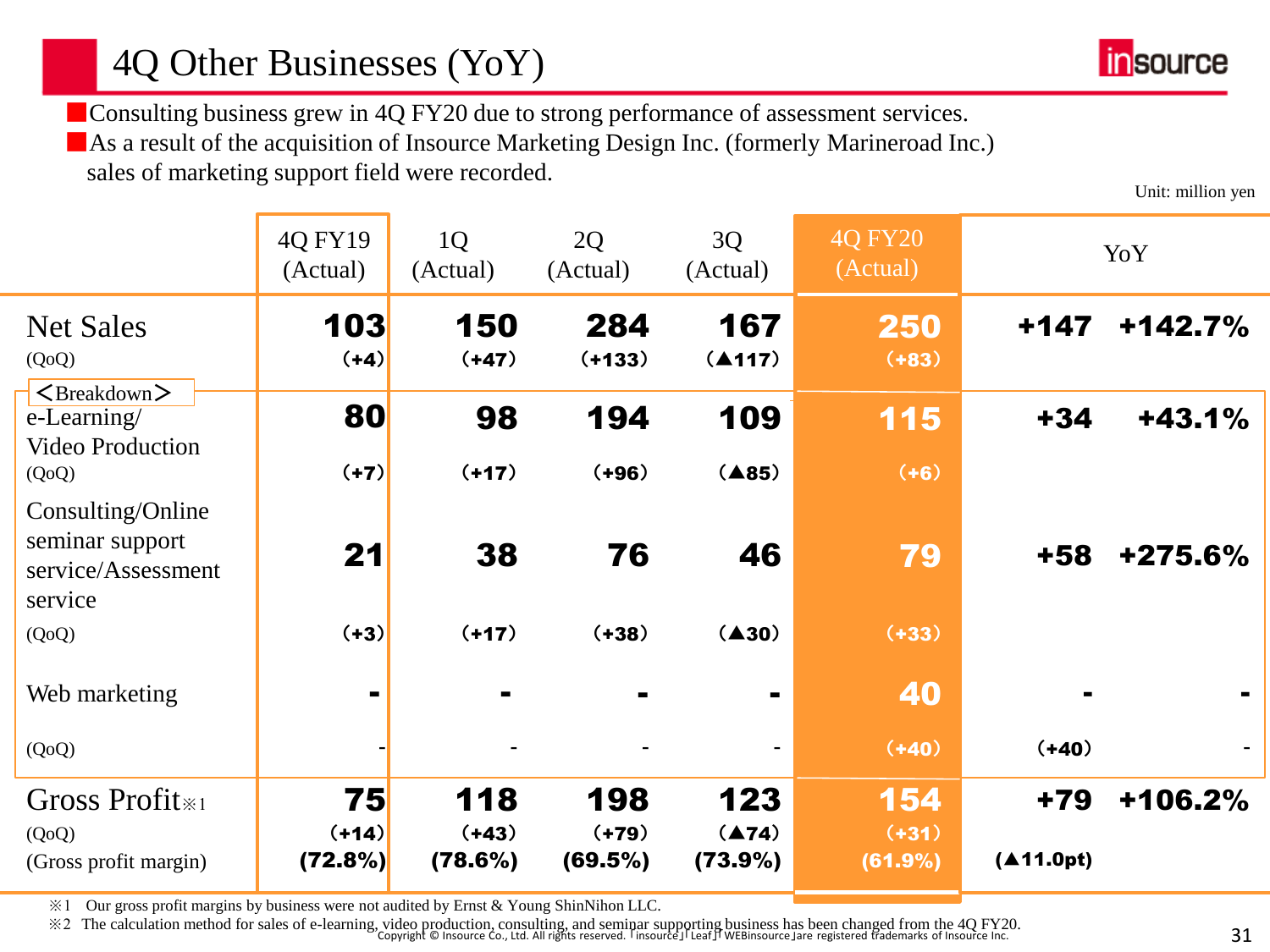## 4Q Other Businesses KPIs (YoY)

**in**source

■Following the launch of the e-learning and video e-commerce site "Video Department Store" in August 2020, sales of outright purchase of videos have grown significantly.

|                             |                                 | Sales unit: million yen | 4Q FY19<br>(Actual) | 1Q<br>(Actual)                     | 2Q<br>(Actual) | 3Q<br>(Actual)  | <b>40 FY20</b><br>(Actual) |                     | YoY          |  |
|-----------------------------|---------------------------------|-------------------------|---------------------|------------------------------------|----------------|-----------------|----------------------------|---------------------|--------------|--|
|                             | $\leq$ e-learning/Videos $\geq$ |                         |                     |                                    |                |                 |                            |                     |              |  |
|                             | Outright purchase               | <b>Net Sales</b>        | 11                  | 40                                 | 60             | 49              | 58                         | $+47$               | +427.2%      |  |
|                             |                                 | No. of videos           | 45                  | 285                                | 430            | 419             | 288                        | $+243$              | +540.0%      |  |
|                             |                                 | <b>Net Sales</b>        |                     | $\blacktriangleleft$               | $\mathbf{2}$   | $\mathbf 2$     | 3                          | $+3$                |              |  |
| Rental                      | No. of viewers                  |                         | 1,090               | 1,878                              | 1,735          | $1,507 + 1,507$ |                            |                     |              |  |
| <b>Monthly Subscription</b> | <b>Net Sales</b>                | 34                      | 22                  | 38                                 | 48             | 40              | $+6$                       | +17.6%              |              |  |
|                             | (STUDIO)                        | <b>IDs</b>              |                     | 19,651 42,488 44,514 51,047 54,674 |                |                 |                            |                     | +35K +178.2% |  |
|                             | <b>Video Production</b>         | <b>Net Sales</b>        | 23                  | 34                                 | 77             | 10              | 12                         |                     | ▲11 ▲47.8%   |  |
|                             | Solution                        | Contents                | 40                  | 41                                 | 37             | 35              | 23                         | $\blacktriangle$ 17 | ▲42.5%       |  |
|                             | Consulting/                     | <b>Net Sales</b>        | 21                  | 36                                 | 38             | 21              | 34                         | $+13$               | +61.9%       |  |
|                             | Assessment service              | No. organizations       | 19                  | 27                                 | 83             | 55              | 71                         |                     | +52 +273.7%  |  |
|                             | Online seminar                  | <b>Net Sales</b>        |                     | $\mathbf{2}$                       | 38             | 24              | 45                         |                     |              |  |
| support service             | No. of organization             |                         | 27                  | 67                                 | 36             | 48              | $+45$                      |                     |              |  |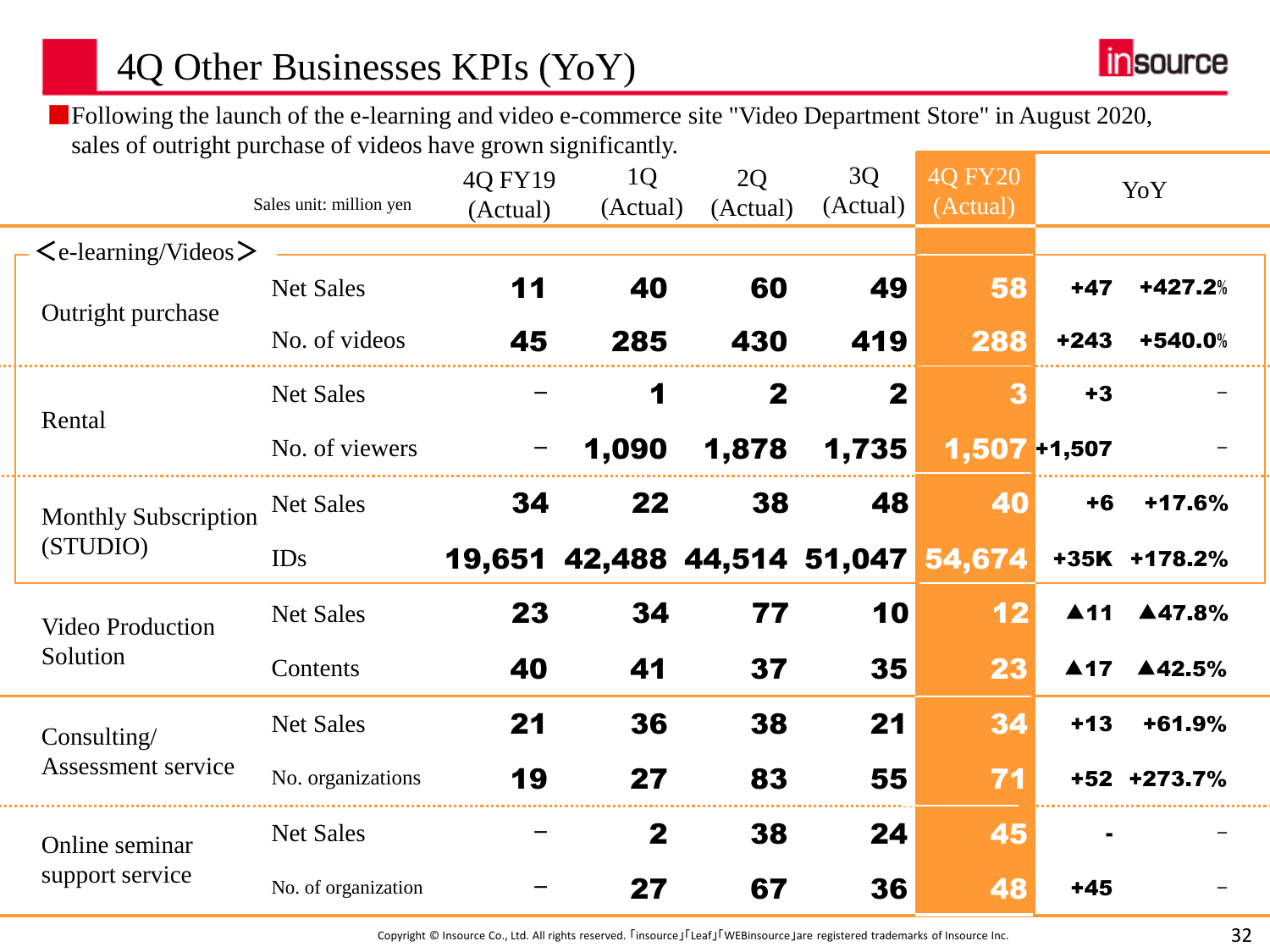

## <Reference2> Company Profile & Insource's Advantages

マスター タイトルの書式設定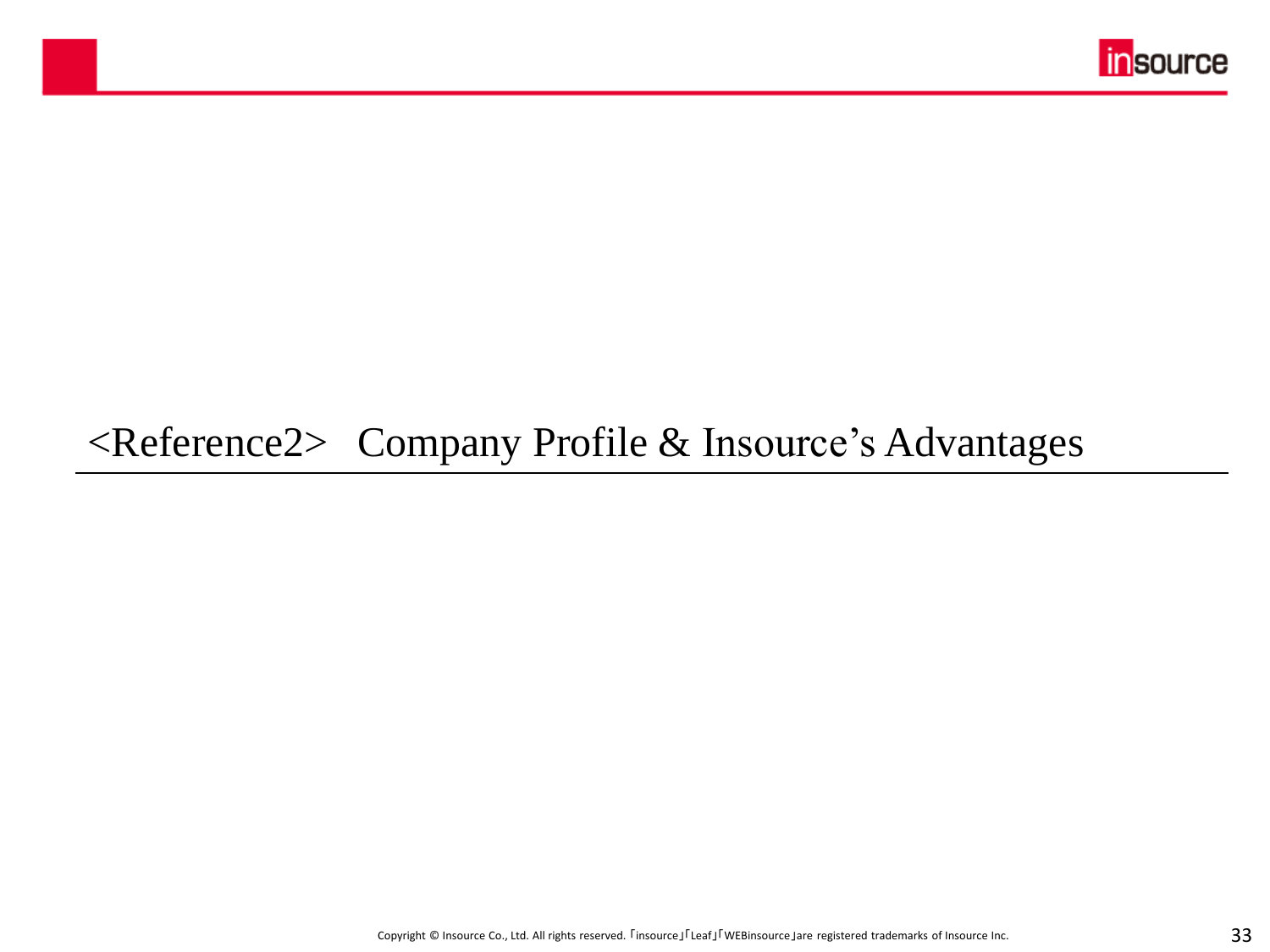## Company Profile



| •Company name                                                                                          | Insource Co., Ltd.                                                                            |                                                                                                                                                                                                                                                                                                                                                                               |          |                                                                |
|--------------------------------------------------------------------------------------------------------|-----------------------------------------------------------------------------------------------|-------------------------------------------------------------------------------------------------------------------------------------------------------------------------------------------------------------------------------------------------------------------------------------------------------------------------------------------------------------------------------|----------|----------------------------------------------------------------|
|                                                                                                        |                                                                                               |                                                                                                                                                                                                                                                                                                                                                                               |          |                                                                |
| <b>Capital</b>                                                                                         | 800,623 thousand yen                                                                          |                                                                                                                                                                                                                                                                                                                                                                               |          |                                                                |
| • Tokyo Headquarters                                                                                   |                                                                                               | Insource Dokanyama Bldg. 4-19-12 Nishi Nippori, Arakawa-ku, Tokyo                                                                                                                                                                                                                                                                                                             |          |                                                                |
| •Company Development                                                                                   | Nov. 2002 Founded<br>Jul. 2016 Listed on TSE Mothers<br>Jul. 2017 Listed on TSE First Section |                                                                                                                                                                                                                                                                                                                                                                               |          |                                                                |
| <b>•Representative Director</b>                                                                        | representative director.                                                                      | Representative Director, President and CEO Takayuki Funahashi<br>Joined Sanwa Bank (now Mitsubishi UFJ Bank) in 1988. Was in charge of the systems development<br>department (management accounting, sales, marketing) and the personal finance department (new product<br>development). After working in the distribution industry, established Insource Inc. and became its |          |                                                                |
| <b>Affiliated Companies</b>                                                                            |                                                                                               | <b>Business Locations: 24</b>                                                                                                                                                                                                                                                                                                                                                 |          | *As of the end of Sep., 2021                                   |
| Mitemo Co., Ltd                                                                                        |                                                                                               |                                                                                                                                                                                                                                                                                                                                                                               |          | <b>※Branches with Seminar Rooms.</b>                           |
| •e-Learning, Platform business                                                                         |                                                                                               | Niigata Office                                                                                                                                                                                                                                                                                                                                                                |          | Hokkaido Branch ※                                              |
| <b>• Production of Training Materials</b><br>· Workshops/ Consulting                                   |                                                                                               | Urawa Office<br>Utsunomiya                                                                                                                                                                                                                                                                                                                                                    |          |                                                                |
| <b>•Regional Revitalization Business</b>                                                               |                                                                                               | Office ×<br>Kyoto Office                                                                                                                                                                                                                                                                                                                                                      |          |                                                                |
|                                                                                                        |                                                                                               |                                                                                                                                                                                                                                                                                                                                                                               |          | Tohoku Branch <b>*</b>                                         |
| <b>Rashiku Corporation</b><br><b>-Recruitment Support Business</b>                                     |                                                                                               | Osaka Branch ※                                                                                                                                                                                                                                                                                                                                                                |          | Tsuchiura Office                                               |
| <b>Support Service for Career Change</b>                                                               |                                                                                               | Kobe Office                                                                                                                                                                                                                                                                                                                                                                   |          | Makuhari Office                                                |
| MIRAISOUZOU & COMPANY, Inc.<br><b>•On-Site Training Business</b>                                       |                                                                                               | Kyushu Branch ※<br>Chu-Shikoku<br>Branch X<br>Okayama Office                                                                                                                                                                                                                                                                                                                  |          | • Tokyo Headquarter<br>· Surugadai Office<br>· Shibuya Office  |
| <b>Insource Digital Academy Corporation</b>                                                            |                                                                                               |                                                                                                                                                                                                                                                                                                                                                                               | Yokohama | · Hamamatsucho<br>Office                                       |
| <b>Training Business of HR with Digital Skills</b><br>RPA, Improving OA/IT Skills and Business Skills) | (AI/ Support for Machine Learning Applications, Support for Utilizing                         | Nagoya Branch ※<br>Shizuoka Office                                                                                                                                                                                                                                                                                                                                            | Branch X | · Machida Office<br><b>· IT Media Lab</b><br>· Shinjuku Office |
| <b>Insource Marketing Design Corporation</b>                                                           | . Website Promotion, Homepage Creation, System Development                                    | Seminar Rooms: 42 Classrooms in 9 Cities<br>Online Training Booths: 112 Booths                                                                                                                                                                                                                                                                                                |          | ·Nihonbashi Office<br>•Omori Studio                            |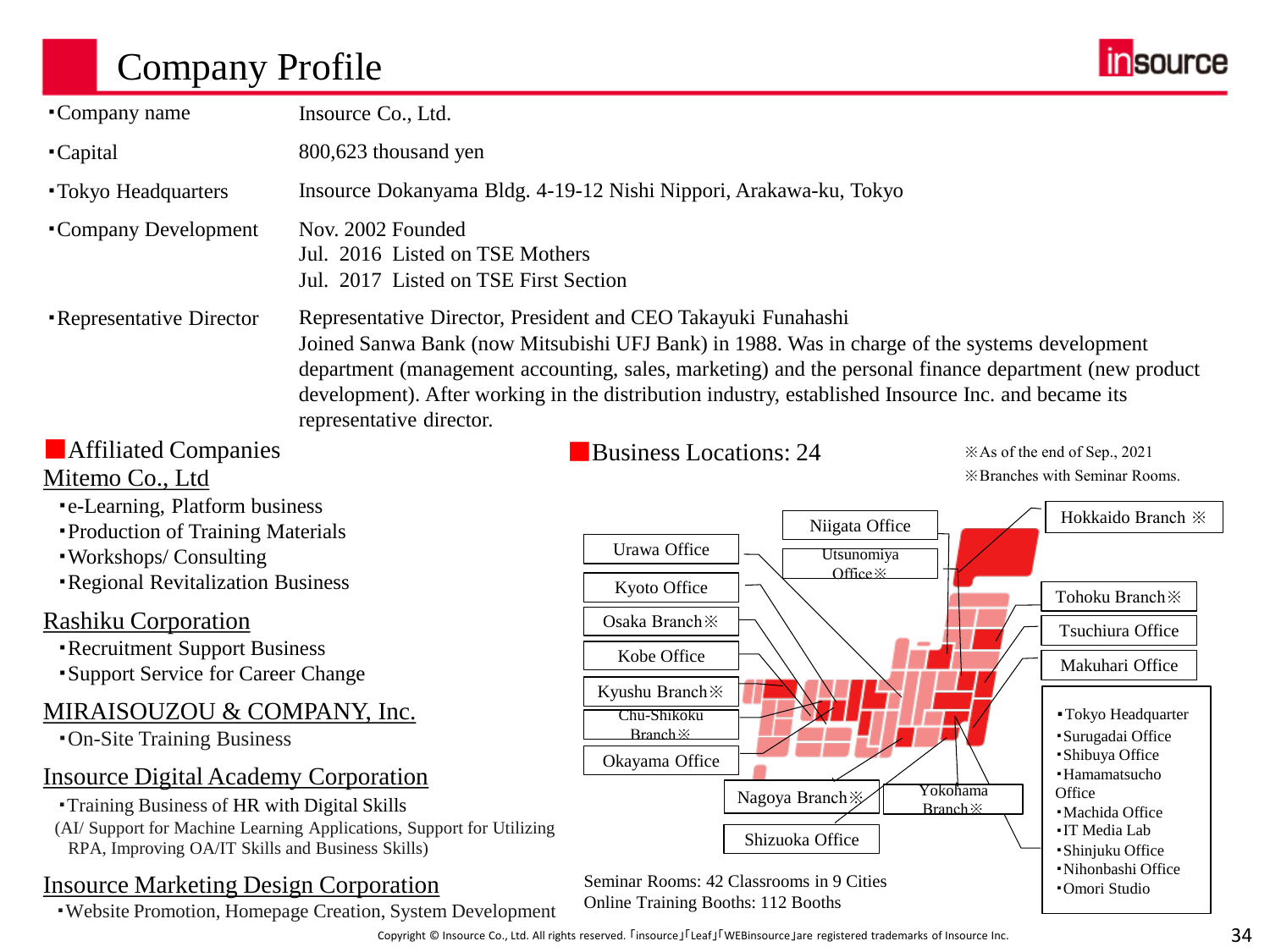# Business of the Insource Group

- High quality trainings make it possible to practice what you learned the next day.
- Digitalization of the training management allows us to provide more trainings with better contents.
- High level of customer satisfaction with:





/

Contents  $94.5%$  / Trainers  $93.6%$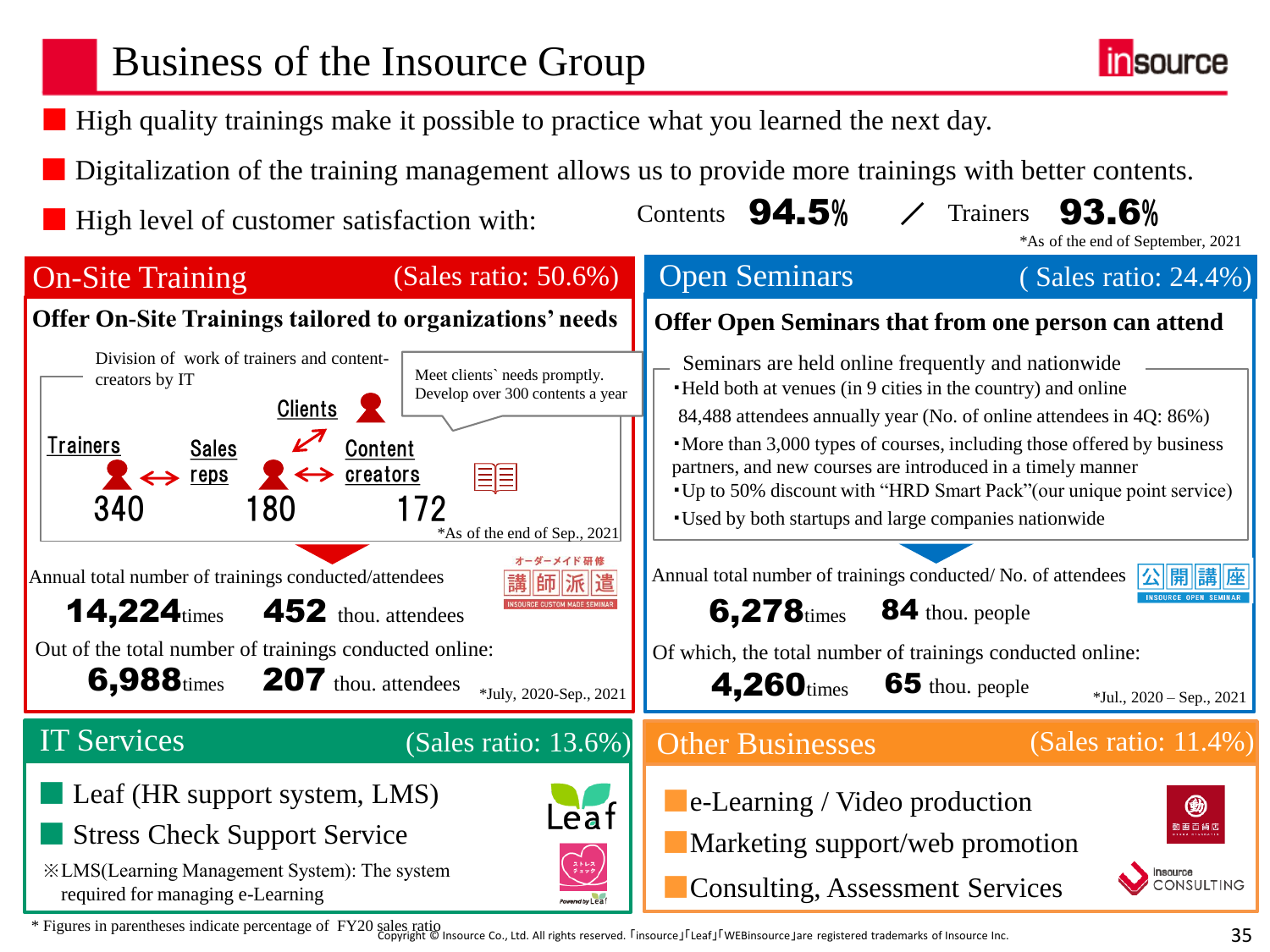

### ■Comparison between when listed on Mothers market (2016) and today





| No. of Shares Held    | End of Sep., $2016$ | End of Sep., 2021 |
|-----------------------|---------------------|-------------------|
| Overseas Investors    | 4.7%                | 22.6%             |
| Domestic Investors    | 9.4%                | 22.6%             |
| Domestic Corporations | 43.0%               | 35.5%             |
| Individual/Others     | 42.9%               | 19.3%             |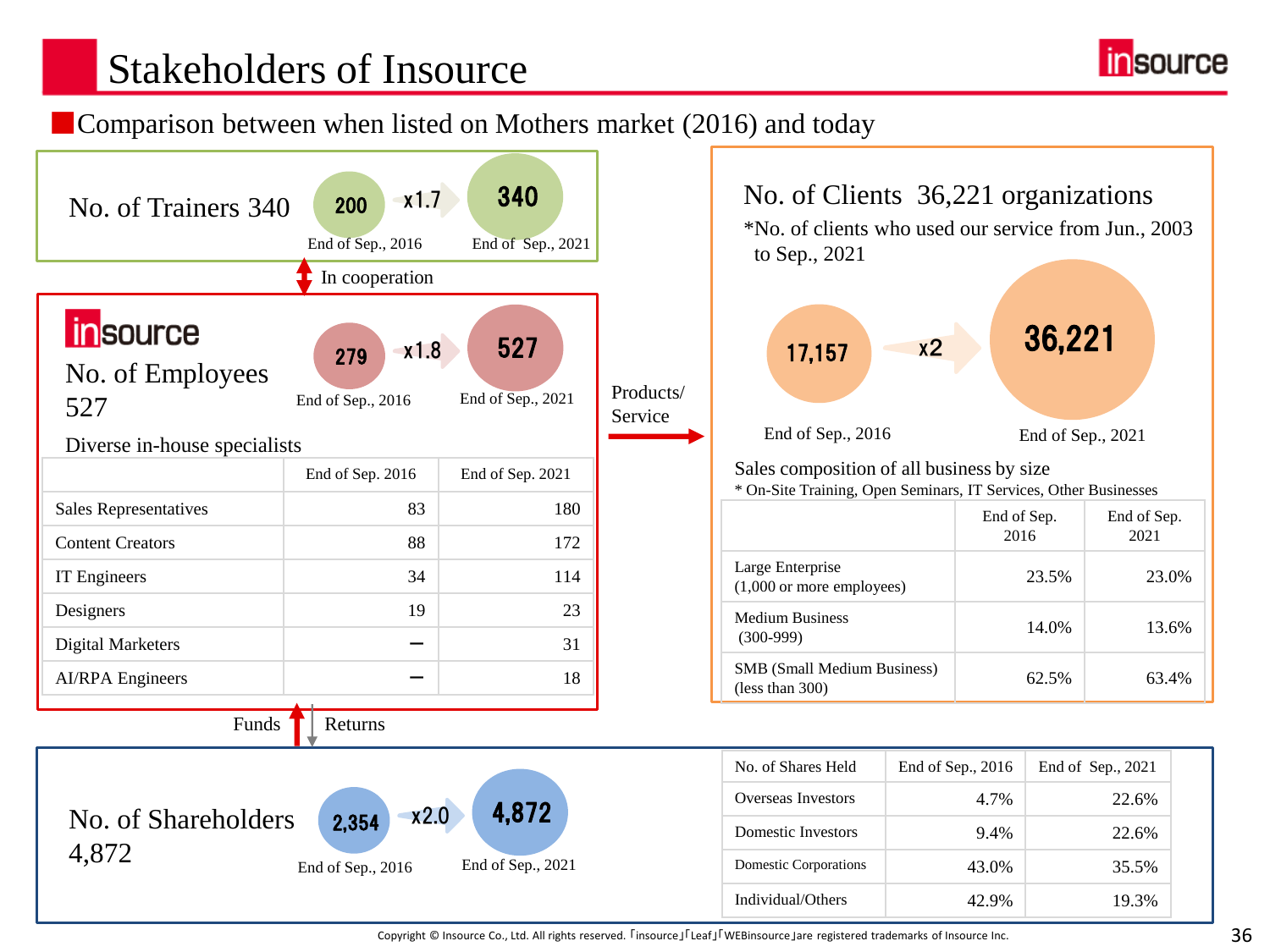## Composition ratio





### Sales composition ratio by quarter

■10 **■20 ■30 ■40** 



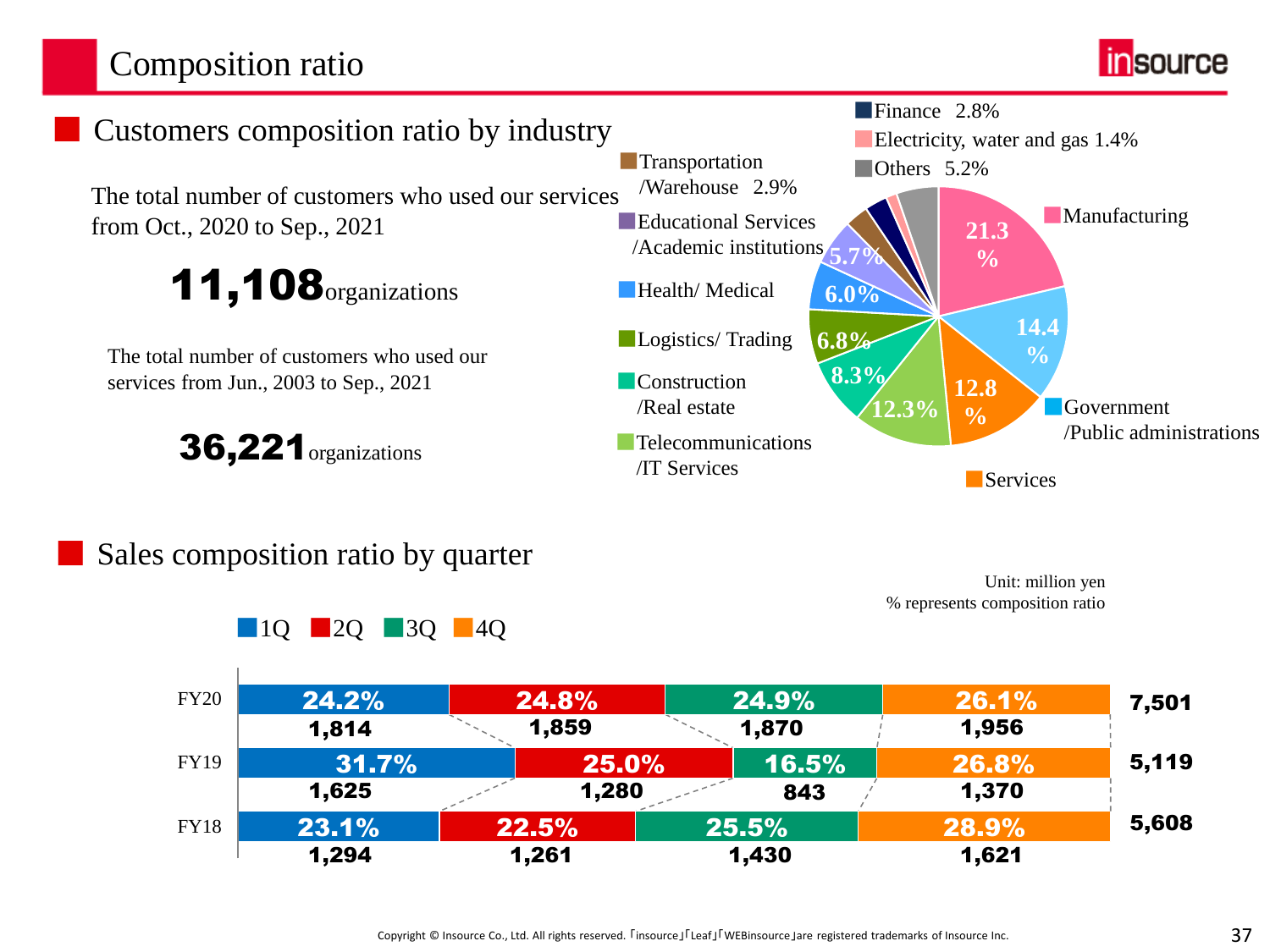# Advantages of Insource

**insource** 

## Insource always keep evolving based on three strengths.

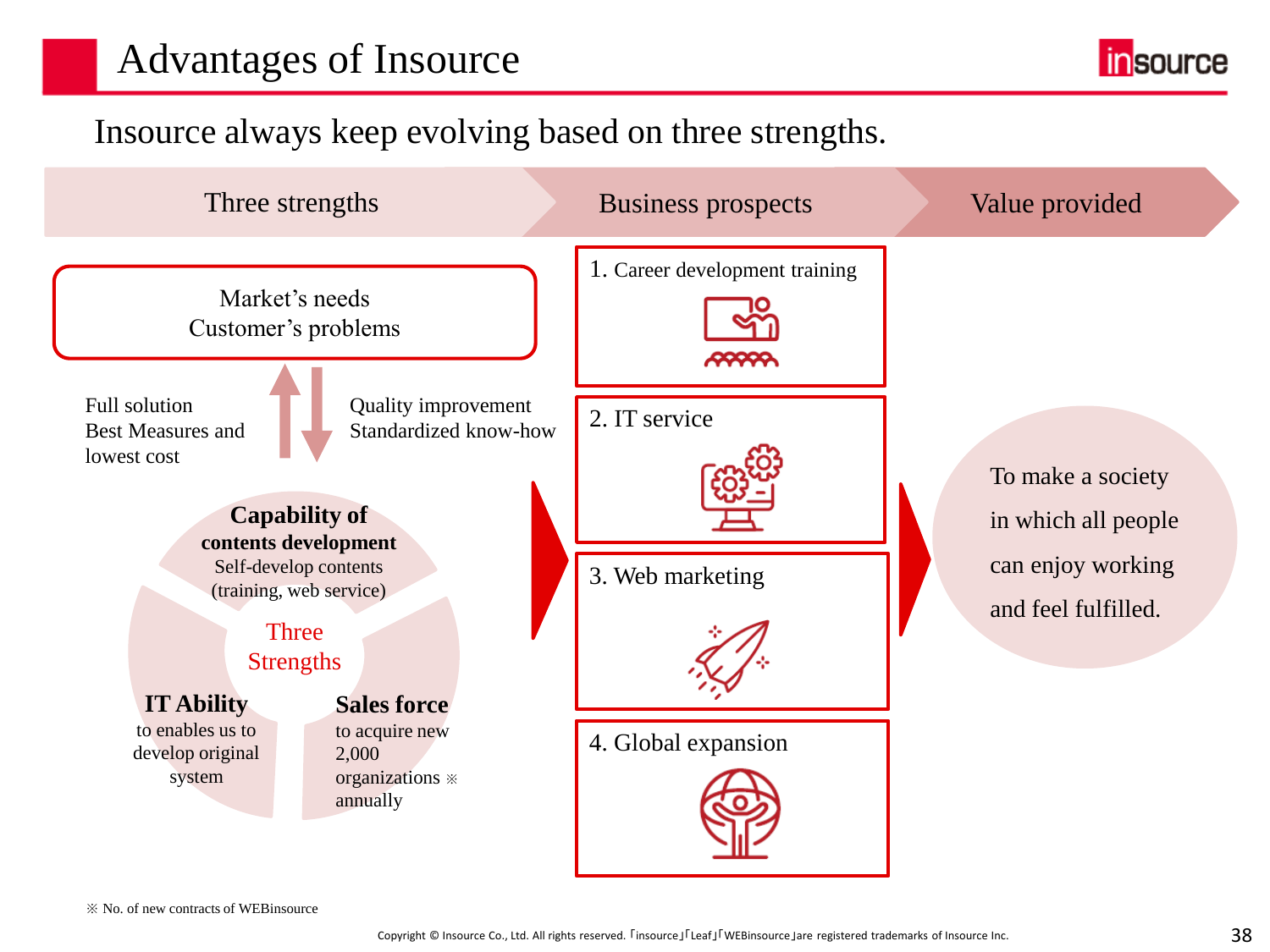# ① High Ability to develop various contents



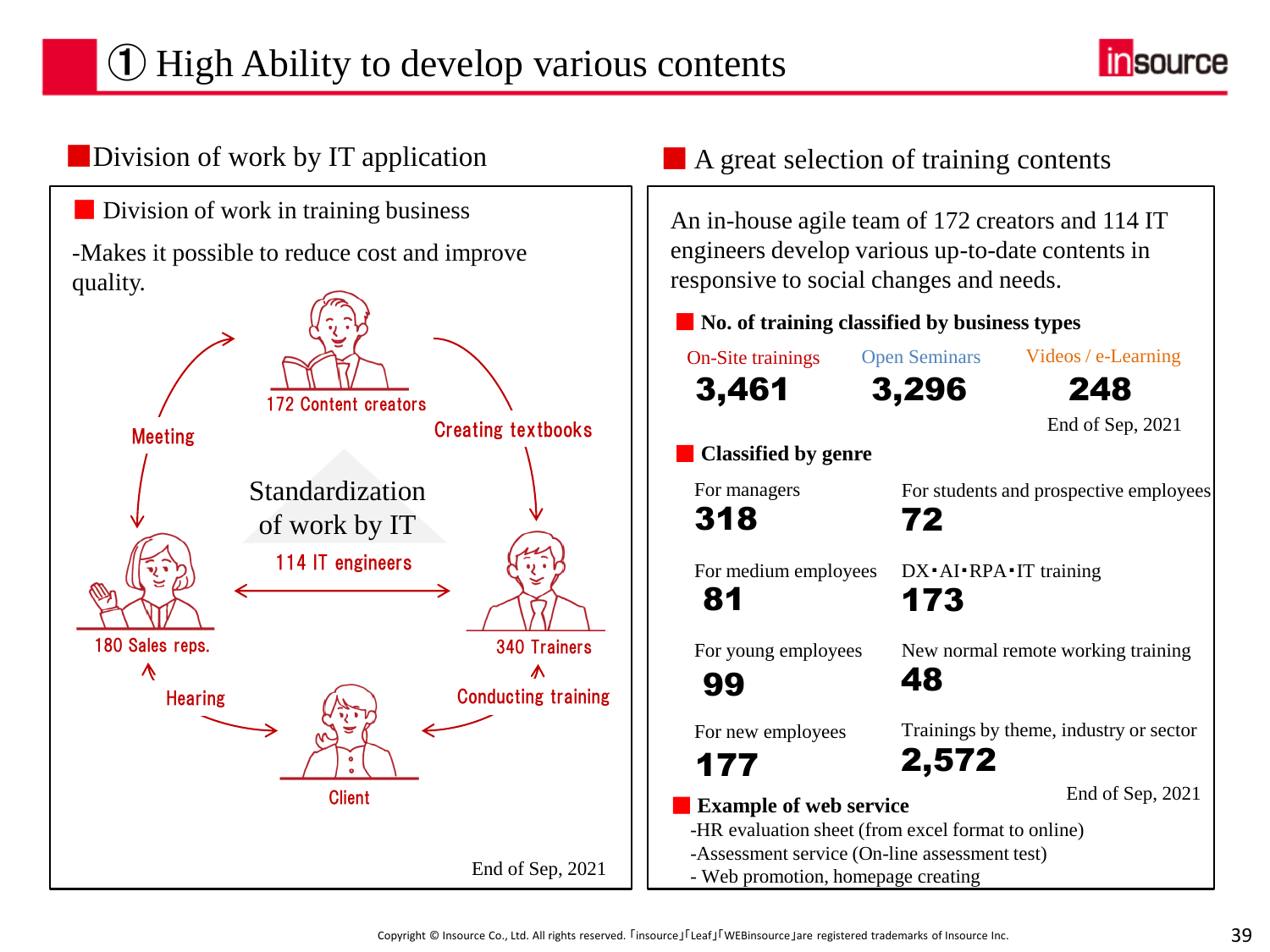# 2 Strong sales force to expand business



### ■Business flow of Insource

-Expanding sales by using IT to utilize all data generated in the sales process



End of Sep, 2021

 $\Rightarrow$ Approximately 20,000 web pages created by 180 sales rep. and 31 digital marketers are cooperated for efficient sales activities.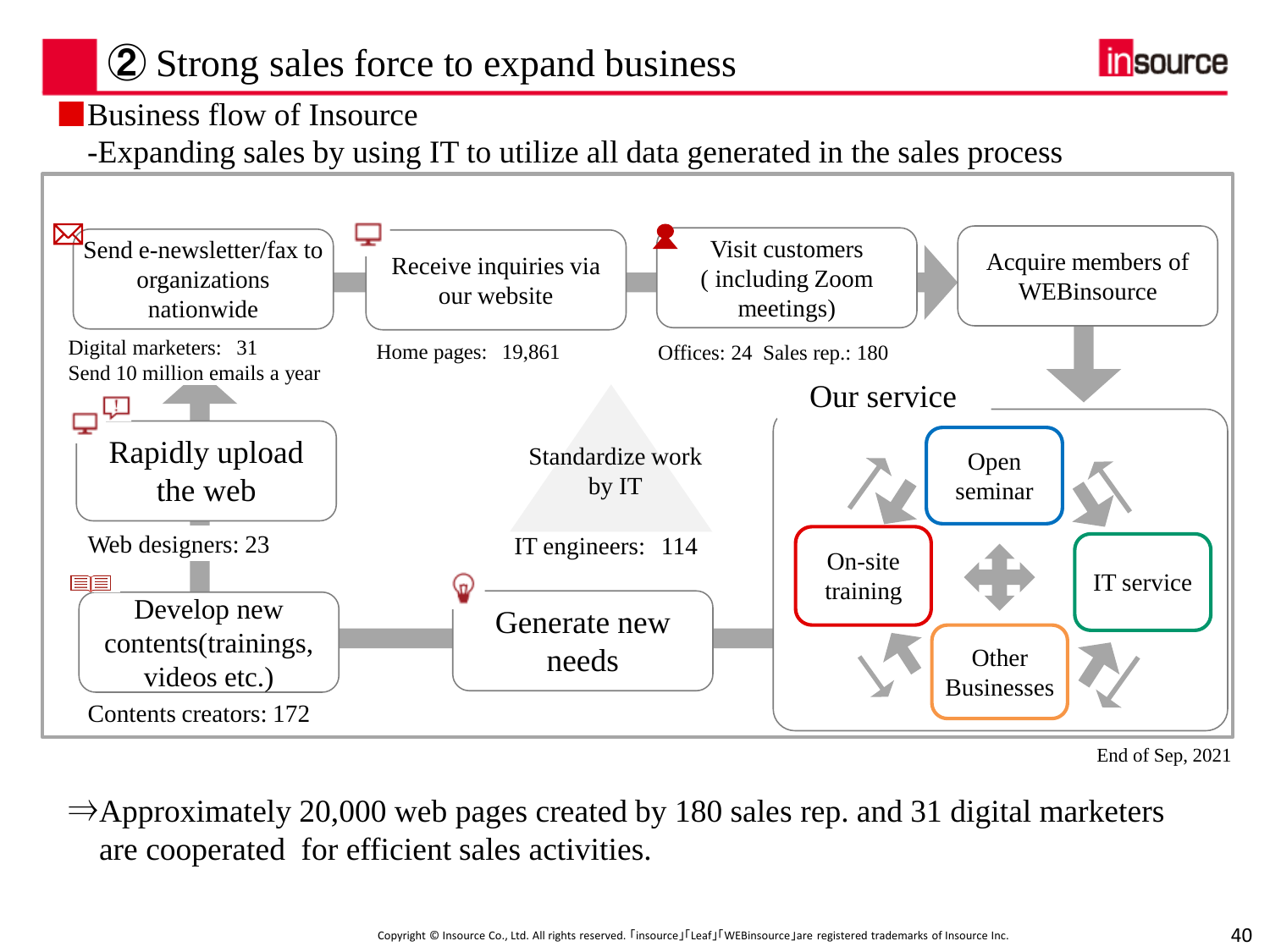# 3 IT Capability -Self-developed System



■ We have developed our system of efficient work since foundation and some service is sold to other companies.

■ We sell our services on EC sites. System/Web service is also available.

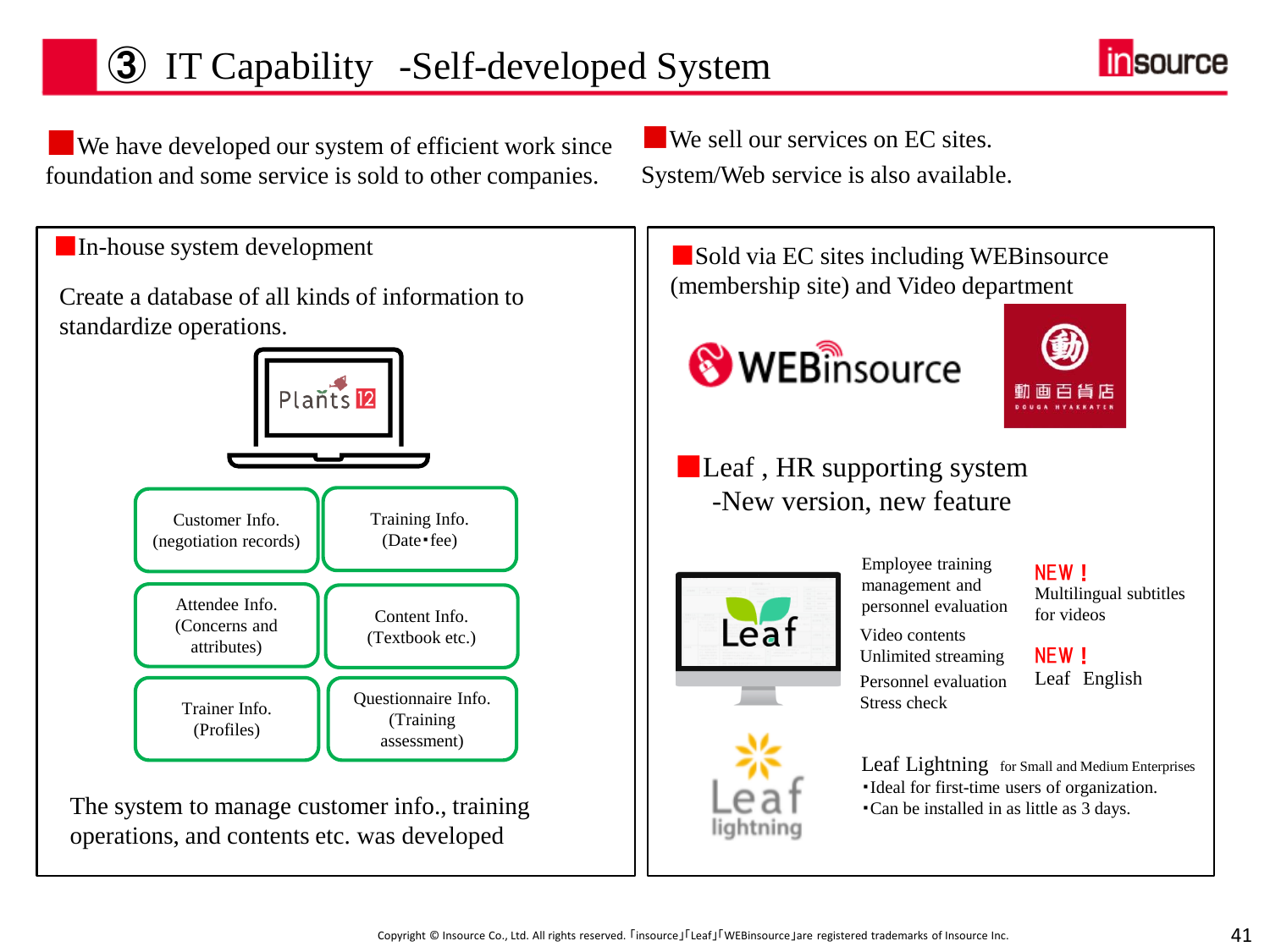# 3 IT Ability ~Develop IT Human Resources



### Implemented IT HR development project for all employees from FY18.

-Develop in-house digital HR according to job position, department, and work content.

|                   | Level                                                                                                                                | Objects                                                                                            | No. of<br>employees/total |
|-------------------|--------------------------------------------------------------------------------------------------------------------------------------|----------------------------------------------------------------------------------------------------|---------------------------|
| Common<br>Level 0 | Understand the meaning and content of DX, and<br>be able to think about IT and data utilization.                                     | All employees (selected ones)                                                                      | 203                       |
| Level 0-2         | Able to digitalize their own work (at least<br>improve efficiency)                                                                   | Managerial position/leaders of<br>all departments                                                  | 94                        |
| Level 1           | Digitalize their own department work (define<br>system requirements and create prototypes<br>(screen transition diagrams and forms)) | Contents creators/<br>Digital marketers/<br>Designers                                              | 69                        |
| Level 2           | Able to develop simple system of their own<br>department referred to the database                                                    | New employees joined in 2021<br><b>Employees of Insource Digital</b><br><b>Academy Corporation</b> |                           |
| Level 3           | Develop various system or upgrade system as a<br>IT talent                                                                           | Employees of system-related<br>departments                                                         |                           |

■New graduates joined in FY20 received 2 weeks of training in Python, selected employees are for 1 month.

-Voluntarily developed a system and improved work efficiency.

<New graduates' achievements>

- ・Conducted DX study sessions for senior employees
- ・Automated sales list -Developed a program to collect information from websites
- ・Automated proposal -Developed a program to create proposals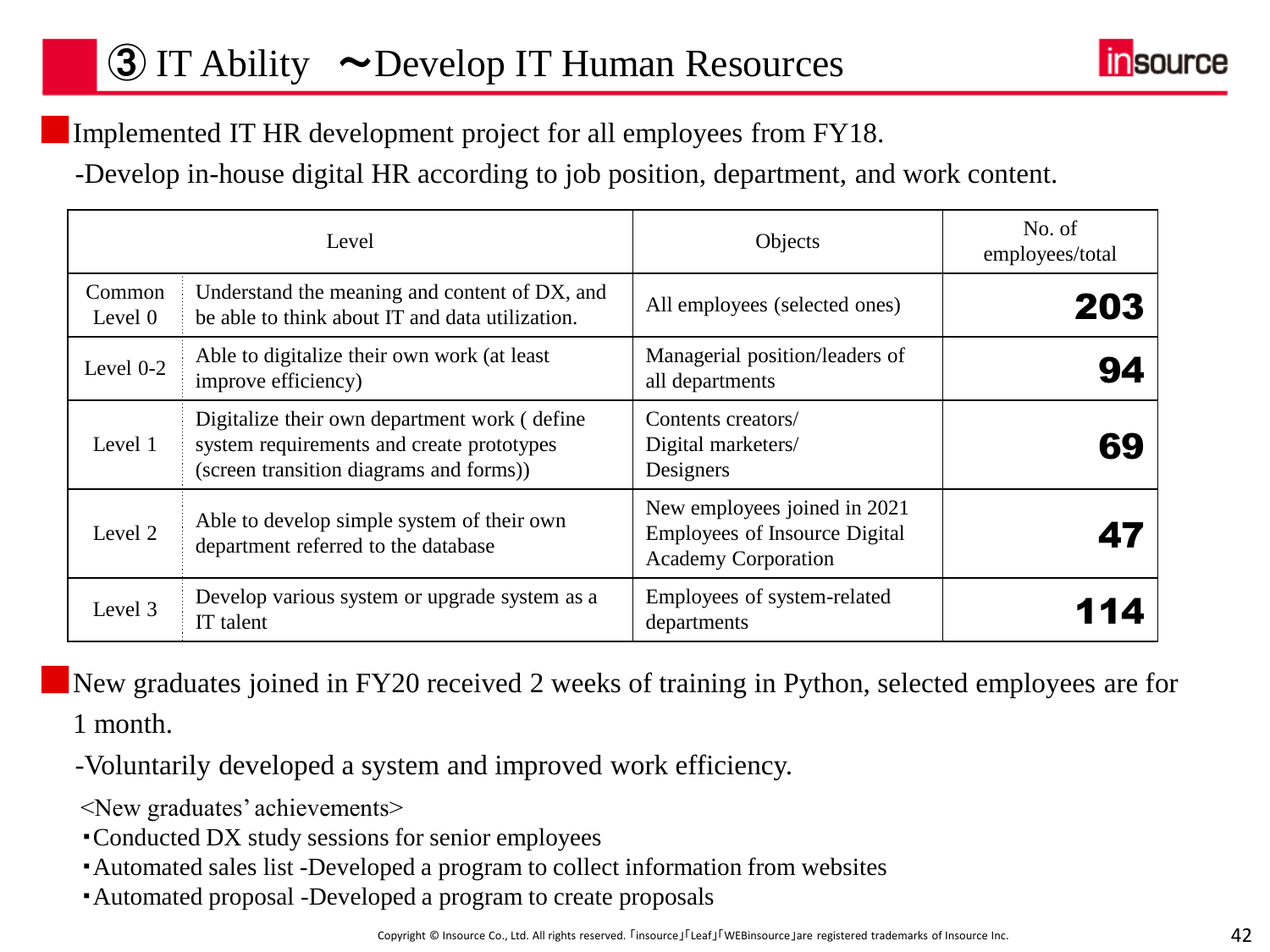## Workforce Diversity -Encourage the growth



■Ratio of female employees in managerial positions: 34.6%

Employment rate of people with disabilities: 2.83%

|                                                                 |                    | <b>Total</b>                     |    |              | <b>Female employees</b>                                                               |                                    |                                                                                                                                                                                                             |
|-----------------------------------------------------------------|--------------------|----------------------------------|----|--------------|---------------------------------------------------------------------------------------|------------------------------------|-------------------------------------------------------------------------------------------------------------------------------------------------------------------------------------------------------------|
| No. of<br>employees<br>$*2$                                     |                    | 527                              |    |              | 292<br>55.4%                                                                          |                                    | Ratio of female<br>employees in<br>managerial positions:                                                                                                                                                    |
| No. of<br>managerial<br><b>positions</b>                        | 54<br>156<br>34.6% |                                  |    |              | $14.9\%*1$<br>(Source: The Gender Equality)<br>Bureau of the Cabinet Office<br>(2019) |                                    |                                                                                                                                                                                                             |
| Foreign<br><b>nationals</b><br>$\mathbf{\times}$ 4              | 3                  | <b>Seniors</b><br>(aged over 60) | 21 | <b>LGBTs</b> | 6                                                                                     | <b>People with</b><br>disabilities | 9<br>Disability employment rate:<br>$2.83$ $*3$                                                                                                                                                             |
| Workforce by job function: Diverse specialists work at Insource |                    |                                  |    |              |                                                                                       |                                    | $\cdot$ Legal employment rate: $2.2\%$<br>$\cdot$ Actual employment rate: <b>2.11</b> %<br>(Source: "2019 Disability Persons' Employment Status"<br>released by the Ministry of Health, Labour and Welfare) |

### Workforce by job function: Diverse specialists work at Insource

| <b>Content</b><br><b>Creators</b>  | 172 | <b>Sales</b><br><b>Representatives</b> | 180 | <b>IT Engineers</b> | 114 |                                                      |
|------------------------------------|-----|----------------------------------------|-----|---------------------|-----|------------------------------------------------------|
| <b>Digital</b><br><b>Marketers</b> | 31  | AI/RPA<br><b>Engineers</b>             | 18  | <b>Designers</b>    | 23  | (As of the end of September,<br>2021 (consolidated)) |

\*1 Administrative and managerial workers include board members, managers or above, administrative civil servants.

\*2 Directors, auditors and corporate officers are excluded. \*3 Non-consolidated (Insource only)

\*4 "Foreign nationals" refers to employees with foreign nationalities. This includes foreign nationals who have acquired Japanese citizenship.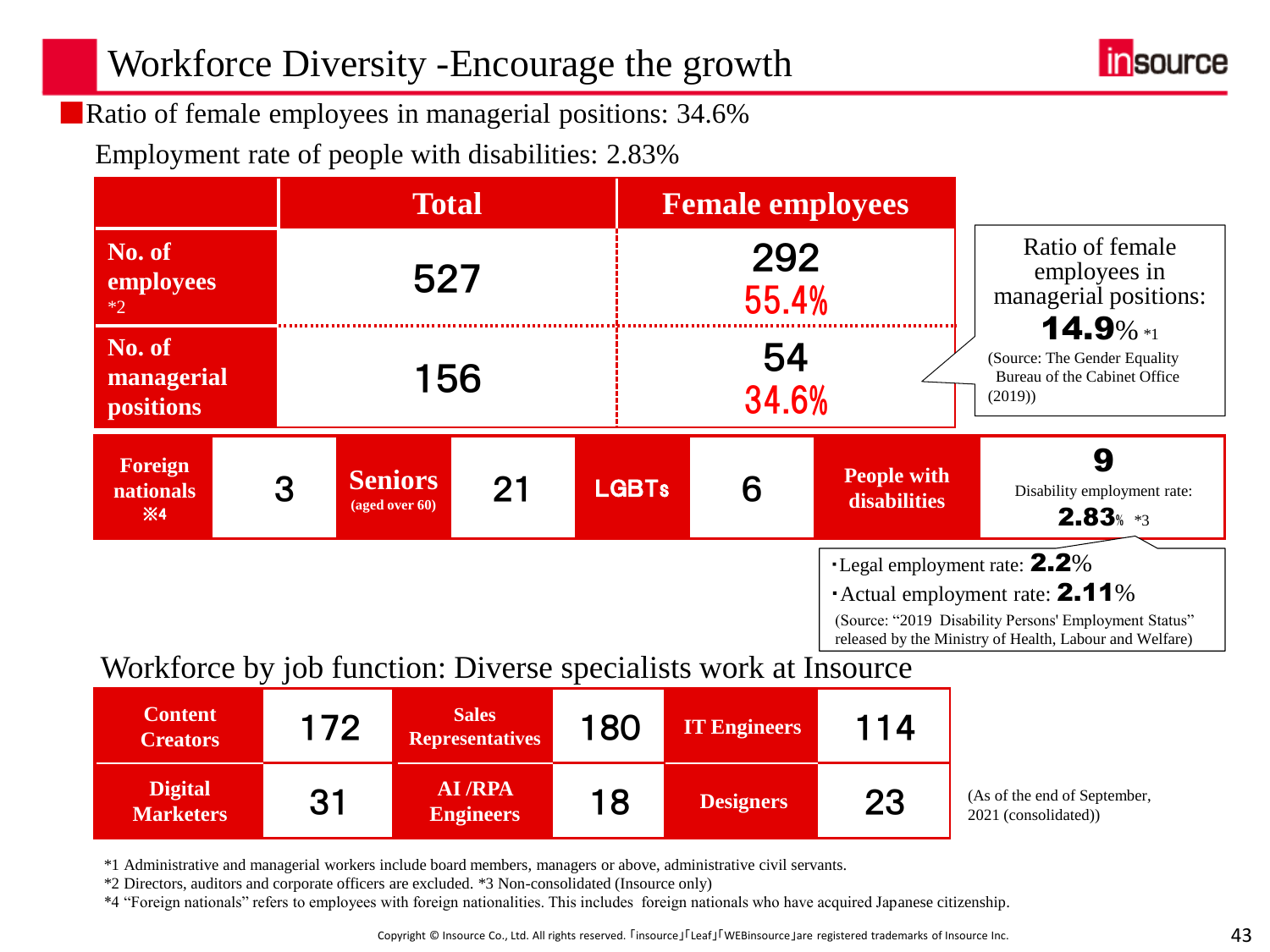**Our mission is to help working people solve social issues.** 

■Insource's Group mission

-We will continue to improve its performance (P) while being conscious of ESG

|                    | Our business                                                                                       | <b>New Activities</b>                                                                          |             |
|--------------------|----------------------------------------------------------------------------------------------------|------------------------------------------------------------------------------------------------|-------------|
| <b>Environment</b> |                                                                                                    | In-house activities<br>$\frac{1}{2}$ Establishment of CO2<br><b>Reduction Committee</b>        |             |
| Social             | Provide training and infrastructure<br>for diverse people to be active<br>$\cos t$ , high quality) | <b>External activities</b><br>Sales promotion support for<br>products of welfare organizations | Performance |
| Governance         | Providing education to create a<br>fair society                                                    |                                                                                                |             |

■Received the second highest rating of AA in MSCI Rating

・As of June, 2021, only 14 Japanese companies have received the highest AAA of MSCI ESG Ratings, and Insource has received the second highest rating of AA.

・The recognition represents that our training business, strong security measures and internal education to improve productivity were especially highly evaluated.

MSCI **ESG RATINGS CCC BB BBB** AA **AAA** 

\*THE USE BY INSOURCE CO., LTD. OF ANY MSCI ESG RESEARCH LLC OR ITS AFFILIATES ("MSCI") DATA, AND THE USE OF MSCI LOGOS, TRADEMARKS, SERVICE MARKS OR INDEX NAMES HEREIN, DO NOT CONSTITUTE A SPONSORSHIP, ENDORSEMENT,RECOMMENDATION, OR PROMOTION OF INSOURCE BY MSCI. MSCI SERVICES AND DATA ARE THE PROPERTY OF MSCI OR ITS INFORMATION PROVIDERS, AND ARE PROVIDED 'AS-IS' AND WITHOUT WARRANTY. MSCI NAMES AND LOGOS ARE TRADEMARKS OR SERVICE MARKS OF MSCI.